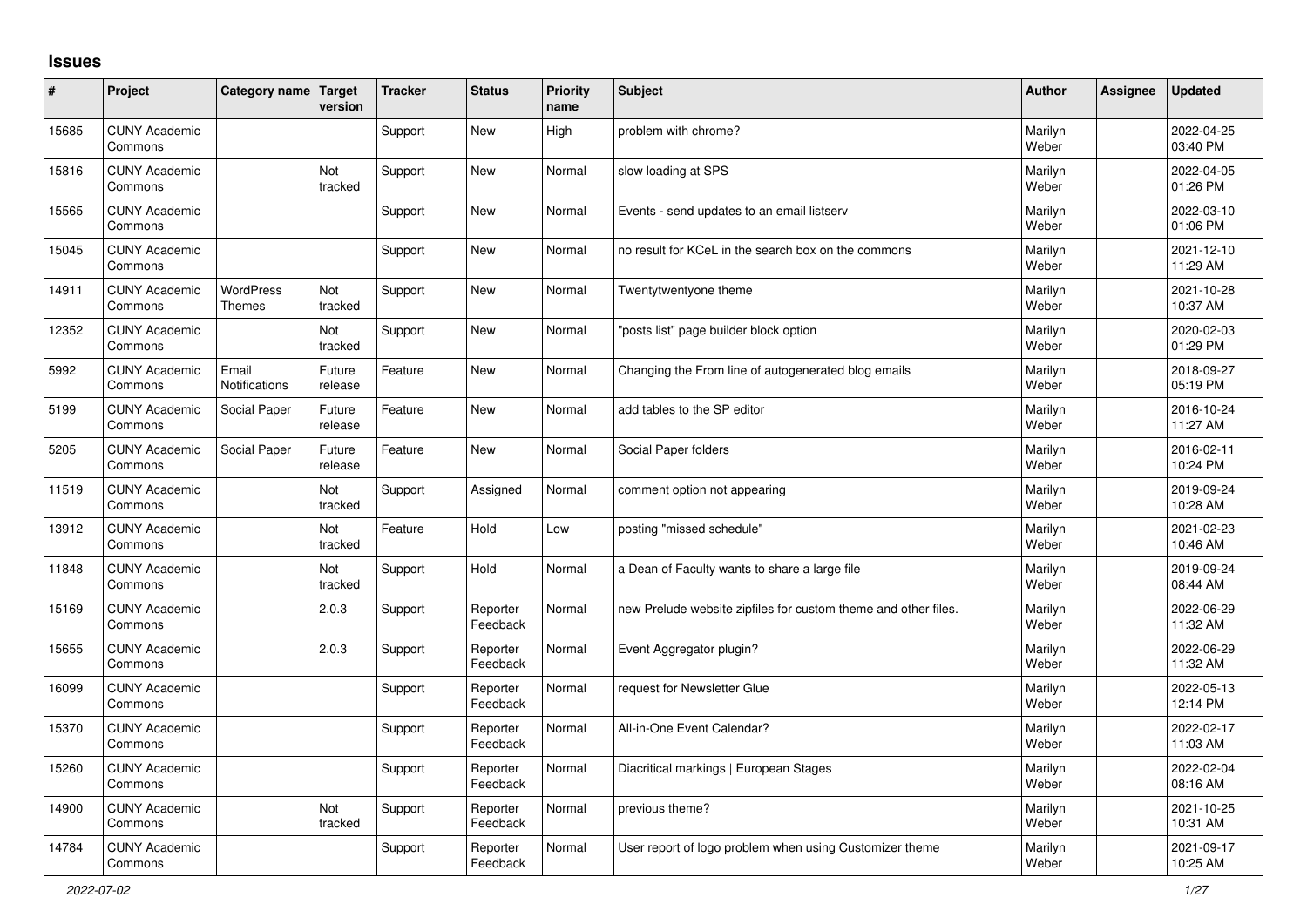| $\vert$ # | Project                         | Category name                     | Target<br>version     | <b>Tracker</b> | <b>Status</b>        | <b>Priority</b><br>name | <b>Subject</b>                                                                             | <b>Author</b>    | Assignee | <b>Updated</b>         |
|-----------|---------------------------------|-----------------------------------|-----------------------|----------------|----------------------|-------------------------|--------------------------------------------------------------------------------------------|------------------|----------|------------------------|
| 14398     | <b>CUNY Academic</b><br>Commons |                                   | Not<br>tracked        | Support        | Reporter<br>Feedback | Normal                  | Events plug-in notification problem                                                        | Marilyn<br>Weber |          | 2021-05-11<br>11:21 AM |
| 14074     | <b>CUNY Academic</b><br>Commons | <b>WordPress</b><br>(misc)        | Not<br>tracked        | Support        | Reporter<br>Feedback | Normal                  | page password protection problem                                                           | Marilyn<br>Weber |          | 2021-03-02<br>11:03 AM |
| 13975     | <b>CUNY Academic</b><br>Commons | Social Paper                      | Not<br>tracked        | Support        | Reporter<br>Feedback | Normal                  | can't approve comments on Social Paper paper                                               | Marilyn<br>Weber |          | 2021-02-12<br>09:33 AM |
| 13255     | <b>CUNY Academic</b><br>Commons |                                   | Not<br>tracked        | Support        | Reporter<br>Feedback | Normal                  | Accessibility problems                                                                     | Marilyn<br>Weber |          | 2020-09-01<br>05:48 PM |
| 13034     | <b>CUNY Academic</b><br>Commons |                                   | <b>Not</b><br>tracked | Support        | Reporter<br>Feedback | Normal                  | a site is asking people to join the Commons to get a download                              | Marilyn<br>Weber |          | 2020-07-12<br>07:23 AM |
| 12360     | <b>CUNY Academic</b><br>Commons | <b>WordPress</b><br><b>Themes</b> | Not<br>tracked        | <b>Bug</b>     | Reporter<br>Feedback | Normal                  | site just says "DANTE We are currently in maintenance mode, please<br>check back shortly." | Marilyn<br>Weber |          | 2020-02-04<br>12:13 PM |
| 12350     | <b>CUNY Academic</b><br>Commons | <b>Blogs</b><br>(BuddyPress)      | Not<br>tracked        | Support        | Reporter<br>Feedback | Normal                  | URL creation problem                                                                       | Marilyn<br>Weber |          | 2020-02-03<br>11:27 AM |
| 10273     | <b>CUNY Academic</b><br>Commons | Registration                      | <b>Not</b><br>tracked | Support        | Reporter<br>Feedback | Normal                  | users combining CF and campus address                                                      | Marilyn<br>Weber |          | 2019-09-18<br>10:58 AM |
| 11787     | <b>CUNY Academic</b><br>Commons |                                   | Not<br>tracked        | Support        | Reporter<br>Feedback | Normal                  | automated comments notifications on ZenDesk                                                | Marilyn<br>Weber |          | 2019-08-26<br>06:18 PM |
| 11771     | <b>CUNY Academic</b><br>Commons |                                   | Not<br>tracked        | Support        | Reporter<br>Feedback | Normal                  | post displays in sections                                                                  | Marilyn<br>Weber |          | 2019-08-20<br>10:34 AM |
| 11509     | <b>CUNY Academic</b><br>Commons |                                   | Not<br>tracked        | Support        | Reporter<br>Feedback | Normal                  | deleted Page causing a Menu problem?                                                       | Marilyn<br>Weber |          | 2019-06-04<br>09:54 AM |
| 10657     | <b>CUNY Academic</b><br>Commons |                                   | Not<br>tracked        | Support        | Reporter<br>Feedback | Normal                  | child theme problems                                                                       | Marilyn<br>Weber |          | 2018-11-08<br>01:19 PM |
| 14891     | <b>CUNY Academic</b><br>Commons |                                   | Not<br>tracked        | Support        | Resolved             | Normal                  | changing site template after creation?                                                     | Marilyn<br>Weber |          | 2022-04-27<br>04:58 PM |
| 15686     | <b>CUNY Academic</b><br>Commons | ZenDesk                           | Not<br>tracked        | Support        | Resolved             | Low                     | ZenDesk introducing "triggers"                                                             | Marilyn<br>Weber |          | 2022-03-22<br>09:37 AM |
| 15269     | <b>CUNY Academic</b><br>Commons | Redmine                           | Not<br>tracked        | Support        | Resolved             | Normal                  | Segal Theater sites                                                                        | Marilyn<br>Weber |          | 2022-02-07<br>04:11 PM |
| 15266     | <b>CUNY Academic</b><br>Commons |                                   |                       | Support        | Resolved             | Normal                  | Just an appreciation                                                                       | Marilyn<br>Weber |          | 2022-02-07<br>10:42 AM |
| 15120     | <b>CUNY Academic</b><br>Commons |                                   |                       | Support        | Resolved             | Normal                  | embed Zoom recordings in a post?                                                           | Marilyn<br>Weber |          | 2021-12-29<br>08:15 AM |
| 14973     | <b>CUNY Academic</b><br>Commons |                                   |                       | Support        | Resolved             | Normal                  | <b>Mail Poet</b>                                                                           | Marilyn<br>Weber |          | 2021-12-06<br>10:20 AM |
| 14813     | <b>CUNY Academic</b><br>Commons |                                   | Not<br>tracked        | Support        | Resolved             | Normal                  | raise the file size limit                                                                  | Marilyn<br>Weber |          | 2021-09-30<br>12:02 PM |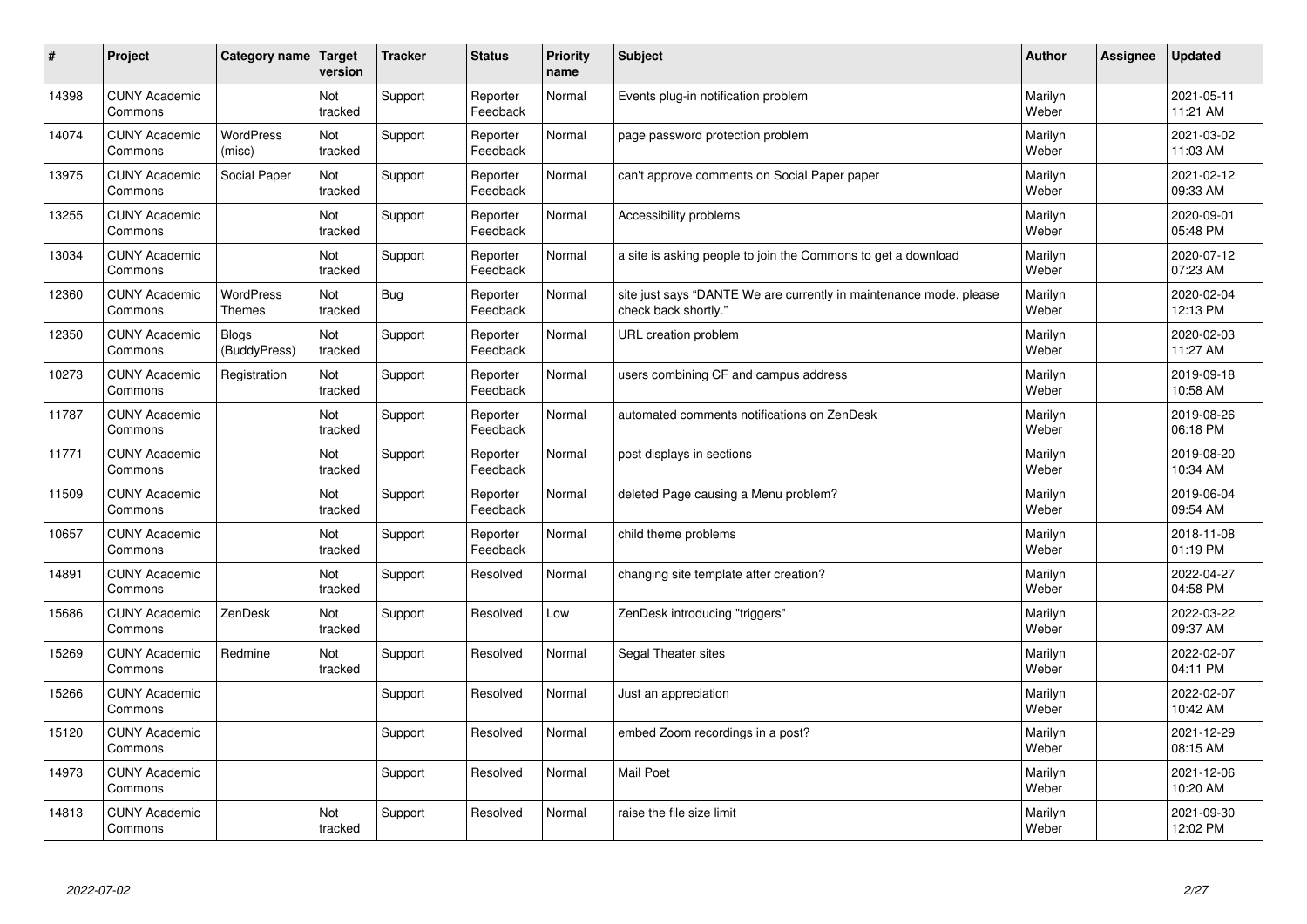| $\sharp$ | Project                         | Category name               | Target<br>version | <b>Tracker</b> | <b>Status</b> | <b>Priority</b><br>name | <b>Subject</b>                                                  | <b>Author</b>    | Assignee | <b>Updated</b>         |
|----------|---------------------------------|-----------------------------|-------------------|----------------|---------------|-------------------------|-----------------------------------------------------------------|------------------|----------|------------------------|
| 14812    | <b>CUNY Academic</b><br>Commons |                             | Not<br>tracked    | Support        | Resolved      | Normal                  | <b>Custom Sidebars and Wordpress 5.6</b>                        | Marilyn<br>Weber |          | 2021-09-30<br>10:43 AM |
| 14799    | <b>CUNY Academic</b><br>Commons |                             | 1.18.19           | Support        | Resolved      | High                    | install the official Classic Widgets?                           | Marilyn<br>Weber |          | 2021-09-22<br>02:17 PM |
| 14718    | <b>CUNY Academic</b><br>Commons |                             | Not<br>tracked    | Support        | Resolved      | Normal                  | User wants to recover deleted account                           | Marilyn<br>Weber |          | 2021-08-30<br>02:46 PM |
| 14594    | <b>CUNY Academic</b><br>Commons |                             | Not<br>tracked    | Support        | Resolved      | Normal                  | Administration email verification?                              | Marilyn<br>Weber |          | 2021-07-12<br>11:40 AM |
| 14534    | <b>CUNY Academic</b><br>Commons | <b>WordPress</b><br>Plugins | 1.18.12           | Support        | Resolved      | Normal                  | Share This Image plugin?                                        | Marilyn<br>Weber |          | 2021-06-08<br>11:50 AM |
| 14509    | <b>CUNY Academic</b><br>Commons | <b>WordPress</b><br>Plugins | 1.18.12           | <b>Bug</b>     | Resolved      | Normal                  | Elementor Editor problem                                        | Marilyn<br>Weber |          | 2021-06-08<br>09:55 AM |
| 14526    | <b>CUNY Academic</b><br>Commons | Registration                | 1.18.12           | <b>Bug</b>     | Resolved      | High                    | registration interface won't show a space to enter nonCUNY code | Marilyn<br>Weber |          | 2021-06-03<br>04:02 PM |
| 14378    | <b>CUNY Academic</b><br>Commons |                             | Not<br>tracked    | Support        | Resolved      | Normal                  | PPTX files unfetchable                                          | Marilyn<br>Weber |          | 2021-05-11<br>11:25 AM |
| 14410    | <b>CUNY Academic</b><br>Commons |                             | 1.18.10           | Bug            | Resolved      | Normal                  | events calendar problem?                                        | Marilyn<br>Weber |          | 2021-05-10<br>04:45 PM |
| 14404    | <b>CUNY Academic</b><br>Commons |                             | Not<br>tracked    | Support        | Resolved      | Normal                  | blocked IP of user?                                             | Marilyn<br>Weber |          | 2021-05-10<br>01:00 PM |
| 14411    | <b>CUNY Academic</b><br>Commons | <b>WordPress</b><br>Themes  | 1.18.10           | Bug            | Resolved      | Normal                  | logo problems                                                   | Marilyn<br>Weber |          | 2021-05-03<br>04:37 PM |
| 14369    | <b>CUNY Academic</b><br>Commons | WordPress -<br>Media        | Not<br>tracked    | Support        | Resolved      | Normal                  | renewed problem with ppsx files                                 | Marilyn<br>Weber |          | 2021-04-27<br>12:44 PM |
| 14270    | <b>CUNY Academic</b><br>Commons | WordPress<br><b>Themes</b>  | 1.18.8            | Support        | Resolved      | Normal                  | grid theme?                                                     | Marilyn<br>Weber |          | 2021-04-13<br>11:20 AM |
| 14246    | <b>CUNY Academic</b><br>Commons |                             | 1.18.8            | Support        | Resolved      | Normal                  | "Weekly jQuery Migrate Status Update"                           | Marilyn<br>Weber |          | 2021-04-13<br>11:08 AM |
| 14242    | <b>CUNY Academic</b><br>Commons |                             |                   | Support        | Resolved      | Normal                  | LAILAC site missing content                                     | Marilyn<br>Weber |          | 2021-03-27<br>08:40 AM |
| 14008    | <b>CUNY Academic</b><br>Commons |                             |                   | Bug            | Resolved      | High                    | invisible user                                                  | Marilyn<br>Weber |          | 2021-02-18<br>05:53 PM |
| 13935    | <b>CUNY Academic</b><br>Commons | WordPress<br>Plugins        | 1.18.4            | Support        | Resolved      | Low                     | Add Users sidebar widget not working                            | Marilyn<br>Weber |          | 2021-02-09<br>11:05 AM |
| 13944    | <b>CUNY Academic</b><br>Commons | <b>WordPress</b><br>Plugins | 1.18.4            | Support        | Resolved      | Normal                  | 3D FlipBook request                                             | Marilyn<br>Weber |          | 2021-02-09<br>11:05 AM |
| 13958    | <b>CUNY Academic</b><br>Commons |                             | 1.18.4            | Support        | Resolved      | Normal                  | calendar widget problem                                         | Marilyn<br>Weber |          | 2021-02-09<br>11:05 AM |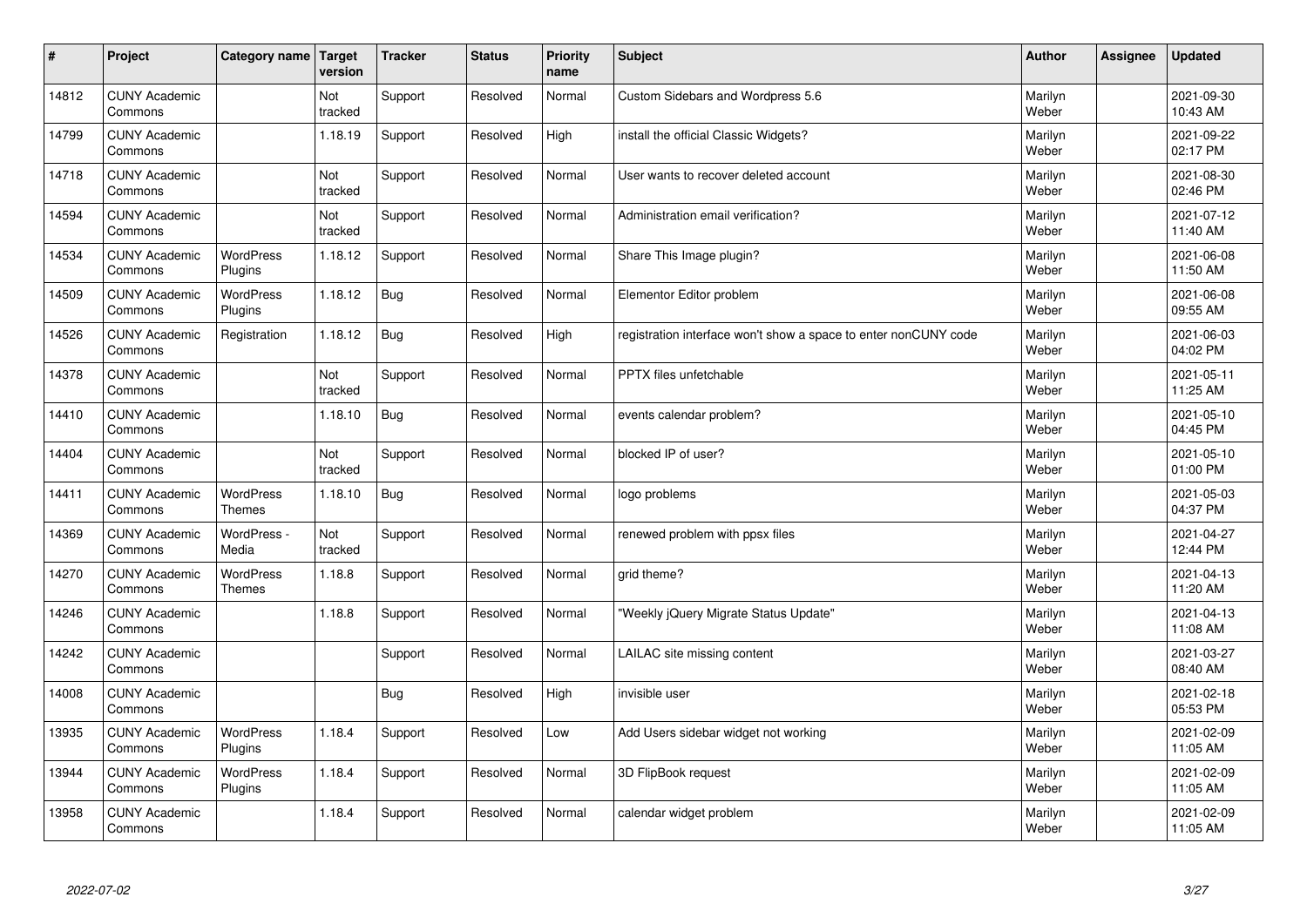| $\sharp$ | Project                         | Category name                     | Target<br>version | <b>Tracker</b> | <b>Status</b> | <b>Priority</b><br>name | <b>Subject</b>                           | <b>Author</b>    | Assignee | <b>Updated</b>         |
|----------|---------------------------------|-----------------------------------|-------------------|----------------|---------------|-------------------------|------------------------------------------|------------------|----------|------------------------|
| 11976    | <b>CUNY Academic</b><br>Commons | <b>WordPress</b><br><b>Themes</b> | Not<br>tracked    | Support        | Resolved      | Normal                  | ColorMag request                         | Marilyn<br>Weber |          | 2021-02-01<br>10:25 AM |
| 13741    | <b>CUNY Academic</b><br>Commons | <b>WordPress</b><br>Plugins       | 1.18.3            | Support        | Resolved      | Normal                  | Ensemble Video Plugin                    | Marilyn<br>Weber |          | 2021-01-26<br>04:43 PM |
| 13826    | <b>CUNY Academic</b><br>Commons |                                   |                   | Support        | Resolved      | Normal                  | January 14th                             | Marilyn<br>Weber |          | 2021-01-26<br>04:26 PM |
| 13846    | <b>CUNY Academic</b><br>Commons | <b>WordPress</b><br>Plugins       | 1.18.3            | Support        | Resolved      | Normal                  | Yoast SEO plugin problem                 | Marilyn<br>Weber |          | 2021-01-19<br>05:34 PM |
| 13783    | <b>CUNY Academic</b><br>Commons |                                   | 1.18.2            | Support        | Resolved      | Normal                  | new CUNY OneSearch url                   | Marilyn<br>Weber |          | 2021-01-14<br>04:53 PM |
| 13738    | <b>CUNY Academic</b><br>Commons |                                   | 1.18.1            | Support        | Resolved      | Normal                  | theme requests from a non-CUY person     | Marilyn<br>Weber |          | 2020-12-23<br>11:34 AM |
| 13715    | <b>CUNY Academic</b><br>Commons |                                   | Not<br>tracked    | <b>Bug</b>     | Resolved      | High                    | https://ulysses.commons.gc.cuny.edu down | Marilyn<br>Weber |          | 2020-12-22<br>03:02 PM |
| 13710    | <b>CUNY Academic</b><br>Commons |                                   | Not<br>tracked    | Support        | Resolved      | Normal                  | small change to Hosting Partner Handbook | Marilyn<br>Weber |          | 2020-12-16<br>04:29 PM |
| 13656    | <b>CUNY Academic</b><br>Commons |                                   |                   | Bug            | Resolved      | High                    | site down                                | Marilyn<br>Weber |          | 2020-12-11<br>12:50 PM |
| 13675    | <b>CUNY Academic</b><br>Commons | Group Library                     | 1.18.1            | <b>Bug</b>     | Resolved      | High                    | broken Library                           | Marilyn<br>Weber |          | 2020-12-09<br>05:02 PM |
| 13633    | <b>CUNY Academic</b><br>Commons |                                   | Not<br>tracked    | <b>Bug</b>     | Resolved      | High                    | PublicsLab site down                     | Marilyn<br>Weber |          | 2020-11-30<br>02:01 PM |
| 13512    | <b>CUNY Academic</b><br>Commons | <b>WordPress</b><br>Themes        | 1.17.7            | Support        | Resolved      | Normal                  | theme update                             | Marilyn<br>Weber |          | 2020-11-16<br>04:46 PM |
| 13541    | <b>CUNY Academic</b><br>Commons |                                   | Not<br>tracked    | Support        | Resolved      | Normal                  | add a page template to OER site.         | Marilyn<br>Weber |          | 2020-11-11<br>11:12 AM |
| 13441    | <b>CUNY Academic</b><br>Commons |                                   | 1.17.5            | Support        | Resolved      | Normal                  | ongoing user problems with daily digests | Marilyn<br>Weber |          | 2020-10-13<br>10:02 AM |
| 13378    | <b>CUNY Academic</b><br>Commons |                                   | 1.17.5            | <b>Bug</b>     | Resolved      | Normal                  | problem on one of my sites               | Marilyn<br>Weber |          | 2020-09-24<br>05:27 PM |
| 13295    | <b>CUNY Academic</b><br>Commons |                                   | Not<br>tracked    | Support        | Resolved      | Normal                  | can't find new user                      | Marilyn<br>Weber |          | 2020-09-08<br>10:18 AM |
| 13184    | <b>CUNY Academic</b><br>Commons | WordPress<br>Plugins              | 1.17.2            | Support        | Resolved      | Normal                  | google translate plugin                  | Marilyn<br>Weber |          | 2020-08-25<br>11:36 AM |
| 13185    | <b>CUNY Academic</b><br>Commons | WordPress<br>Themes               | 1.17.2            | Support        | Resolved      | Normal                  | Less theme?                              | Marilyn<br>Weber |          | 2020-08-25<br>11:26 AM |
| 13227    | <b>CUNY Academic</b><br>Commons | Group Library                     | 1.17.2            | Bug            | Resolved      | High                    | folder not appearing in library          | Marilyn<br>Weber |          | 2020-08-21<br>04:22 PM |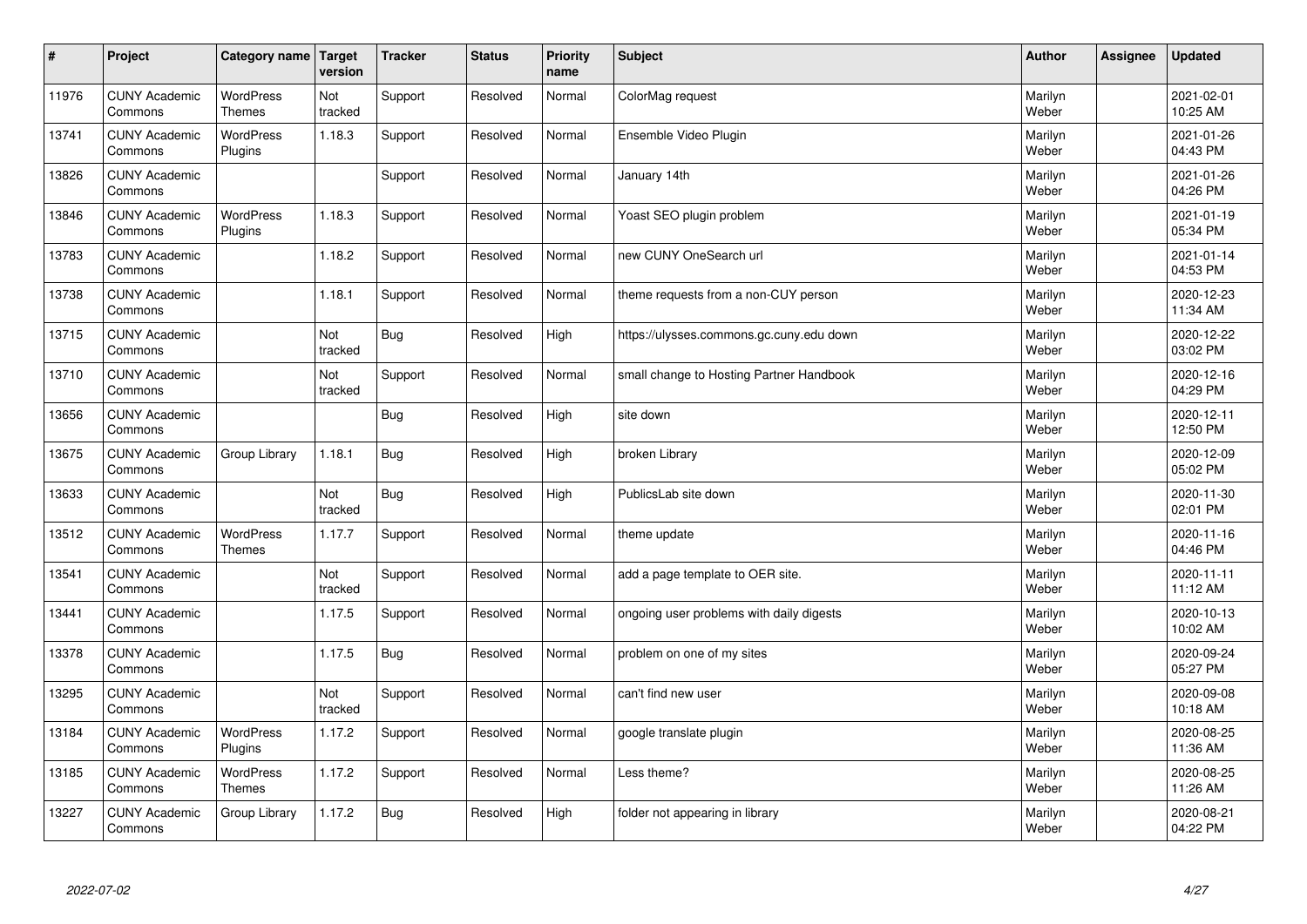| $\sharp$ | Project                         | Category name                     | Target<br>version | <b>Tracker</b> | <b>Status</b> | <b>Priority</b><br>name | <b>Subject</b>                                                                       | <b>Author</b>    | Assignee | <b>Updated</b>         |
|----------|---------------------------------|-----------------------------------|-------------------|----------------|---------------|-------------------------|--------------------------------------------------------------------------------------|------------------|----------|------------------------|
| 13134    | <b>CUNY Academic</b><br>Commons | Site cloning                      | 1.17.1            | Support        | Resolved      | Normal                  | New site (a clone) point to old dashboard                                            | Marilyn<br>Weber |          | 2020-08-12<br>03:22 PM |
| 13173    | <b>CUNY Academic</b><br>Commons | Group Library                     | 1.17.1            | Support        | Resolved      | High                    | all uploads to the library are silent                                                | Marilyn<br>Weber |          | 2020-08-10<br>04:12 PM |
| 13138    | <b>CUNY Academic</b><br>Commons | Group Library                     | Not<br>tracked    | Support        | Resolved      | Normal                  | moving Library contents for Steve Brier                                              | Marilyn<br>Weber |          | 2020-08-03<br>04:00 PM |
| 13091    | <b>CUNY Academic</b><br>Commons |                                   | 1.17.0            | Support        | Resolved      | Normal                  | problem with latex (math equations)                                                  | Marilyn<br>Weber |          | 2020-07-28<br>11:09 AM |
| 13065    | <b>CUNY Academic</b><br>Commons |                                   | Not<br>tracked    | Support        | Resolved      | Normal                  | can't invite new user to group                                                       | Marilyn<br>Weber |          | 2020-07-22<br>04:24 PM |
| 13016    | <b>CUNY Academic</b><br>Commons | Shortcodes and<br>embeds          | 1.16.15           | Support        | Resolved      | Normal                  | possible to run code examples, like in Jupyter Notebooks?                            | Marilyn<br>Weber |          | 2020-07-16<br>11:52 AM |
| 13013    | <b>CUNY Academic</b><br>Commons |                                   | Not<br>tracked    | <b>Bug</b>     | Resolved      | Normal                  | an invite to Group Admins from Brian Foote?!                                         | Marilyn<br>Weber |          | 2020-07-07<br>02:36 PM |
| 12777    | <b>CUNY Academic</b><br>Commons |                                   | 1.16.14           | Support        | Resolved      | Normal                  | request to include custom javascript into a Commons-hosted site                      | Marilyn<br>Weber |          | 2020-06-16<br>04:03 PM |
| 12676    | <b>CUNY Academic</b><br>Commons | <b>WordPress</b><br>Plugins       | 1.16.10           | Support        | Resolved      | Normal                  | request for Require Post Category plug-in                                            | Marilyn<br>Weber |          | 2020-04-28<br>11:03 AM |
| 12584    | <b>CUNY Academic</b><br>Commons |                                   | Not<br>tracked    | <b>Bug</b>     | Resolved      | Urgent                  | No way to register                                                                   | Marilyn<br>Weber |          | 2020-03-27<br>02:38 PM |
| 12515    | <b>CUNY Academic</b><br>Commons | cuny.is                           | 1.16.7            | Support        | Resolved      | Normal                  | AJAX actions on cuny is admin page are failing                                       | Marilyn<br>Weber |          | 2020-03-10<br>11:57 AM |
| 12483    | <b>CUNY Academic</b><br>Commons |                                   | 1.16.7            | <b>Bug</b>     | Resolved      | High                    | post error                                                                           | Marilyn<br>Weber |          | 2020-02-28<br>02:44 PM |
| 12393    | <b>CUNY Academic</b><br>Commons | <b>WordPress</b><br>(misc)        |                   | Support        | Resolved      | High                    | size limit for files                                                                 | Marilyn<br>Weber |          | 2020-02-18<br>10:13 AM |
| 10059    | <b>CUNY Academic</b><br>Commons | <b>WordPress</b><br>Themes        | Not<br>tracked    | Support        | Resolved      | Normal                  | Magazine Premium theme for new site                                                  | Marilyn<br>Weber |          | 2020-02-17<br>03:39 PM |
| 11912    | <b>CUNY Academic</b><br>Commons |                                   |                   | Support        | Resolved      | Normal                  | influence search results?                                                            | Marilyn<br>Weber |          | 2020-02-11<br>10:51 AM |
| 12137    | <b>CUNY Academic</b><br>Commons | <b>WordPress</b><br><b>Themes</b> | Not<br>tracked    | Support        | Resolved      | Normal                  | media player problem                                                                 | Marilyn<br>Weber |          | 2019-12-12<br>08:52 PM |
| 12190    | <b>CUNY Academic</b><br>Commons | <b>Blogs</b><br>(BuddyPress)      | Not<br>tracked    | Support        | Resolved      | Normal                  | Site avatar in directory is not what user expects                                    | Marilyn<br>Weber |          | 2019-12-12<br>08:51 PM |
| 12156    | <b>CUNY Academic</b><br>Commons | <b>Blogs</b><br>(BuddyPress)      | Not<br>tracked    | Support        | Resolved      | Normal                  | My Sites list (Commons Profile or Sites directory) doesn't match toolbar<br>dropdown | Marilyn<br>Weber |          | 2019-12-11<br>10:20 AM |
| 12176    | <b>CUNY Academic</b><br>Commons |                                   | Not<br>tracked    | Support        | Resolved      | Normal                  | Mp4s?                                                                                | Marilyn<br>Weber |          | 2019-12-05<br>11:04 AM |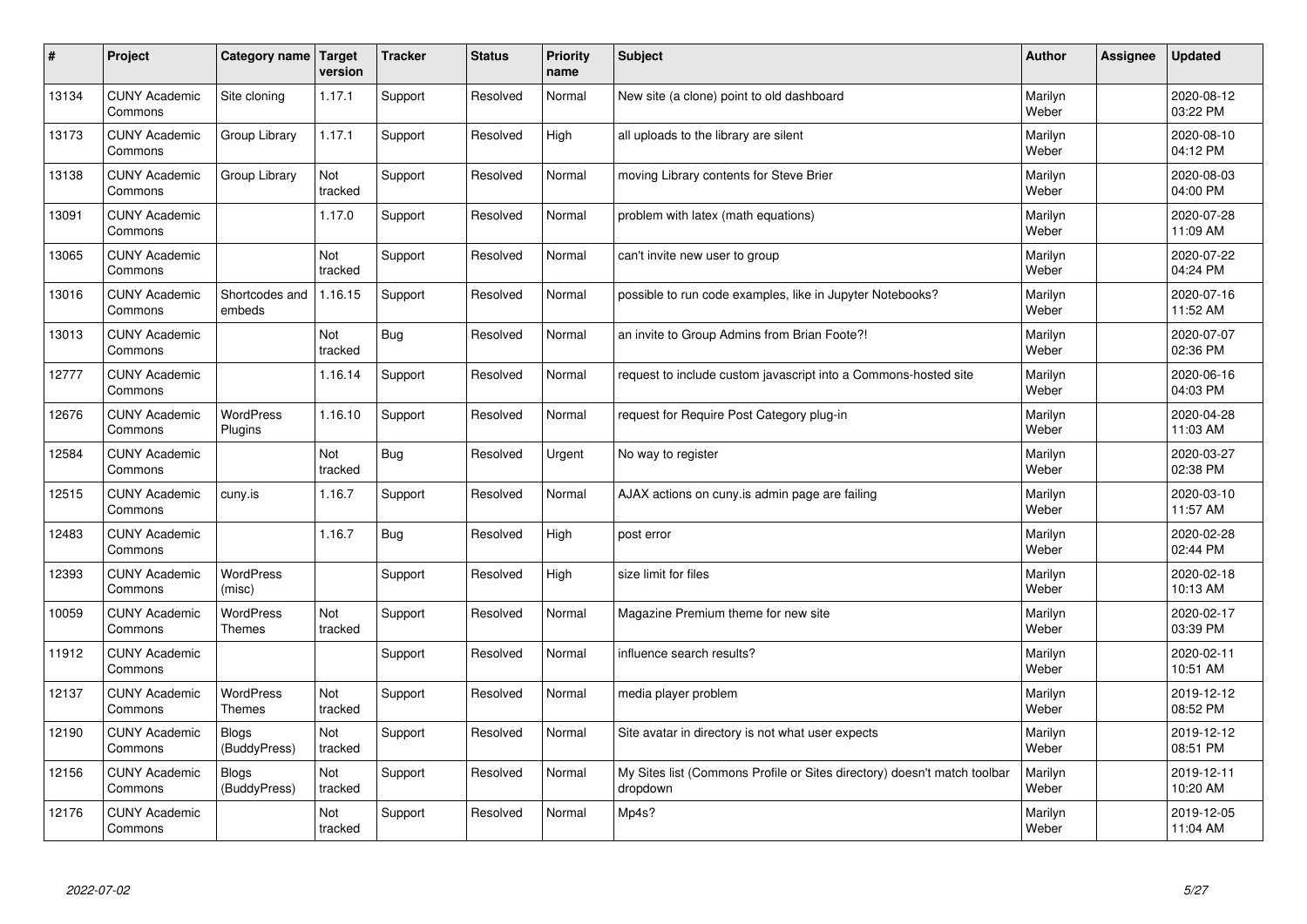| $\sharp$ | Project                         | Category name               | Target<br>version | <b>Tracker</b> | <b>Status</b> | <b>Priority</b><br>name | <b>Subject</b>                                                                                         | <b>Author</b>    | Assignee | <b>Updated</b>         |
|----------|---------------------------------|-----------------------------|-------------------|----------------|---------------|-------------------------|--------------------------------------------------------------------------------------------------------|------------------|----------|------------------------|
| 11977    | <b>CUNY Academic</b><br>Commons |                             | Not<br>tracked    | Support        | Resolved      | Normal                  | please remove me from many sites                                                                       | Marilyn<br>Weber |          | 2019-11-21<br>01:05 PM |
| 12038    | <b>CUNY Academic</b><br>Commons |                             | 1.15.13           | <b>Bug</b>     | Resolved      | Normal                  | admin visibility problem at careerplan.commons.gc.cuny.edu                                             | Marilyn<br>Weber |          | 2019-11-12<br>10:20 AM |
| 11907    | <b>CUNY Academic</b><br>Commons | <b>Public Portfolio</b>     | 1.15.13           | Support        | Resolved      | Normal                  | more publications problems (in profile)                                                                | Marilyn<br>Weber |          | 2019-11-04<br>11:16 AM |
| 11915    | <b>CUNY Academic</b><br>Commons |                             | Not<br>tracked    | Support        | Resolved      | Normal                  | User not in list                                                                                       | Marilyn<br>Weber |          | 2019-10-28<br>10:13 AM |
| 11961    | <b>CUNY Academic</b><br>Commons | Membership                  | Not<br>tracked    | Support        | Resolved      | Normal                  | switch email for student user                                                                          | Marilyn<br>Weber |          | 2019-10-09<br>01:56 PM |
| 11832    | <b>CUNY Academic</b><br>Commons | <b>WordPress</b><br>Plugins | 1.15.11           | Support        | Resolved      | Normal                  | Yoast SEO premium for sexgenlab.org                                                                    | Marilyn<br>Weber |          | 2019-10-08<br>11:22 AM |
| 11922    | <b>CUNY Academic</b><br>Commons | Membership                  | Not<br>tracked    | Support        | Resolved      | Normal                  | https://commons.gc.cuny.edu/members/cunyhealthequity/                                                  | Marilyn<br>Weber |          | 2019-10-02<br>04:05 PM |
| 11896    | <b>CUNY Academic</b><br>Commons |                             | Not<br>tracked    | Support        | Resolved      | Normal                  | https://thenurseswritingproject.commons.gc.cuny.edu                                                    | Marilyn<br>Weber |          | 2019-09-24<br>08:09 AM |
| 11225    | <b>CUNY Academic</b><br>Commons |                             | Not<br>tracked    | Support        | Resolved      | Normal                  | bulk upload?                                                                                           | Marilyn<br>Weber |          | 2019-09-18<br>10:31 AM |
| 11813    | <b>CUNY Academic</b><br>Commons | WordPress<br>Plugins        | 1.15.9            | Support        | Resolved      | Normal                  | 'Change Password Protected Message" plugin requests                                                    | Marilyn<br>Weber |          | 2019-09-10<br>05:57 PM |
| 11665    | <b>CUNY Academic</b><br>Commons |                             |                   | Support        | Resolved      | Immediate               | 'My Groups" conflating two groups                                                                      | Marilyn<br>Weber |          | 2019-07-24<br>10:43 PM |
| 11650    | <b>CUNY Academic</b><br>Commons |                             | Not<br>tracked    | Support        | Resolved      | Normal                  | https://commons.gc.cuny.edu/groups/introduction-to-literary-studies-engl<br>ish-252-at-hunter-college/ | Marilyn<br>Weber |          | 2019-07-18<br>02:28 PM |
| 11647    | <b>CUNY Academic</b><br>Commons |                             | 1.15.6            | Support        | Resolved      | Normal                  | Tribulant Newsletters update                                                                           | Marilyn<br>Weber |          | 2019-07-18<br>02:27 PM |
| 11609    | <b>CUNY Academic</b><br>Commons |                             | 1.15.5            | Support        | Resolved      | Normal                  | Mixed Content flag                                                                                     | Marilyn<br>Weber |          | 2019-06-27<br>06:54 PM |
| 11516    | <b>CUNY Academic</b><br>Commons | Membership                  | Not<br>tracked    | Support        | Resolved      | Normal                  | request for email change                                                                               | Marilyn<br>Weber |          | 2019-06-04<br>01:48 PM |
| 11002    | <b>CUNY Academic</b><br>Commons |                             | Not<br>tracked    | Support        | Resolved      | Normal                  | open link in a new tab not working                                                                     | Marilyn<br>Weber |          | 2019-06-03<br>07:57 PM |
| 11483    | <b>CUNY Academic</b><br>Commons |                             | 1.15.2            | <b>Bug</b>     | Resolved      | Normal                  | 'Add New user" not working                                                                             | Marilyn<br>Weber |          | 2019-05-21<br>02:26 PM |
| 10986    | <b>CUNY Academic</b><br>Commons |                             | Not<br>tracked    | Support        | Resolved      | Normal                  | PDF embedder provoking error                                                                           | Marilyn<br>Weber |          | 2019-03-29<br>04:28 PM |
| 11233    | <b>CUNY Academic</b><br>Commons |                             | 1.14.9            | Support        | Resolved      | Normal                  | Hotjar ?                                                                                               | Marilyn<br>Weber |          | 2019-03-26<br>12:10 PM |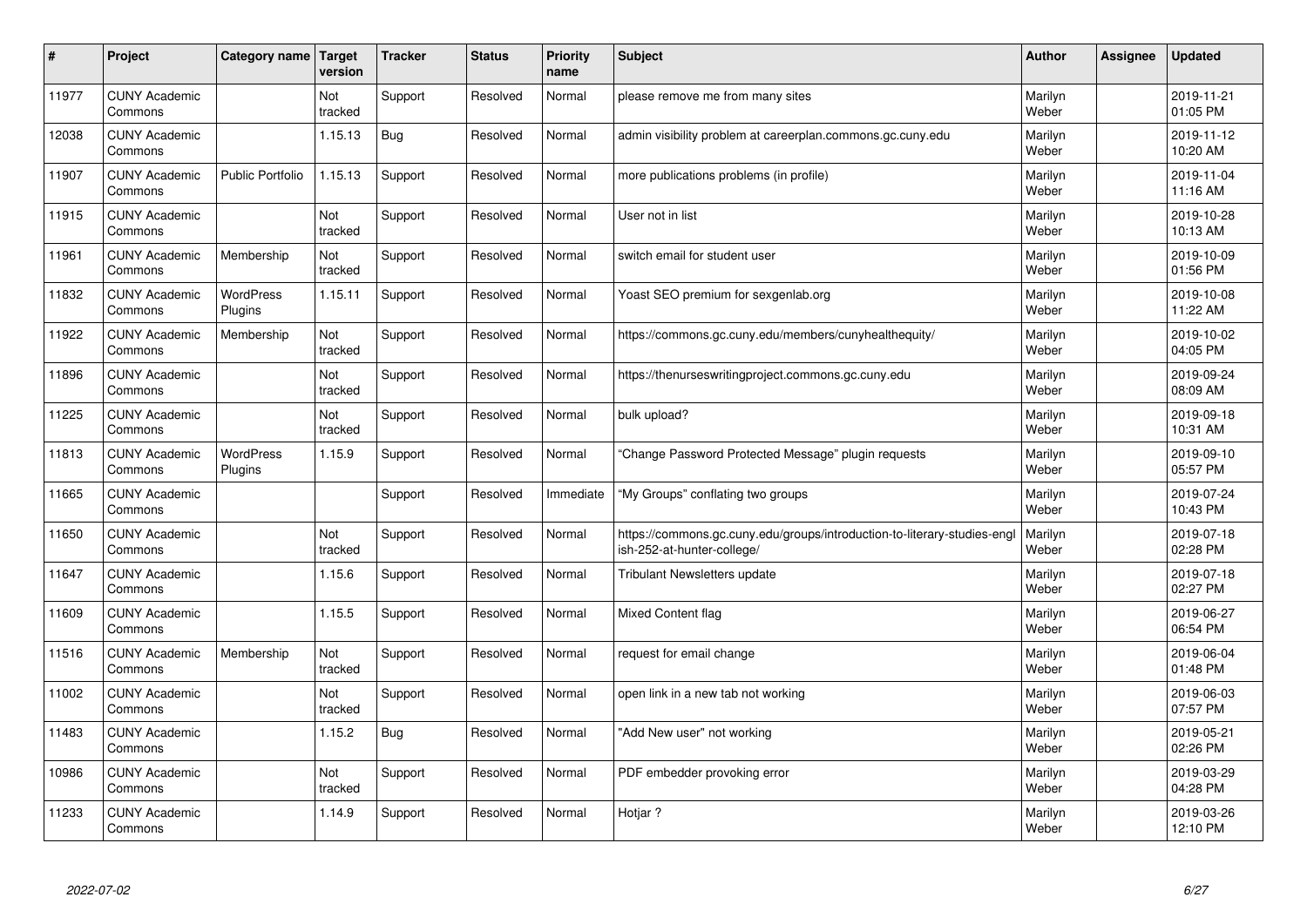| $\sharp$ | Project                         | Category name                     | Target<br>version | <b>Tracker</b> | <b>Status</b> | <b>Priority</b><br>name | <b>Subject</b>                               | <b>Author</b>    | Assignee | <b>Updated</b>         |
|----------|---------------------------------|-----------------------------------|-------------------|----------------|---------------|-------------------------|----------------------------------------------|------------------|----------|------------------------|
| 11147    | <b>CUNY Academic</b><br>Commons | Membership                        | Not<br>tracked    | Support        | Resolved      | Normal                  | employee email change                        | Marilyn<br>Weber |          | 2019-03-12<br>03:58 PM |
| 11217    | <b>CUNY Academic</b><br>Commons | Membership                        | Not<br>tracked    | Support        | Resolved      | Normal                  | Another email update                         | Marilyn<br>Weber |          | 2019-03-12<br>03:37 PM |
| 11211    | <b>CUNY Academic</b><br>Commons | <b>WordPress</b><br><b>Themes</b> | 1.14.8            | Support        | Resolved      | Normal                  | user needs to edit the HTML coding           | Marilyn<br>Weber |          | 2019-03-12<br>11:20 AM |
| 11210    | <b>CUNY Academic</b><br>Commons | Membership                        | Not<br>tracked    | Support        | Resolved      | Normal                  | Please change the email                      | Marilyn<br>Weber |          | 2019-03-11<br>04:16 PM |
| 11198    | <b>CUNY Academic</b><br>Commons |                                   | Not<br>tracked    | Support        | Resolved      | Normal                  | former CUNY employee                         | Marilyn<br>Weber |          | 2019-03-07<br>02:21 PM |
| 11091    | <b>CUNY Academic</b><br>Commons | <b>BuddyPress</b><br><b>Docs</b>  | 1.14.7            | Support        | Resolved      | Normal                  | word limit for comments on a group doc?      | Marilyn<br>Weber |          | 2019-02-26<br>02:04 PM |
| 11127    | <b>CUNY Academic</b><br>Commons | Membership                        | Not<br>tracked    | Support        | Resolved      | Normal                  | user with new campus affiliation             | Marilyn<br>Weber |          | 2019-02-19<br>02:09 PM |
| 8481     | <b>CUNY Academic</b><br>Commons | Membership                        | Not<br>tracked    | Support        | Resolved      | Normal                  | admin of http://swipanalytic.org/organizers/ | Marilyn<br>Weber |          | 2019-02-19<br>01:58 PM |
| 11088    | <b>CUNY Academic</b><br>Commons | Group Blogs                       | Not<br>tracked    | Bug            | Resolved      | Normal                  | no notification for comments                 | Marilyn<br>Weber |          | 2019-02-15<br>03:30 PM |
| 10941    | <b>CUNY Academic</b><br>Commons | Membership                        | Not<br>tracked    | Support        | Resolved      | Normal                  | update user email                            | Marilyn<br>Weber |          | 2019-02-13<br>02:24 PM |
| 11031    | <b>CUNY Academic</b><br>Commons |                                   | Not<br>tracked    | Support        | Resolved      | Normal                  | new group with seemingly old topics          | Marilyn<br>Weber |          | 2019-02-11<br>12:17 PM |
| 11017    | <b>CUNY Academic</b><br>Commons |                                   | Not<br>tracked    | Support        | Resolved      | Normal                  | site didn't save?                            | Marilyn<br>Weber |          | 2019-01-25<br>03:47 PM |
| 11006    | <b>CUNY Academic</b><br>Commons | Groups (misc)                     | 1.14.6            | Support        | Resolved      | Normal                  | removing members from a group isn't working  | Marilyn<br>Weber |          | 2019-01-24<br>03:18 PM |
| 11003    | <b>CUNY Academic</b><br>Commons |                                   | Not<br>tracked    | Support        | Resolved      | Normal                  | user email change                            | Marilyn<br>Weber |          | 2019-01-24<br>02:50 PM |
| 10910    | <b>CUNY Academic</b><br>Commons | Membership                        | Not<br>tracked    | Support        | Resolved      | Normal                  | request to be an admin to a prof's site      | Marilyn<br>Weber |          | 2019-01-04<br>10:45 AM |
| 10820    | <b>CUNY Academic</b><br>Commons |                                   | Not<br>tracked    | Support        | Resolved      | Normal                  | retrieve deleted pages/posts                 | Marilyn<br>Weber |          | 2018-12-13<br>06:33 PM |
| 10810    | <b>CUNY Academic</b><br>Commons | WordPress<br>(misc)               | 1.14.2            | Bug            | Resolved      | Normal                  | Sites set as public are becoming private     | Marilyn<br>Weber |          | 2018-12-11<br>10:15 AM |
| 10440    | <b>CUNY Academic</b><br>Commons |                                   | Not<br>tracked    | Support        | Resolved      | Normal                  | Acert post problem                           | Marilyn<br>Weber |          | 2018-12-10<br>03:57 PM |
| 10298    | <b>CUNY Academic</b><br>Commons |                                   | Not<br>tracked    | Support        | Resolved      | Normal                  | RSS feed to itunes problem                   | Marilyn<br>Weber |          | 2018-12-10<br>03:57 PM |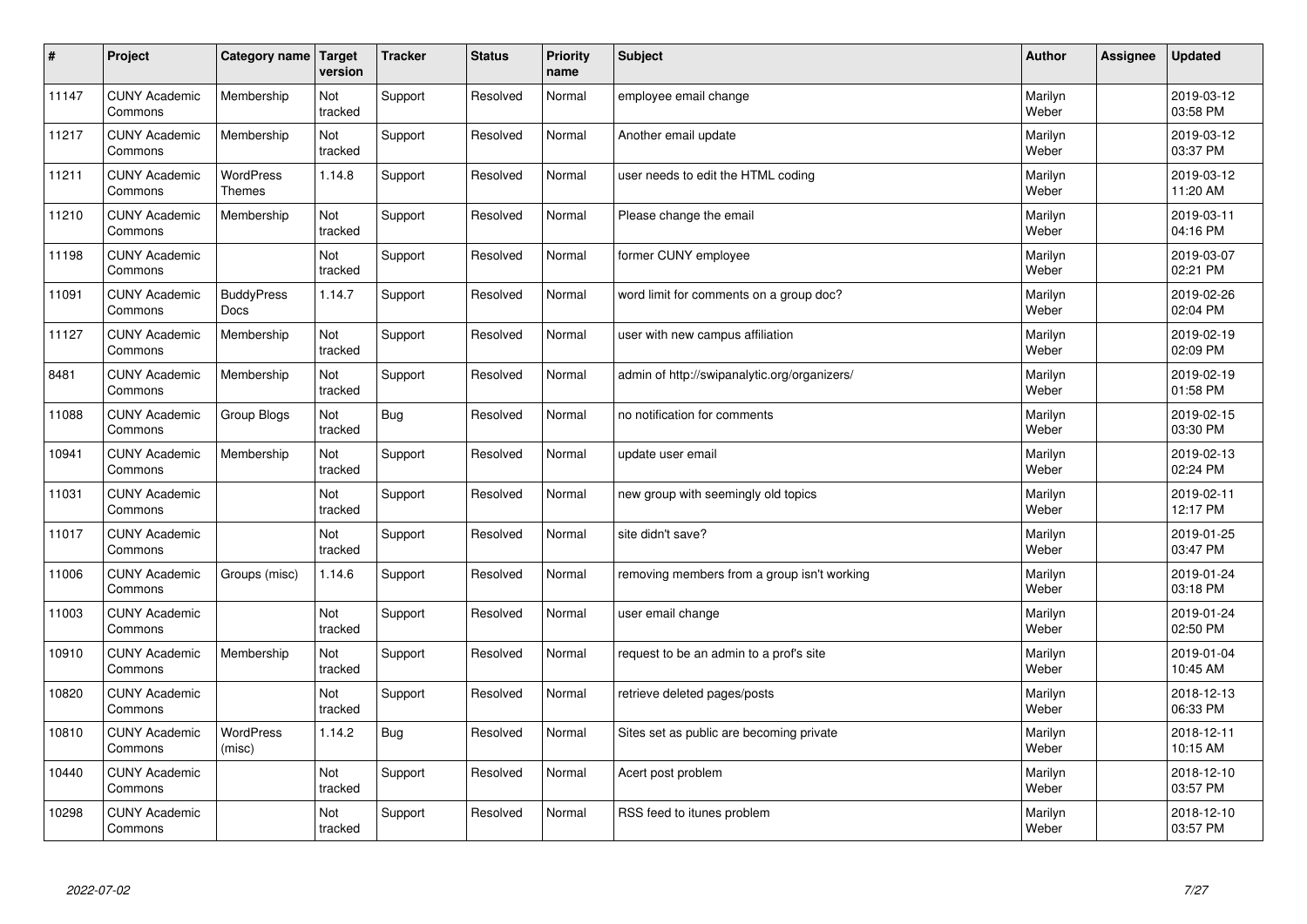| $\sharp$ | Project                         | Category name               | Target<br>version | <b>Tracker</b> | <b>Status</b> | <b>Priority</b><br>name | <b>Subject</b>                                          | <b>Author</b>    | <b>Assignee</b> | <b>Updated</b>         |
|----------|---------------------------------|-----------------------------|-------------------|----------------|---------------|-------------------------|---------------------------------------------------------|------------------|-----------------|------------------------|
| 10257    | <b>CUNY Academic</b><br>Commons | Membership                  | Not<br>tracked    | Support        | Resolved      | Normal                  | change the email from @login.cuny.edu to campu email    | Marilyn<br>Weber |                 | 2018-12-10<br>03:55 PM |
| 10133    | <b>CUNY Academic</b><br>Commons | <b>WordPress</b><br>(misc)  | Not<br>tracked    | Support        | Resolved      | Normal                  | two Commons sites to be migrated elsewhere              | Marilyn<br>Weber |                 | 2018-12-10<br>03:54 PM |
| 9889     | <b>CUNY Academic</b><br>Commons |                             | Not<br>tracked    | Support        | Resolved      | Normal                  | remove comments from activity feed?                     | Marilyn<br>Weber |                 | 2018-12-10<br>03:53 PM |
| 9779     | <b>CUNY Academic</b><br>Commons | Membership                  | Not<br>tracked    | Support        | Resolved      | Normal                  | user not sure if she is registered.                     | Marilyn<br>Weber |                 | 2018-12-10<br>03:53 PM |
| 8978     | <b>CUNY Academic</b><br>Commons | Groups (misc)               | Not<br>tracked    | Support        | Resolved      | Normal                  | removing old groups                                     | Marilyn<br>Weber |                 | 2018-12-10<br>03:52 PM |
| 10772    | <b>CUNY Academic</b><br>Commons | Groups (misc)               | 1.14.2            | Bug            | Resolved      | Normal                  | can't create groups                                     | Marilyn<br>Weber |                 | 2018-12-04<br>10:42 AM |
| 10606    | <b>CUNY Academic</b><br>Commons | cdev.gc.cuny.ed<br>u.       | Not<br>tracked    | Support        | Resolved      | Normal                  | problems with testing environment                       | Marilyn<br>Weber |                 | 2018-11-02<br>10:27 AM |
| 9886     | <b>CUNY Academic</b><br>Commons | cuny.is                     | Not<br>tracked    | Support        | Resolved      | Normal                  | cuny.is SSL                                             | Marilyn<br>Weber |                 | 2018-10-26<br>02:07 PM |
| 10537    | <b>CUNY Academic</b><br>Commons |                             | Not<br>tracked    | Bug            | Resolved      | Normal                  | jpegs not showing                                       | Marilyn<br>Weber |                 | 2018-10-23<br>10:51 AM |
| 10387    | <b>CUNY Academic</b><br>Commons | Membership                  | Not<br>tracked    | Support        | Resolved      | Normal                  | remove user page                                        | Marilyn<br>Weber |                 | 2018-09-28<br>02:26 PM |
| 10361    | <b>CUNY Academic</b><br>Commons | Group Forums                | 1.13.10           | Bug            | Resolved      | Normal                  | forum post pending oddity                               | Marilyn<br>Weber |                 | 2018-09-25<br>10:45 AM |
| 10240    | <b>CUNY Academic</b><br>Commons | <b>WordPress</b><br>Plugins | 1.13.8            | Support        | Resolved      | Normal                  | require-featured-image plug-in request                  | Marilyn<br>Weber |                 | 2018-08-29<br>05:15 PM |
| 10239    | <b>CUNY Academic</b><br>Commons |                             | Not<br>tracked    | Support        | Resolved      | Normal                  | musicroombooking.commons.gc.cuny.edu                    | Marilyn<br>Weber |                 | 2018-08-29<br>03:06 PM |
| 10101    | <b>CUNY Academic</b><br>Commons |                             | 1.13.7            | Bug            | Resolved      | Normal                  | URL changes within Manage section of groups             | Marilyn<br>Weber |                 | 2018-08-03<br>01:54 PM |
| 10066    | <b>CUNY Academic</b><br>Commons | Membership                  | Not<br>tracked    | Support        | Resolved      | Normal                  | add me as an admin to https://pkms.commons.gc.cuny.edu/ | Marilyn<br>Weber |                 | 2018-07-26<br>11:54 AM |
| 10035    | <b>CUNY Academic</b><br>Commons |                             | Not<br>tracked    | <b>Bug</b>     | Resolved      | Normal                  | Reconnecting user to site                               | Marilyn<br>Weber |                 | 2018-07-23<br>11:55 AM |
| 10006    | <b>CUNY Academic</b><br>Commons | Membership                  | Not<br>tracked    | Support        | Resolved      | Normal                  | another email change request                            | Marilyn<br>Weber |                 | 2018-07-13<br>12:36 PM |
| 9992     | <b>CUNY Academic</b><br>Commons |                             | 1.13.6            | Bug            | Resolved      | Normal                  | ACERT website down again                                | Marilyn<br>Weber |                 | 2018-07-10<br>12:15 PM |
| 9919     | <b>CUNY Academic</b><br>Commons |                             | Not<br>tracked    | Bug            | Resolved      | Normal                  | admin of https://sphcurriculum.commons.gc.cuny.edu      | Marilyn<br>Weber |                 | 2018-06-12<br>09:37 PM |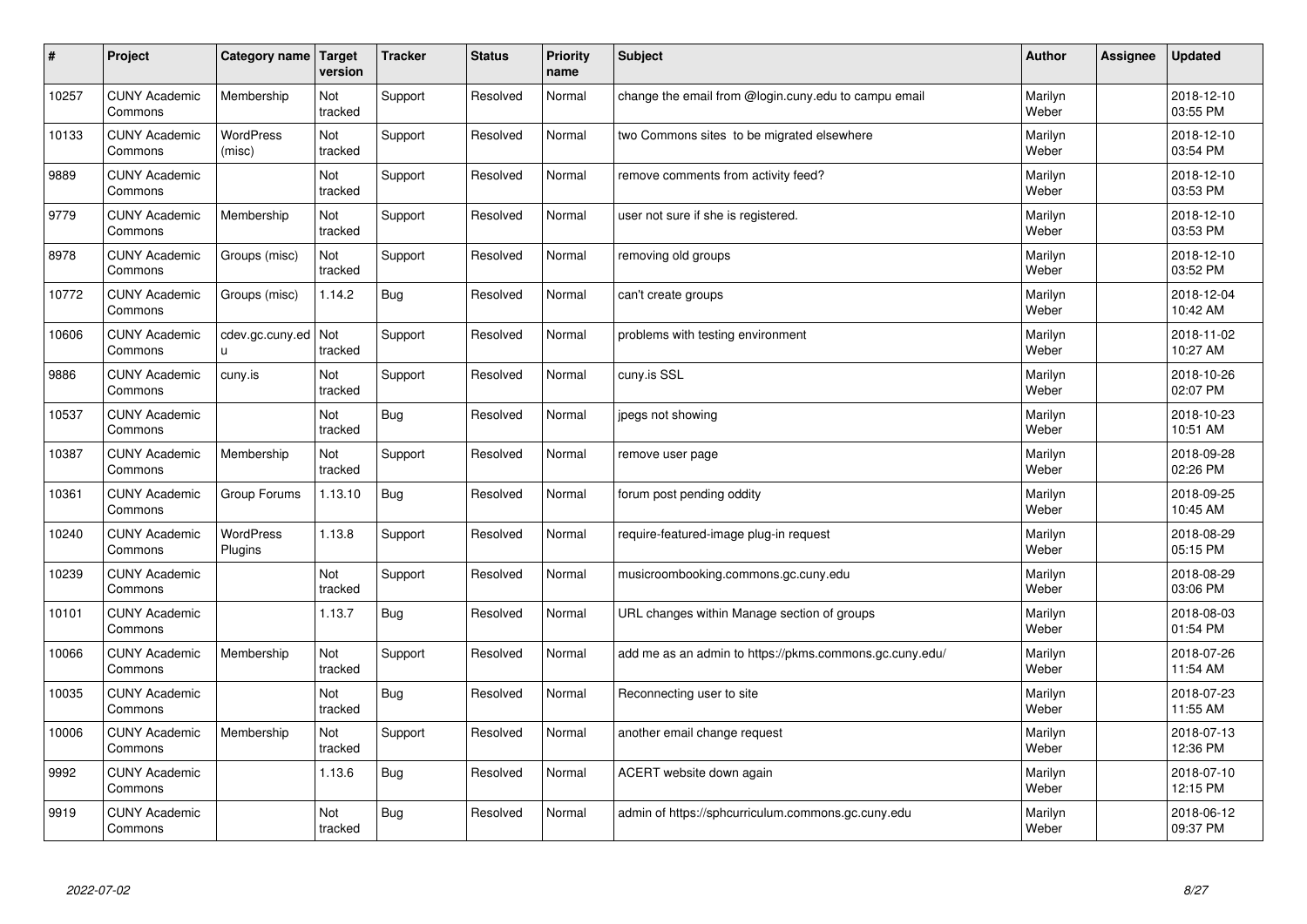| $\sharp$ | Project                         | Category name               | Target<br>version | <b>Tracker</b> | <b>Status</b> | <b>Priority</b><br>name | <b>Subject</b>                                       | <b>Author</b>    | Assignee | <b>Updated</b>         |
|----------|---------------------------------|-----------------------------|-------------------|----------------|---------------|-------------------------|------------------------------------------------------|------------------|----------|------------------------|
| 9888     | <b>CUNY Academic</b><br>Commons | <b>WordPress</b><br>Plugins | 1.13.3            | Support        | Resolved      | Normal                  | Business directory Plug-in request                   | Marilyn<br>Weber |          | 2018-06-12<br>11:52 AM |
| 9780     | <b>CUNY Academic</b><br>Commons |                             | Not<br>tracked    | Support        | Resolved      | Normal                  | remove the phone number on this profile?             | Marilyn<br>Weber |          | 2018-05-15<br>10:35 AM |
| 9767     | <b>CUNY Academic</b><br>Commons | Registration                | Not<br>tracked    | Support        | Resolved      | Normal                  | user deleted account but now needs one               | Marilyn<br>Weber |          | 2018-05-11<br>02:39 PM |
| 8941     | <b>CUNY Academic</b><br>Commons | <b>WordPress</b><br>Themes  | 1.13.1            | Support        | Resolved      | Normal                  | Theme request: ColorNews                             | Marilyn<br>Weber |          | 2018-05-08<br>10:42 AM |
| 9725     | <b>CUNY Academic</b><br>Commons |                             | Not<br>tracked    | Support        | Resolved      | Normal                  | problems with deleting a site                        | Marilyn<br>Weber |          | 2018-05-07<br>10:24 PM |
| 8446     | <b>CUNY Academic</b><br>Commons | <b>WordPress</b><br>Plugins | 1.11.14           | Support        | Resolved      | Normal                  | request for multiple accordion menu plugins          | Marilyn<br>Weber |          | 2018-05-07<br>09:57 PM |
| 9604     | <b>CUNY Academic</b><br>Commons |                             | Not<br>tracked    | Support        | Resolved      | Normal                  | I (Marilyn) can only log into cdev as teststudent    | Marilyn<br>Weber |          | 2018-04-21<br>10:20 AM |
| 9470     | <b>CUNY Academic</b><br>Commons |                             |                   | Bug            | Resolved      | Normal                  | Users not appearing via "Add New"                    | Marilyn<br>Weber |          | 2018-03-22<br>07:44 PM |
| 9355     | <b>CUNY Academic</b><br>Commons |                             | Not<br>tracked    | Support        | Resolved      | Normal                  | 14gb of video?                                       | Marilyn<br>Weber |          | 2018-03-13<br>11:56 AM |
| 9330     | <b>CUNY Academic</b><br>Commons | <b>WordPress</b><br>Plugins | 1.12.10           | Bug            | Resolved      | Normal                  | part 2 of problems with the Leaflet plug -in         | Marilyn<br>Weber |          | 2018-03-04<br>05:58 PM |
| 9282     | <b>CUNY Academic</b><br>Commons | Group Forums                | 1.12.9            | Bug            | Resolved      | Normal                  | 'Forum ID is missing" error?                         | Marilyn<br>Weber |          | 2018-02-27<br>10:32 AM |
| 9276     | <b>CUNY Academic</b><br>Commons |                             |                   | <b>Bug</b>     | Resolved      | High                    | problem adding a member to a group - wrong username? | Marilyn<br>Weber |          | 2018-02-25<br>12:47 PM |
| 9223     | <b>CUNY Academic</b><br>Commons |                             | Not<br>tracked    | Support        | Resolved      | Normal                  | moving wordpress sites                               | Marilyn<br>Weber |          | 2018-02-18<br>08:44 PM |
| 9131     | <b>CUNY Academic</b><br>Commons |                             |                   | Support        | Resolved      | Normal                  | webrecorder.io via Firefox                           | Marilyn<br>Weber |          | 2018-01-29<br>11:11 AM |
| 9130     | <b>CUNY Academic</b><br>Commons | Homepage<br>Slides          | Not<br>tracked    | <b>Bug</b>     | Resolved      | Normal                  | too many redirects                                   | Marilyn<br>Weber |          | 2018-01-29<br>10:27 AM |
| 9087     | <b>CUNY Academic</b><br>Commons | <b>WordPress</b><br>Plugins | 1.12.7            | Support        | Resolved      | Normal                  | request for WP Social Sharing                        | Marilyn<br>Weber |          | 2018-01-23<br>11:17 AM |
| 9062     | <b>CUNY Academic</b><br>Commons |                             | Not<br>tracked    | Bug            | Resolved      | Normal                  | re-add me as admin of https://commons.gc.cuny.edu/   | Marilyn<br>Weber |          | 2018-01-08<br>12:03 PM |
| 9026     | <b>CUNY Academic</b><br>Commons | WordPress<br>Plugins        | 1.12.6            | Support        | Resolved      | Normal                  | plugin request from Carlos Guevara                   | Marilyn<br>Weber |          | 2018-01-03<br>09:33 AM |
| 9004     | <b>CUNY Academic</b><br>Commons | Membership                  | Not<br>tracked    | Support        | Resolved      | Normal                  | email change request                                 | Marilyn<br>Weber |          | 2017-12-14<br>12:27 PM |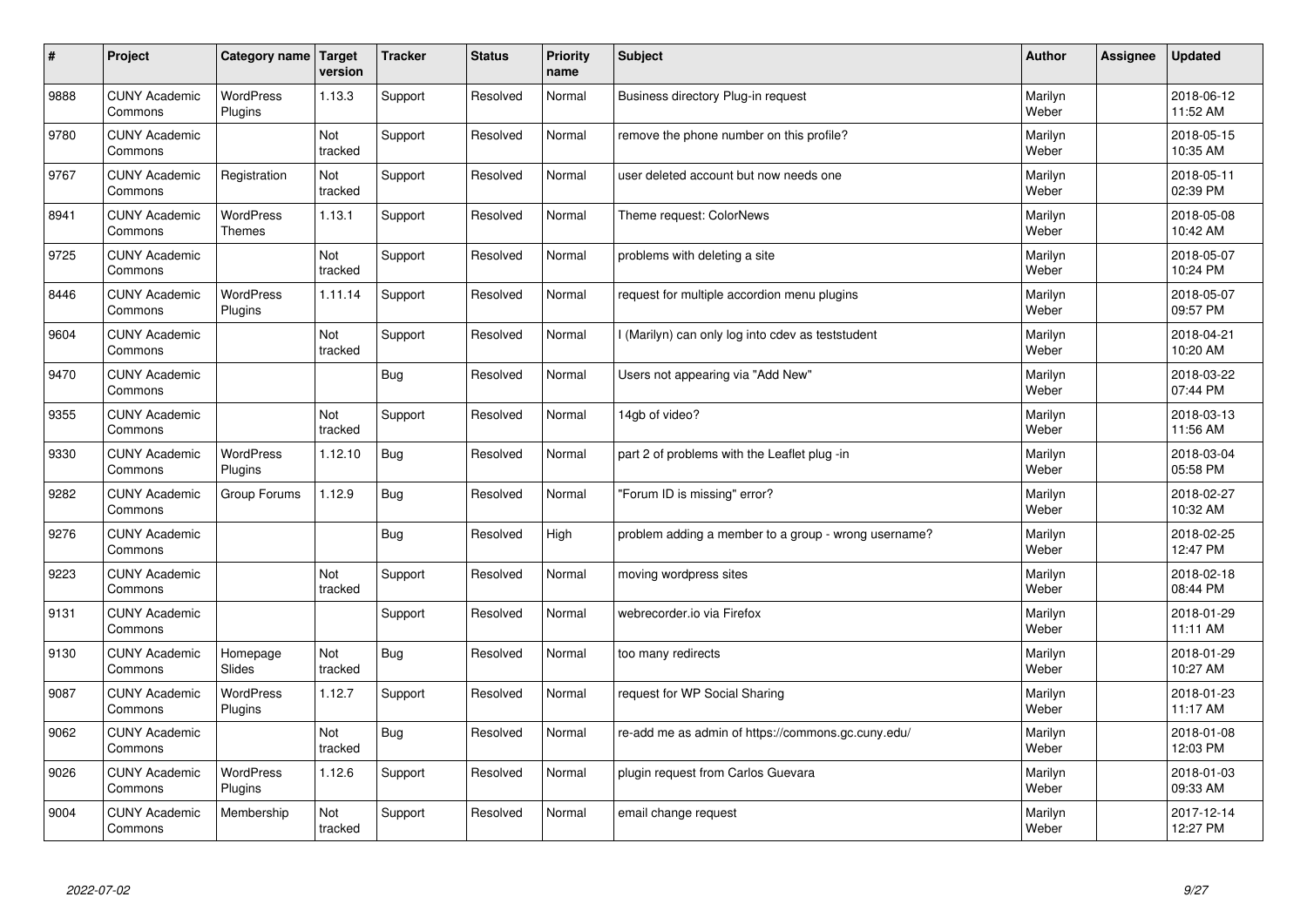| $\sharp$ | Project                         | Category name   Target      | version        | <b>Tracker</b>    | <b>Status</b> | <b>Priority</b><br>name | <b>Subject</b>                       | <b>Author</b>    | Assignee | <b>Updated</b>         |
|----------|---------------------------------|-----------------------------|----------------|-------------------|---------------|-------------------------|--------------------------------------|------------------|----------|------------------------|
| 8893     | <b>CUNY Academic</b><br>Commons | Social Paper                | 1.12.1         | Support           | Resolved      | Normal                  | Social paper won't connect to group? | Marilyn<br>Weber |          | 2017-12-11<br>01:16 PM |
| 8937     | <b>CUNY Academic</b><br>Commons |                             | Not<br>tracked | <b>Bug</b>        | Resolved      | Normal                  | videos gone                          | Marilyn<br>Weber |          | 2017-12-01<br>11:27 AM |
| 8908     | <b>CUNY Academic</b><br>Commons | <b>WordPress</b><br>Plugins | 1.12.2         | Support           | Resolved      | Normal                  | Plugin request from Steve Brier      | Marilyn<br>Weber |          | 2017-11-27<br>11:39 AM |
| 6106     | <b>CUNY Academic</b><br>Commons | Server                      | Not<br>tracked | Bug               | Resolved      | Normal                  | 504 error                            | Marilyn<br>Weber |          | 2017-11-15<br>01:55 PM |
| 7836     | <b>CUNY Academic</b><br>Commons | Social Paper                | Not<br>tracked | Support           | Resolved      | Normal                  | missing Social Paper                 | Marilyn<br>Weber |          | 2017-11-15<br>01:31 PM |
| 8259     | <b>CUNY Academic</b><br>Commons |                             | Not<br>tracked | <b>Bug</b>        | Resolved      | Normal                  | missing dashboard                    | Marilyn<br>Weber |          | 2017-11-15<br>01:28 PM |
| 8308     | <b>CUNY Academic</b><br>Commons | WordPress<br>Plugins        | Not<br>tracked | Support           | Resolved      | Normal                  | WP Migration plugin                  | Marilyn<br>Weber |          | 2017-11-15<br>01:27 PM |
| 8566     | <b>CUNY Academic</b><br>Commons | Membership                  | Not<br>tracked | Support           | Resolved      | Normal                  | user email change                    | Marilyn<br>Weber |          | 2017-11-15<br>01:27 PM |
| 8661     | <b>CUNY Academic</b><br>Commons | Group Blogs                 | Not<br>tracked | <b>Bug</b>        | Resolved      | Normal                  | new group, old site, can't link?     | Marilyn<br>Weber |          | 2017-11-15<br>01:26 PM |
| 8882     | <b>CUNY Academic</b><br>Commons |                             | Not<br>tracked | Support           | Resolved      | Normal                  | question about search engines        | Marilyn<br>Weber |          | 2017-11-01<br>03:26 PM |
| 8873     | <b>CUNY Academic</b><br>Commons |                             | Not<br>tracked | Support           | Resolved      | Normal                  | maximum file upload size?            | Marilyn<br>Weber |          | 2017-10-30<br>11:23 AM |
| 8855     | <b>CUNY Academic</b><br>Commons |                             | Not<br>tracked | Support           | Resolved      | Normal                  | another email change request         | Marilyn<br>Weber |          | 2017-10-25<br>10:55 AM |
| 8848     | <b>CUNY Academic</b><br>Commons |                             | Not<br>tracked | Support           | Resolved      | Normal                  | email change request                 | Marilyn<br>Weber |          | 2017-10-24<br>11:19 AM |
| 8459     | <b>CUNY Academic</b><br>Commons |                             | Not<br>tracked | Documentatio<br>n | Resolved      | Normal                  | comprehensive list of plugins?       | Marilyn<br>Weber |          | 2017-10-11<br>11:24 AM |
| 8464     | <b>CUNY Academic</b><br>Commons |                             | Not<br>tracked | Support           | Resolved      | Normal                  | WP UI                                | Marilyn<br>Weber |          | 2017-10-11<br>11:23 AM |
| 8768     | <b>CUNY Academic</b><br>Commons |                             | Not<br>tracked | Support           | Resolved      | Normal                  | unsafe redirect?                     | Marilyn<br>Weber |          | 2017-10-06<br>12:14 PM |
| 8729     | <b>CUNY Academic</b><br>Commons |                             | Not<br>tracked | Support           | Resolved      | Normal                  | email change                         | Marilyn<br>Weber |          | 2017-09-25<br>02:14 PM |
| 8726     | <b>CUNY Academic</b><br>Commons |                             |                | Support           | Resolved      | Normal                  | Redirect problem                     | Marilyn<br>Weber |          | 2017-09-21<br>12:14 PM |
| 8721     | <b>CUNY Academic</b><br>Commons | <b>WordPress</b><br>Plugins | 1.11.13        | <b>Bug</b>        | Resolved      | Normal                  | more problems with Events calendar   | Marilyn<br>Weber |          | 2017-09-21<br>10:35 AM |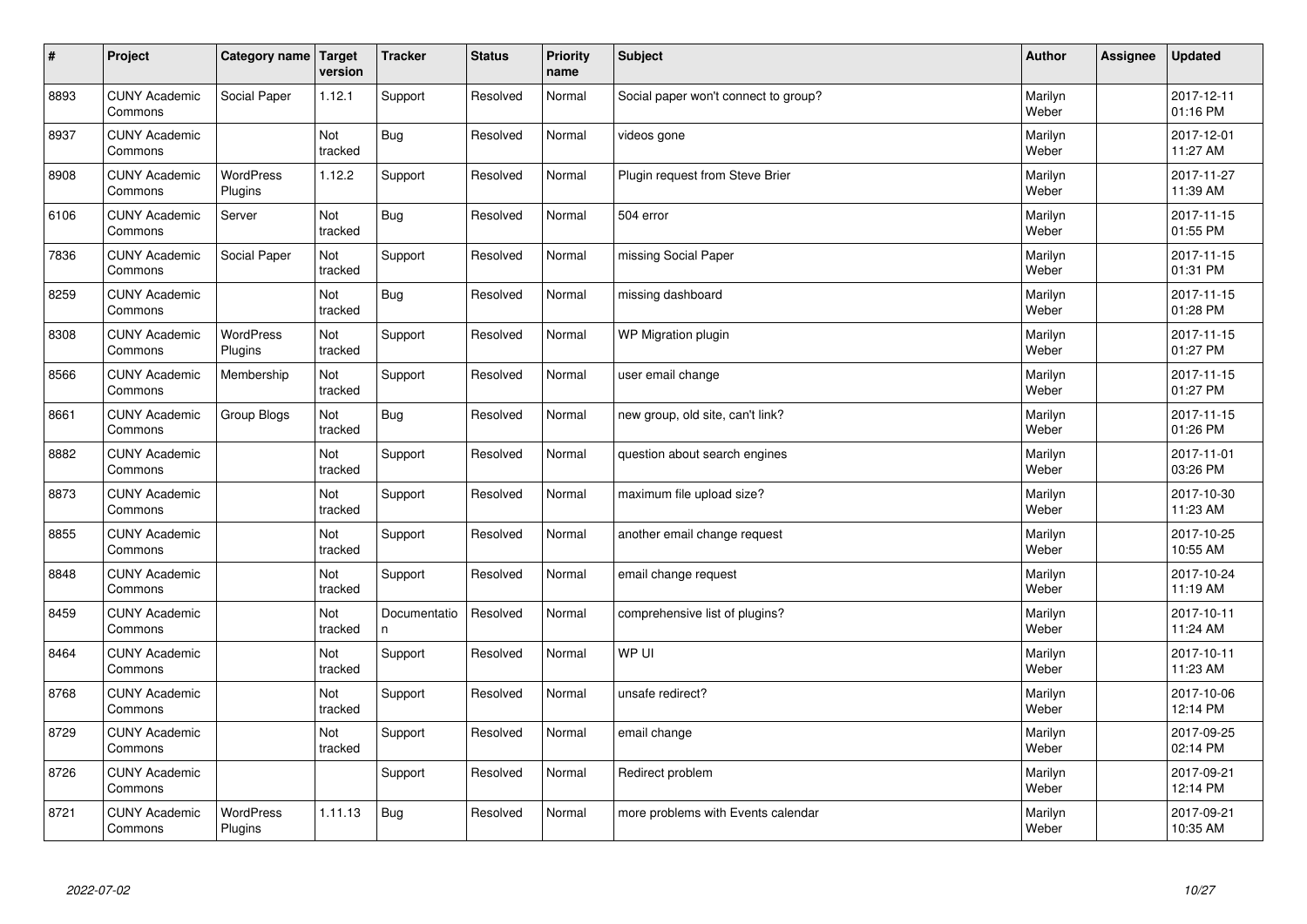| #    | Project                         | Category name   Target            | version        | <b>Tracker</b> | <b>Status</b> | <b>Priority</b><br>name | <b>Subject</b>                                                                          | <b>Author</b>    | Assignee | <b>Updated</b>         |
|------|---------------------------------|-----------------------------------|----------------|----------------|---------------|-------------------------|-----------------------------------------------------------------------------------------|------------------|----------|------------------------|
| 8693 | <b>CUNY Academic</b><br>Commons | <b>WordPress</b><br>Plugins       |                | Support        | Resolved      | Normal                  | Existing blog wants to replace Mailpoet with Newsletters                                | Marilyn<br>Weber |          | 2017-09-12<br>02:24 PM |
| 8471 | <b>CUNY Academic</b><br>Commons |                                   | Not<br>tracked | Support        | Resolved      | Normal                  | admin at https://commons.gc.cuny.edu/                                                   | Marilyn<br>Weber |          | 2017-09-06<br>01:50 PM |
| 8638 | <b>CUNY Academic</b><br>Commons | Group Blogs                       | 1.11.11        | <b>Bug</b>     | Resolved      | Normal                  | members not syncing from group to site                                                  | Marilyn<br>Weber |          | 2017-09-01<br>03:50 PM |
| 8576 | <b>CUNY Academic</b><br>Commons | <b>WordPress</b><br>Plugins       | 1.11.11        | Support        | Resolved      | Normal                  | Digital Measures plugin request                                                         | Marilyn<br>Weber |          | 2017-09-01<br>03:44 PM |
| 8630 | <b>CUNY Academic</b><br>Commons | Membership                        | Not<br>tracked | Support        | Resolved      | Normal                  | Change in email/campus                                                                  | Marilyn<br>Weber |          | 2017-08-30<br>03:48 PM |
| 8577 | <b>CUNY Academic</b><br>Commons | Membership                        | Not<br>tracked | Support        | Resolved      | Normal                  | another user email change                                                               | Marilyn<br>Weber |          | 2017-08-25<br>10:23 AM |
| 8553 | <b>CUNY Academic</b><br>Commons |                                   | Not<br>tracked | Support        | Resolved      | Normal                  | storage limits?                                                                         | Marilyn<br>Weber |          | 2017-08-18<br>04:36 PM |
| 8552 | <b>CUNY Academic</b><br>Commons | WordPress<br>Plugins              | 1.11.10        | Bug            | Resolved      | Normal                  | Events Calendar problem                                                                 | Marilyn<br>Weber |          | 2017-08-18<br>04:36 PM |
| 8529 | <b>CUNY Academic</b><br>Commons |                                   | Not<br>tracked | Support        | Resolved      | Normal                  | Iframe regiest?                                                                         | Marilyn<br>Weber |          | 2017-08-16<br>04:40 PM |
| 8531 | <b>CUNY Academic</b><br>Commons | Membership                        | Not<br>tracked | Support        | Resolved      | Normal                  | admin of https://admissions.commons.gc.cuny.edu                                         | Marilyn<br>Weber |          | 2017-08-15<br>04:20 PM |
| 8125 | <b>CUNY Academic</b><br>Commons | <b>WordPress</b><br><b>Themes</b> | 1.10.19        | Bug            | Resolved      | High                    | careerplan admin page failing to load with "currently unable to handle<br>this request" | Marilyn<br>Weber |          | 2017-07-13<br>12:54 PM |
| 8379 | <b>CUNY Academic</b><br>Commons |                                   | Not<br>tracked | Support        | Resolved      | Normal                  | request for site build help                                                             | Marilyn<br>Weber |          | 2017-07-01<br>10:48 AM |
| 8120 | <b>CUNY Academic</b><br>Commons | Membership                        | Not<br>tracked | Support        | Resolved      | Normal                  | add me as an admin to https://nyslavery.commons.gc.cuny.edu                             | Marilyn<br>Weber |          | 2017-05-10<br>02:19 PM |
| 7995 | <b>CUNY Academic</b><br>Commons | Domain<br>Mapping                 | Not<br>tracked | <b>Bug</b>     | Resolved      | Urgent                  | http://on.socialpaper.gc.cuny.edu down?                                                 | Marilyn<br>Weber |          | 2017-04-21<br>11:07 AM |
| 7994 | <b>CUNY Academic</b><br>Commons | <b>WordPress</b><br>(misc)        | 1.10.17        | Bug            | Resolved      | Urgent                  | Comments not appearing                                                                  | Marilyn<br>Weber |          | 2017-04-20<br>11:16 AM |
| 7972 | <b>CUNY Academic</b><br>Commons |                                   | Not<br>tracked | Support        | Resolved      | Normal                  | expand the memory limit for videos?                                                     | Marilyn<br>Weber |          | 2017-04-20<br>10:07 AM |
| 7922 | <b>CUNY Academic</b><br>Commons | Membership                        | Not<br>tracked | Support        | Resolved      | Normal                  | add me as an admin to the MALs alumni site?                                             | Marilyn<br>Weber |          | 2017-04-06<br>05:19 PM |
| 7767 | <b>CUNY Academic</b><br>Commons |                                   | Not<br>tracked | Bug            | Resolved      | Normal                  | Site loading problems                                                                   | Marilyn<br>Weber |          | 2017-03-21<br>09:57 PM |
| 7803 | <b>CUNY Academic</b><br>Commons |                                   |                | <b>Bug</b>     | Resolved      | Normal                  | user email change                                                                       | Marilyn<br>Weber |          | 2017-03-16<br>11:58 AM |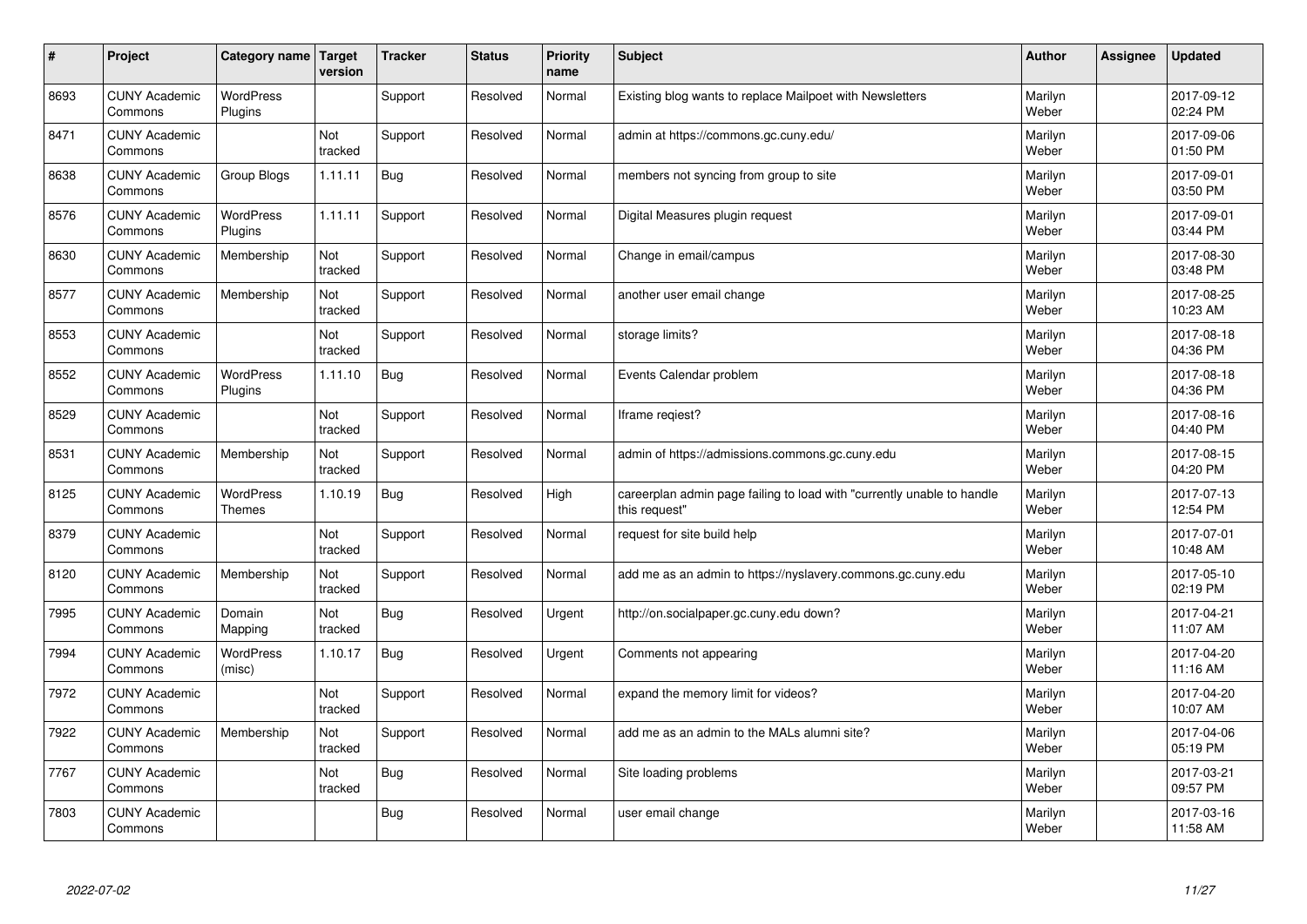| $\vert$ # | Project                         | <b>Category name</b>        | Target<br>version | <b>Tracker</b> | <b>Status</b> | <b>Priority</b><br>name | <b>Subject</b>                                        | <b>Author</b>    | Assignee | <b>Updated</b>         |
|-----------|---------------------------------|-----------------------------|-------------------|----------------|---------------|-------------------------|-------------------------------------------------------|------------------|----------|------------------------|
| 7775      | <b>CUNY Academic</b><br>Commons | Membership                  | Not<br>tracked    | Support        | Resolved      | Normal                  | Email change                                          | Marilyn<br>Weber |          | 2017-03-08<br>10:09 PM |
| 7745      | <b>CUNY Academic</b><br>Commons | <b>WordPress</b><br>Plugins | 1.10.13           | Support        | Resolved      | Normal                  | Featured Video Plus plugin requested                  | Marilyn<br>Weber |          | 2017-03-03<br>01:51 PM |
| 7608      | <b>CUNY Academic</b><br>Commons | Registration                | Not<br>tracked    | Feature        | Resolved      | Normal                  | create an account                                     | Marilyn<br>Weber |          | 2017-02-15<br>10:45 PM |
| 7607      | <b>CUNY Academic</b><br>Commons | <b>WordPress</b><br>(misc)  | Not<br>tracked    | Feature        | Resolved      | Normal                  | mp4 files                                             | Marilyn<br>Weber |          | 2017-02-15<br>07:37 PM |
| 7486      | <b>CUNY Academic</b><br>Commons | Membership                  | Not<br>tracked    | Support        | Resolved      | Normal                  | changed email address                                 | Marilyn<br>Weber |          | 2017-01-24<br>10:00 PM |
| 7337      | <b>CUNY Academic</b><br>Commons | Membership                  | Not<br>tracked    | Bug            | Resolved      | Normal                  | User with new email                                   | Marilyn<br>Weber |          | 2017-01-06<br>11:05 AM |
| 5629      | <b>CUNY Academic</b><br>Commons | <b>Public Portfolio</b>     | 1.10.4            | Support        | Resolved      | Normal                  | Title field in profile can't be edited                | Marilyn<br>Weber |          | 2016-12-13<br>11:19 AM |
| 6818      | <b>CUNY Academic</b><br>Commons | Email<br>Notifications      | 1.10.3            | Support        | Resolved      | Normal                  | No more email notifications?                          | Marilyn<br>Weber |          | 2016-11-22<br>02:51 PM |
| 6039      | <b>CUNY Academic</b><br>Commons | Membership                  | 1.9.28            | <b>Bug</b>     | Resolved      | High                    | User cannot change her email                          | Marilyn<br>Weber |          | 2016-09-19<br>03:03 PM |
| 5844      | <b>CUNY Academic</b><br>Commons |                             | Not<br>tracked    | Support        | Resolved      | Normal                  | edit Host Files on Windows 10 problems                | Marilyn<br>Weber |          | 2016-07-27<br>09:08 AM |
| 5435      | <b>CUNY Academic</b><br>Commons |                             | Not<br>tracked    | Bug            | Resolved      | Urgent                  | Can't see the dashboard                               | Marilyn<br>Weber |          | 2016-04-12<br>11:33 AM |
| 5059      | <b>CUNY Academic</b><br>Commons |                             | Not<br>tracked    | Bug            | Resolved      | Normal                  | Instagram embed?                                      | Marilyn<br>Weber |          | 2016-01-26<br>12:05 AM |
| 4881      | <b>CUNY Academic</b><br>Commons | ZenDesk                     | Not<br>tracked    | Bug            | Resolved      | Normal                  | ZenDesk emails not being sent                         | Marilyn<br>Weber |          | 2015-12-07<br>01:34 AM |
| 4880      | <b>CUNY Academic</b><br>Commons | Password<br>Reset           | Not<br>tracked    | Support        | Resolved      | High                    | CUNY Central person having password trouble           | Marilyn<br>Weber |          | 2015-11-10<br>12:40 PM |
| 4012      | <b>CUNY Academic</b><br>Commons |                             | 1.7.20            | <b>Bug</b>     | Resolved      | Normal                  | Two users reporting same Forbidden 403 error message. | Marilyn<br>Weber |          | 2015-05-01<br>08:13 PM |
| 3620      | <b>CUNY Academic</b><br>Commons | Groups (misc)               | Not<br>tracked    | Bug            | Resolved      | Normal                  | admins of The Group for Group Admins                  | Marilyn<br>Weber |          | 2014-11-03<br>08:38 AM |
| 14711     | <b>CUNY Academic</b><br>Commons |                             |                   | Support        | Rejected      | Normal                  | Custom Facebook Feed plugin problem                   | Marilyn<br>Weber |          | 2022-04-27<br>04:29 PM |
| 15279     | <b>CUNY Academic</b><br>Commons |                             |                   | <b>Bug</b>     | Rejected      | Normal                  | big delay - cloning the history site                  | Marilyn<br>Weber |          | 2022-02-09<br>01:49 PM |
| 15022     | <b>CUNY Academic</b><br>Commons |                             |                   | Support        | Rejected      | High                    | ArabStages                                            | Marilyn<br>Weber |          | 2021-12-06<br>10:16 AM |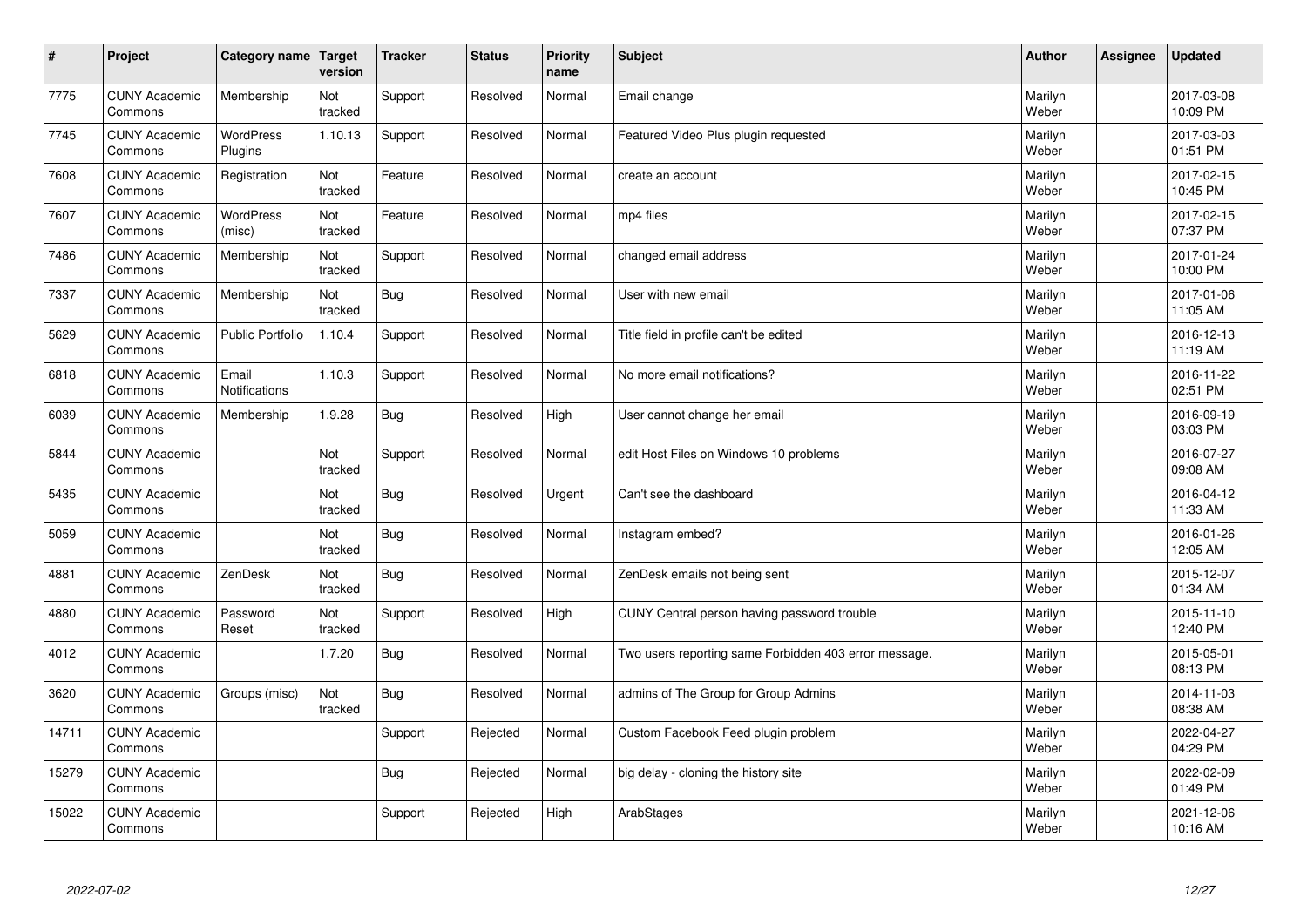| $\vert$ # | Project                         | Category name Target       | version        | <b>Tracker</b> | <b>Status</b> | <b>Priority</b><br>name | <b>Subject</b>                                                       | <b>Author</b>    | Assignee | <b>Updated</b>         |
|-----------|---------------------------------|----------------------------|----------------|----------------|---------------|-------------------------|----------------------------------------------------------------------|------------------|----------|------------------------|
| 14972     | <b>CUNY Academic</b><br>Commons |                            |                | Support        | Rejected      | Normal                  | Mailchimp plugin                                                     | Marilyn<br>Weber |          | 2021-11-17<br>02:13 PM |
| 14625     | <b>CUNY Academic</b><br>Commons |                            | Not<br>tracked | Support        | Rejected      | Normal                  | image won't appear in slideshow.                                     | Marilyn<br>Weber |          | 2021-07-27<br>10:33 AM |
| 14606     | <b>CUNY Academic</b><br>Commons | <b>WordPress</b><br>(misc) | Not<br>tracked | Support        | Rejected      | Normal                  | calendar wrong month                                                 | Marilyn<br>Weber |          | 2021-07-23<br>12:11 PM |
| 14360     | <b>CUNY Academic</b><br>Commons |                            |                | Support        | Rejected      | Normal                  | danielgerouldarchives.org?                                           | Marilyn<br>Weber |          | 2021-04-27<br>10:42 AM |
| 13916     | <b>CUNY Academic</b><br>Commons |                            |                | Support        | Rejected      | Normal                  | <b>Custom Sidebars</b>                                               | Marilyn<br>Weber |          | 2021-02-23<br>10:45 AM |
| 14016     | <b>CUNY Academic</b><br>Commons |                            |                | Support        | Rejected      | Normal                  | PDFs not downloading                                                 | Marilyn<br>Weber |          | 2021-02-22<br>11:00 AM |
| 13918     | <b>CUNY Academic</b><br>Commons |                            | Not<br>tracked | Support        | Rejected      | Normal                  | MailPoet Newsletters Premium plugin                                  | Marilyn<br>Weber |          | 2021-02-09<br>11:01 AM |
| 13201     | <b>CUNY Academic</b><br>Commons |                            |                | Support        | Rejected      | Low                     | PDF embedder                                                         | Marilyn<br>Weber |          | 2020-09-29<br>11:37 AM |
| 13169     | <b>CUNY Academic</b><br>Commons |                            | 1.17.4         | Support        | Rejected      | Normal                  | footer logo image has no alt-text                                    | Marilyn<br>Weber |          | 2020-09-22<br>10:18 AM |
| 13160     | <b>CUNY Academic</b><br>Commons |                            |                | Support        | Rejected      | Normal                  | site not working on iphone                                           | Marilyn<br>Weber |          | 2020-08-25<br>10:58 AM |
| 13121     | <b>CUNY Academic</b><br>Commons |                            |                | Support        | Rejected      | Normal                  | embed a DropBox Paper file                                           | Marilyn<br>Weber |          | 2020-08-25<br>10:56 AM |
| 13217     | <b>CUNY Academic</b><br>Commons |                            |                | Support        | Rejected      | Normal                  | upload recordings of our past webinars?                              | Marilyn<br>Weber |          | 2020-08-25<br>07:56 AM |
| 12986     | <b>CUNY Academic</b><br>Commons |                            |                | Support        | Rejected      | Normal                  | Someone is trying to create accounts using random CUNY entity emails | Marilyn<br>Weber |          | 2020-07-02<br>09:47 PM |
| 12205     | <b>CUNY Academic</b><br>Commons |                            |                | Support        | Rejected      | Normal                  | possible update to the 2019 theme?                                   | Marilyn<br>Weber |          | 2020-01-14<br>12:08 PM |
| 10838     | <b>CUNY Academic</b><br>Commons |                            | 1.15.3         | Support        | Rejected      | Normal                  | two plugin/theme requests from a digital fellow                      | Marilyn<br>Weber |          | 2019-06-11<br>10:31 AM |
| 11267     | <b>CUNY Academic</b><br>Commons |                            |                | Support        | Rejected      | Normal                  | signing up with a nonCUNY signup code from the Register page         | Marilyn<br>Weber |          | 2019-03-26<br>03:00 PM |
| 10850     | <b>CUNY Academic</b><br>Commons |                            |                | Support        | Rejected      | Normal                  | Gravity form being resent                                            | Marilyn<br>Weber |          | 2018-12-20<br>10:18 PM |
| 10562     | <b>CUNY Academic</b><br>Commons |                            |                | Bug            | Rejected      | Normal                  | Commons is down                                                      | Marilyn<br>Weber |          | 2018-10-23<br>10:49 AM |
| 10260     | <b>CUNY Academic</b><br>Commons |                            |                | Bug            | Rejected      | Normal                  | bad activation email                                                 | Marilyn<br>Weber |          | 2018-08-30<br>01:25 PM |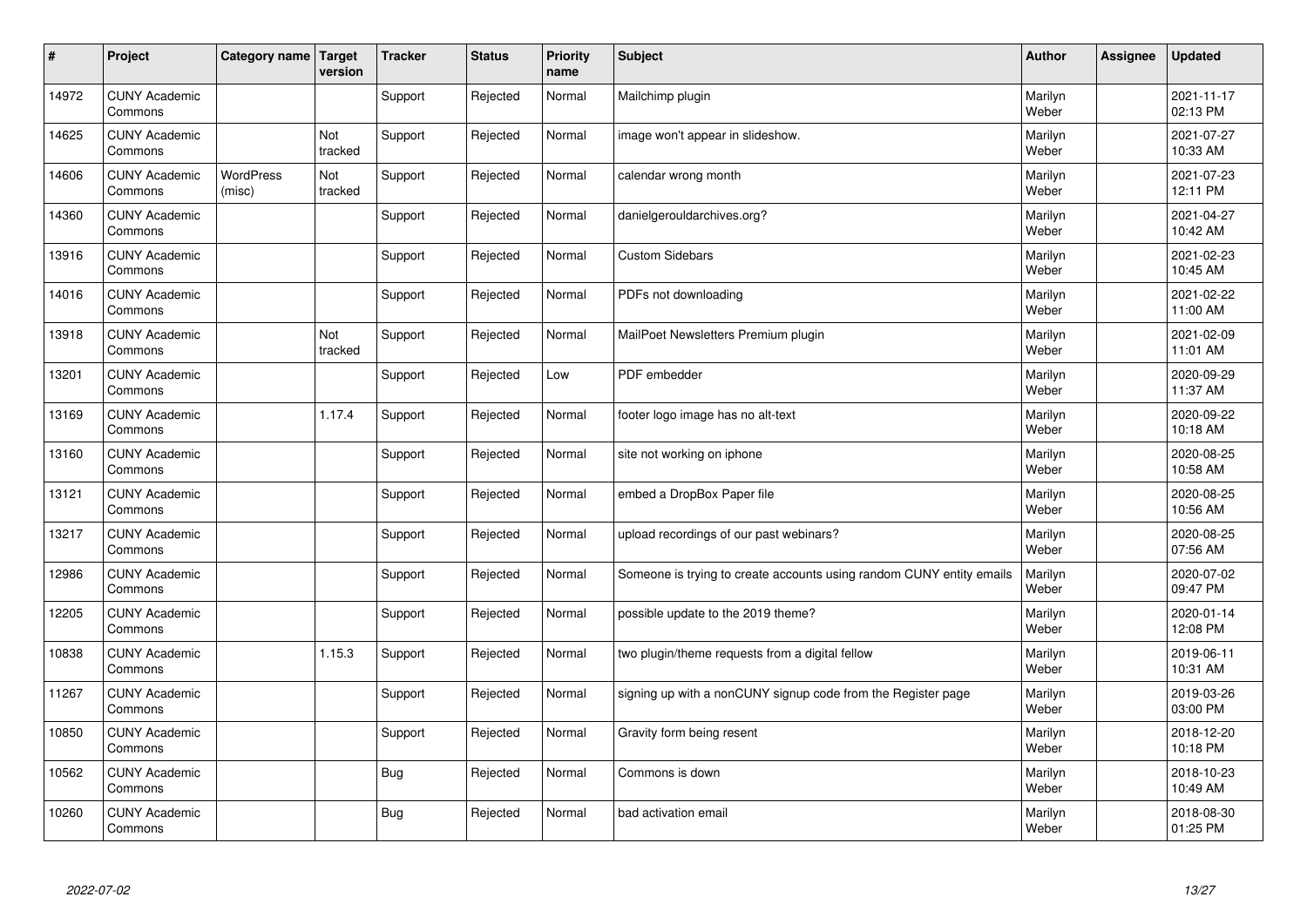| #     | Project                         | Category name   Target      | version        | <b>Tracker</b> | <b>Status</b> | <b>Priority</b><br>name | <b>Subject</b>                                   | <b>Author</b>    | Assignee | <b>Updated</b>         |
|-------|---------------------------------|-----------------------------|----------------|----------------|---------------|-------------------------|--------------------------------------------------|------------------|----------|------------------------|
| 9996  | <b>CUNY Academic</b><br>Commons | Membership                  | Not<br>tracked | Support        | Rejected      | Normal                  | user email change request                        | Marilyn<br>Weber |          | 2018-07-16<br>10:49 AM |
| 9955  | <b>CUNY Academic</b><br>Commons | <b>WordPress</b><br>Plugins | 1.13.4         | Support        | Rejected      | Normal                  | docx converter plugin?                           | Marilyn<br>Weber |          | 2018-06-26<br>11:39 AM |
| 9885  | <b>CUNY Academic</b><br>Commons |                             |                | Support        | Rejected      | Normal                  | Publications field problem                       | Marilyn<br>Weber |          | 2018-06-06<br>01:18 PM |
| 9684  | <b>CUNY Academic</b><br>Commons |                             |                | Support        | Rejected      | Normal                  | SEO cleanup for newlaborforum.cuny.edu           | Marilyn<br>Weber |          | 2018-04-30<br>10:29 AM |
| 9587  | <b>CUNY Academic</b><br>Commons |                             |                | Support        | Rejected      | Normal                  | possible request for the "PDF Poster" plugin     | Marilyn<br>Weber |          | 2018-04-24<br>10:52 AM |
| 9033  | <b>CUNY Academic</b><br>Commons |                             |                | Support        | Rejected      | Normal                  | Site search terms                                | Marilyn<br>Weber |          | 2017-12-22<br>01:10 PM |
| 8195  | <b>CUNY Academic</b><br>Commons |                             |                | Support        | Rejected      | Normal                  | possible to make the Profile pic semi-hidden?    | Marilyn<br>Weber |          | 2017-05-24<br>11:00 PM |
| 8071  | <b>CUNY Academic</b><br>Commons | WordPress<br>Plugins        | Not<br>tracked | Support        | Rejected      | Normal                  | Anthologize                                      | Marilyn<br>Weber |          | 2017-05-10<br>10:15 AM |
| 7668  | <b>CUNY Academic</b><br>Commons | WordPress<br>Plugins        |                | Support        | Rejected      | Normal                  | Iframes question                                 | Marilyn<br>Weber |          | 2017-04-11<br>09:29 PM |
| 6800  | <b>CUNY Academic</b><br>Commons |                             |                | <b>Bug</b>     | Rejected      | Immediate               | Is something going on?                           | Marilyn<br>Weber |          | 2016-11-18<br>04:40 PM |
| 6575  | <b>CUNY Academic</b><br>Commons | Groups (misc)               |                | Bug            | Rejected      | Normal                  | No papers link for the group "social paper"      | Marilyn<br>Weber |          | 2016-11-02<br>10:39 PM |
| 3674  | <b>CUNY Academic</b><br>Commons |                             |                | <b>Bug</b>     | Rejected      | Normal                  | CBox pagination issue with the Wiki              | Marilyn<br>Weber |          | 2014-11-20<br>05:03 PM |
| 3673  | <b>CUNY Academic</b><br>Commons |                             |                | Bug            | Rejected      | Normal                  | CBox pagination issue with the Wiki              | Marilyn<br>Weber |          | 2014-11-20<br>04:08 PM |
| 14850 | <b>CUNY Academic</b><br>Commons |                             |                | Support        | Abandoned     | Normal                  | brooklyn waterfront site "connection not secure" | Marilyn<br>Weber |          | 2022-04-27<br>04:56 PM |
| 14389 | <b>CUNY Academic</b><br>Commons |                             |                | Support        | Abandoned     | Normal                  | WebflowIO?                                       | Marilyn<br>Weber |          | 2021-09-14<br>10:45 AM |
| 14148 | <b>CUNY Academic</b><br>Commons |                             |                | Support        | Abandoned     | Normal                  | post notification problem                        | Marilyn<br>Weber |          | 2021-09-14<br>10:43 AM |
| 13596 | <b>CUNY Academic</b><br>Commons |                             |                | Support        | Abandoned     | Normal                  | invited as Author but show as Contributor        | Marilyn<br>Weber |          | 2021-09-14<br>10:41 AM |
| 13584 | <b>CUNY Academic</b><br>Commons |                             |                | Support        | Abandoned     | Normal                  | Graphy theme question                            | Marilyn<br>Weber |          | 2021-09-14<br>10:41 AM |
| 13637 | <b>CUNY Academic</b><br>Commons |                             |                | Support        | Abandoned     | Normal                  | All-in-One Migration plugin request              | Marilyn<br>Weber |          | 2020-12-08<br>10:46 AM |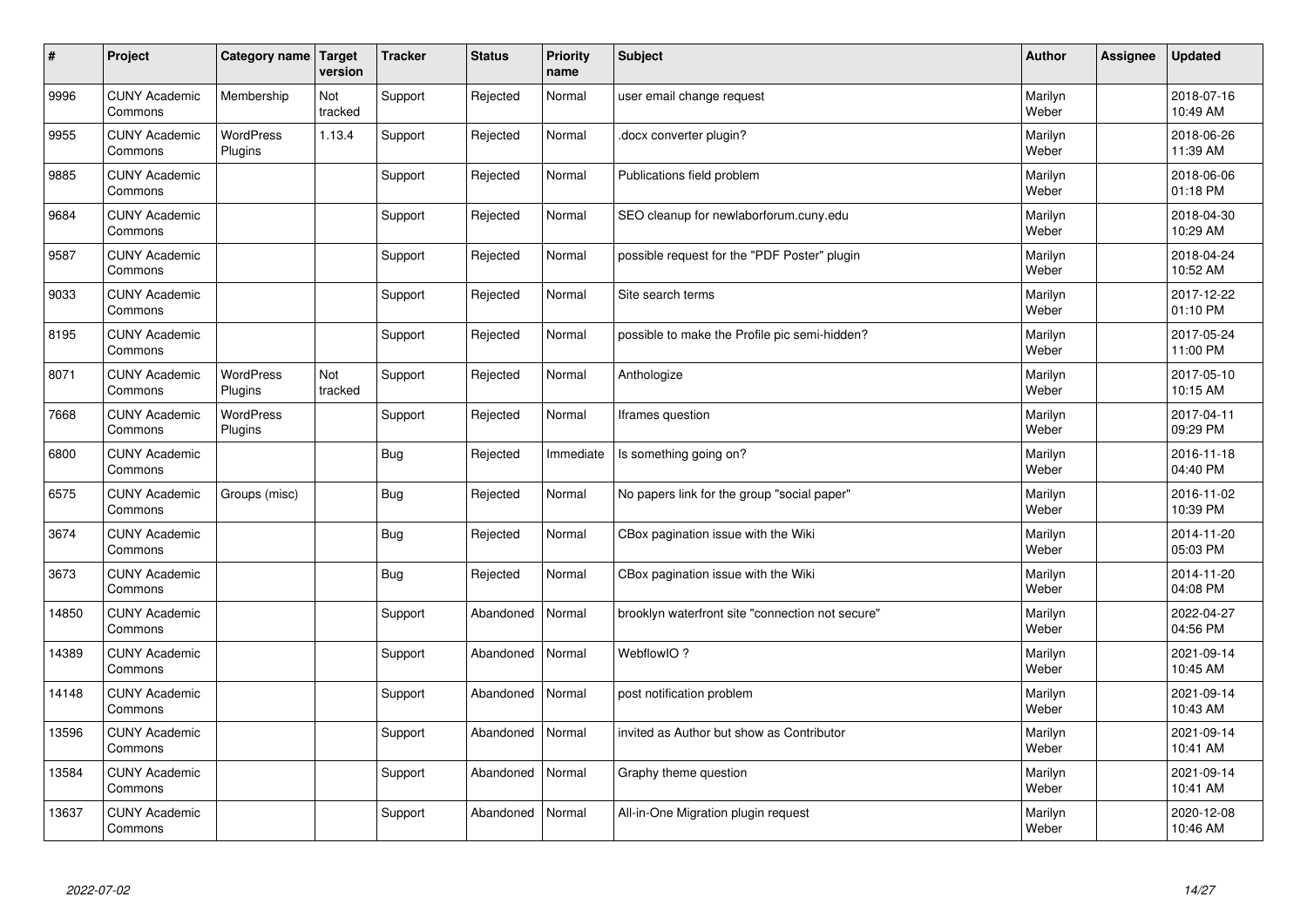| #     | Project                         | Category name   Target       | version           | <b>Tracker</b> | <b>Status</b>        | <b>Priority</b><br>name | <b>Subject</b>                                                                          | <b>Author</b>    | Assignee        | <b>Updated</b>         |
|-------|---------------------------------|------------------------------|-------------------|----------------|----------------------|-------------------------|-----------------------------------------------------------------------------------------|------------------|-----------------|------------------------|
| 13288 | <b>CUNY Academic</b><br>Commons |                              |                   | Support        | Abandoned            | Normal                  | log in problems on iPhone 6                                                             | Marilyn<br>Weber |                 | 2020-10-27<br>10:26 AM |
| 10571 | <b>CUNY Academic</b><br>Commons |                              | Not<br>tracked    | Support        | Abandoned            | Normal                  | newsletter queue problem                                                                | Marilyn<br>Weber |                 | 2018-12-10<br>03:58 PM |
| 9726  | <b>CUNY Academic</b><br>Commons | <b>WordPress</b><br>Plugins  | Not<br>tracked    | Support        | Abandoned            | Normal                  | technical error on Contact page                                                         | Marilyn<br>Weber |                 | 2018-12-10<br>03:53 PM |
| 7226  | <b>CUNY Academic</b><br>Commons | Registration                 | Not<br>tracked    | Bug            | Abandoned            | Normal                  | Community college student cannot register?                                              | Marilyn<br>Weber |                 | 2017-11-15<br>01:55 PM |
| 7770  | <b>CUNY Academic</b><br>Commons | <b>WordPress</b><br>Plugins  | Not<br>tracked    | Bug            | Abandoned            | Normal                  | Timeline.js problem                                                                     | Marilyn<br>Weber |                 | 2017-11-15<br>01:43 PM |
| 8098  | <b>CUNY Academic</b><br>Commons | <b>Public Portfolio</b>      | Not<br>tracked    | Bug            | Abandoned            | Normal                  | Widget in profile not working                                                           | Marilyn<br>Weber |                 | 2017-11-15<br>01:28 PM |
| 15025 | <b>CUNY Academic</b><br>Commons |                              |                   | Support        | Duplicate            | Normal                  | emails for all the papers on the commons that have been changed                         | Marilyn<br>Weber |                 | 2021-12-02<br>11:57 AM |
| 11811 | <b>CUNY Academic</b><br>Commons |                              | Not<br>tracked    | Support        | Duplicate            | Normal                  | Content of Publications widget on profile page being erased on save                     | Marilyn<br>Weber |                 | 2019-10-08<br>11:16 AM |
| 9834  | <b>CUNY Academic</b><br>Commons |                              |                   | Support        | Duplicate            | Normal                  | add a "like" function                                                                   | Marilyn<br>Weber |                 | 2018-05-25<br>10:38 AM |
| 9133  | <b>CUNY Academic</b><br>Commons |                              |                   | Support        | Duplicate            | Normal                  | webrecorder.io                                                                          | Marilyn<br>Weber |                 | 2018-01-29<br>10:34 AM |
| 6313  | <b>CUNY Academic</b><br>Commons | Groups (misc)                |                   | <b>Bug</b>     | Duplicate            | Normal                  | group member no longer in group, can't rejoin.                                          | Marilyn<br>Weber |                 | 2016-10-14<br>09:27 PM |
| 4013  | <b>CUNY Academic</b><br>Commons |                              |                   | Bug            | Duplicate            | Normal                  | Math question?                                                                          | Marilyn<br>Weber |                 | 2015-04-22<br>04:05 PM |
| 5052  | <b>CUNY Academic</b><br>Commons | Social Paper                 | Future<br>release | Feature        | <b>New</b>           | Low                     | Sentence by sentence or line by line comments (SP suggestion #3)                        | Marilyn<br>Weber | Boone<br>Gorges | 2016-02-11<br>10:24 PM |
| 9207  | <b>CUNY Academic</b><br>Commons |                              | Future<br>release | Support        | Reporter<br>Feedback | Normal                  | display dashboards made in Tableau?                                                     | Marilyn<br>Weber | Boone<br>Gorges | 2018-04-10<br>10:42 AM |
| 16198 | <b>CUNY Academic</b><br>Commons |                              | 2.0.1             | Bug            | Resolved             | Normal                  | Change role to                                                                          | Marilyn<br>Weber | Boone<br>Gorges | 2022-06-14<br>11:35 AM |
| 15654 | <b>CUNY Academic</b><br>Commons | WordPress<br>Plugins         | 1.19.6            | Support        | Resolved             | Normal                  | Numerous Copies of Events showing up                                                    | Marilyn<br>Weber | Boone<br>Gorges | 2022-03-22<br>11:30 AM |
| 15545 | <b>CUNY Academic</b><br>Commons | <b>WordPress</b><br>Plugins  | 1.19.5            | Feature        | Resolved             | Normal                  | "ZI Hide Featured Image" plugin request                                                 | Marilyn<br>Weber | Boone<br>Gorges | 2022-03-09<br>10:09 AM |
| 15241 | <b>CUNY Academic</b><br>Commons | Onboarding                   | 1.19.3            | Design/UX      | Resolved             | Normal                  | white on gray                                                                           | Marilyn<br>Weber | Boone<br>Gorges | 2022-02-08<br>02:38 PM |
| 15211 | <b>CUNY Academic</b><br>Commons | <b>Blogs</b><br>(BuddyPress) | 1.19.2            | Support        | Resolved             | Normal                  | No good error reporting for already-used domain name when creating a<br>site in Firefox | Marilyn<br>Weber | Boone<br>Gorges | 2022-01-25<br>11:33 AM |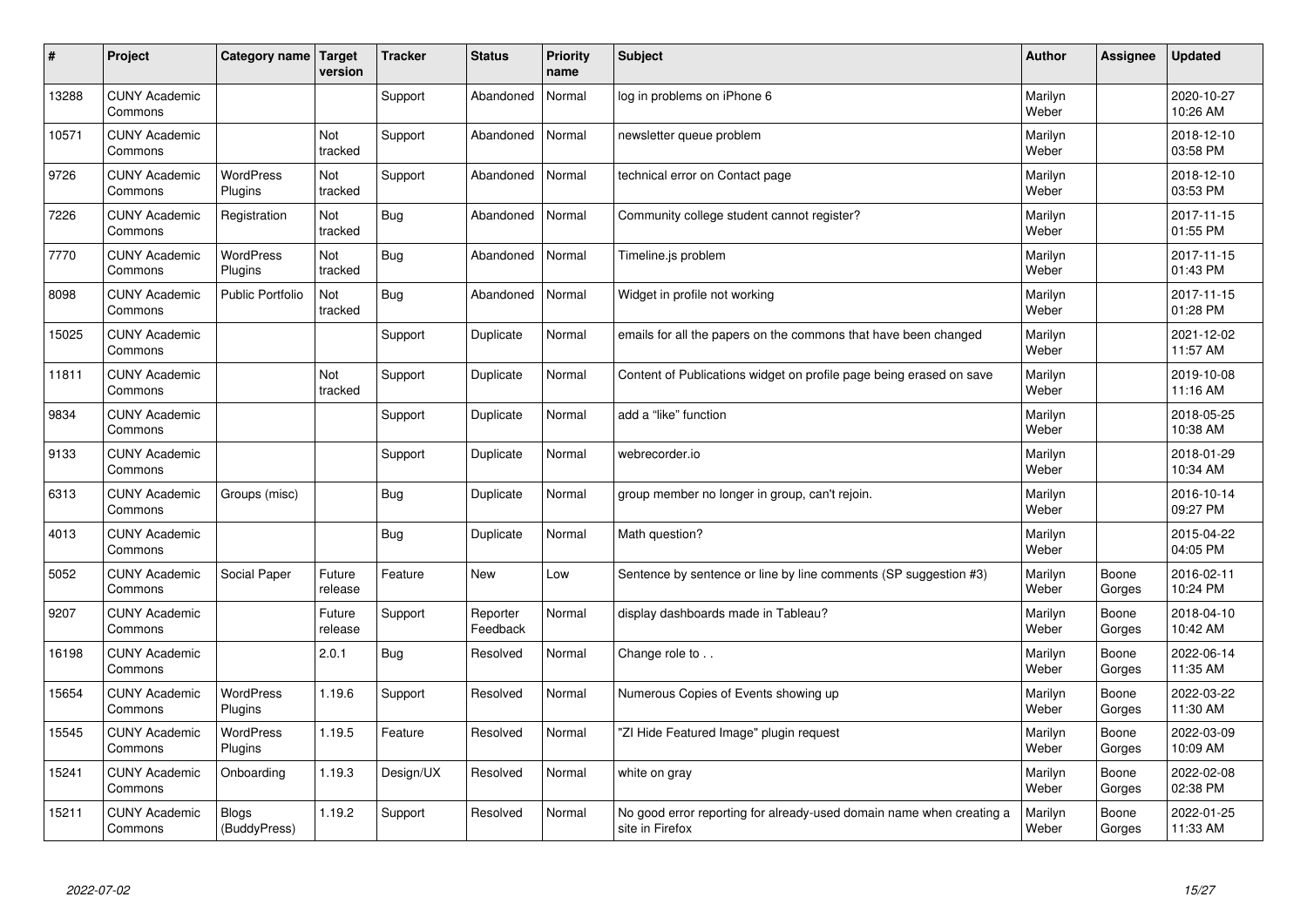| $\sharp$ | Project                         | Category name               | Target<br>version | <b>Tracker</b> | <b>Status</b> | <b>Priority</b><br>name | <b>Subject</b>                                                              | <b>Author</b>    | Assignee        | <b>Updated</b>         |
|----------|---------------------------------|-----------------------------|-------------------|----------------|---------------|-------------------------|-----------------------------------------------------------------------------|------------------|-----------------|------------------------|
| 14265    | <b>CUNY Academic</b><br>Commons | <b>WordPress</b><br>Plugins | 1.18.10           | Support        | Resolved      | Normal                  | separate the tag cloud in the blog sidebar                                  | Marilyn<br>Weber | Boone<br>Gorges | 2021-05-12<br>05:19 PM |
| 14304    | <b>CUNY Academic</b><br>Commons | Group Library               | 1.18.8            | Bug            | Resolved      | Normal                  | Library items change folders when adding subsequent items in new<br>folders | Marilyn<br>Weber | Boone<br>Gorges | 2021-04-13<br>11:21 AM |
| 14012    | <b>CUNY Academic</b><br>Commons | <b>WordPress</b><br>Plugins | 1.18.5            | Support        | Resolved      | Normal                  | Open External Links in a New Window plugin?                                 | Marilyn<br>Weber | Boone<br>Gorges | 2021-03-02<br>02:07 PM |
| 14075    | <b>CUNY Academic</b><br>Commons | <b>WordPress</b><br>Plugins | Not<br>tracked    | Bug            | Resolved      | Normal                  | sludigitalportfolios.commons.gc.cuny.edu                                    | Marilyn<br>Weber | Boone<br>Gorges | 2021-03-01<br>10:46 AM |
| 14019    | <b>CUNY Academic</b><br>Commons | <b>WordPress</b><br>Plugins | 1.18.5            | Bug            | Resolved      | Normal                  | smorales.commons.gc.cuny.edu                                                | Marilyn<br>Weber | Boone<br>Gorges | 2021-02-23<br>11:06 AM |
| 13929    | <b>CUNY Academic</b><br>Commons |                             | 1.18.4            | Support        | Resolved      | Normal                  | update error message                                                        | Marilyn<br>Weber | Boone<br>Gorges | 2021-02-09<br>11:05 AM |
| 13841    | <b>CUNY Academic</b><br>Commons | <b>WordPress</b><br>Plugins | 1.18.3            | Support        | Resolved      | Normal                  | Folders plugin request                                                      | Marilyn<br>Weber | Boone<br>Gorges | 2021-01-26<br>04:43 PM |
| 13641    | <b>CUNY Academic</b><br>Commons |                             | 1.18.2            | Support        | Resolved      | Normal                  | follow up to migration request                                              | Marilyn<br>Weber | Boone<br>Gorges | 2021-01-12<br>10:59 AM |
| 12999    | <b>CUNY Academic</b><br>Commons |                             | 1.18.1            | Support        | Resolved      | Normal                  | request for Dentist theme                                                   | Marilyn<br>Weber | Boone<br>Gorges | 2020-12-22<br>03:31 PM |
| 13159    | <b>CUNY Academic</b><br>Commons | Group Library               | Not<br>tracked    | Support        | Resolved      | Normal                  | changing folder names?                                                      | Marilyn<br>Weber | Boone<br>Gorges | 2020-08-27<br>08:59 AM |
| 12960    | <b>CUNY Academic</b><br>Commons |                             | 1.16.14           | Support        | Resolved      | Normal                  | mutiple plugin in requests                                                  | Marilyn<br>Weber | Boone<br>Gorges | 2020-06-23<br>10:53 AM |
| 12905    | <b>CUNY Academic</b><br>Commons |                             | 1.16.14           | Support        | Resolved      | Normal                  | trouble embedding a flipbook from Flipsnack                                 | Marilyn<br>Weber | Boone<br>Gorges | 2020-06-23<br>10:53 AM |
| 12165    | <b>CUNY Academic</b><br>Commons | <b>BuddyPress</b><br>(misc) | Not<br>tracked    | Support        | Resolved      | Normal                  | two reports of Profile problems                                             | Marilyn<br>Weber | Boone<br>Gorges | 2019-12-04<br>05:06 PM |
| 12006    | <b>CUNY Academic</b><br>Commons | Group<br>Invitations        | 1.15.13           | Bug            | Resolved      | Immediate               | Invite system is broken.                                                    | Marilyn<br>Weber | Boone<br>Gorges | 2019-10-23<br>10:16 AM |
| 11865    | <b>CUNY Academic</b><br>Commons | Onboarding                  | 1.15.10           | Bug            | Resolved      | Normal                  | Site name not appearing in "Membership" lists of Invitation modal           | Marilyn<br>Weber | Boone<br>Gorges | 2019-09-24<br>11:09 AM |
| 11567    | <b>CUNY Academic</b><br>Commons | <b>Group Files</b>          | 1.15.4            | Bug            | Resolved      | Normal                  | Group files pagination doesn't work properly in folders                     | Marilyn<br>Weber | Boone<br>Gorges | 2019-06-25<br>04:22 PM |
| 10407    | <b>CUNY Academic</b><br>Commons |                             | Not<br>tracked    | Support        | Resolved      | Normal                  | toolbar problem                                                             | Marilyn<br>Weber | Boone<br>Gorges | 2018-10-23<br>10:52 AM |
| 9949     | <b>CUNY Academic</b><br>Commons |                             | 1.13.4            | Support        | Resolved      | Normal                  | raise storage space limit?                                                  | Marilyn<br>Weber | Boone<br>Gorges | 2018-06-26<br>12:00 PM |
| 9768     | <b>CUNY Academic</b><br>Commons |                             | 1.13.2            | <b>Bug</b>     | Resolved      | High                    | search function on the Directory page                                       | Marilyn<br>Weber | Boone<br>Gorges | 2018-05-14<br>08:45 PM |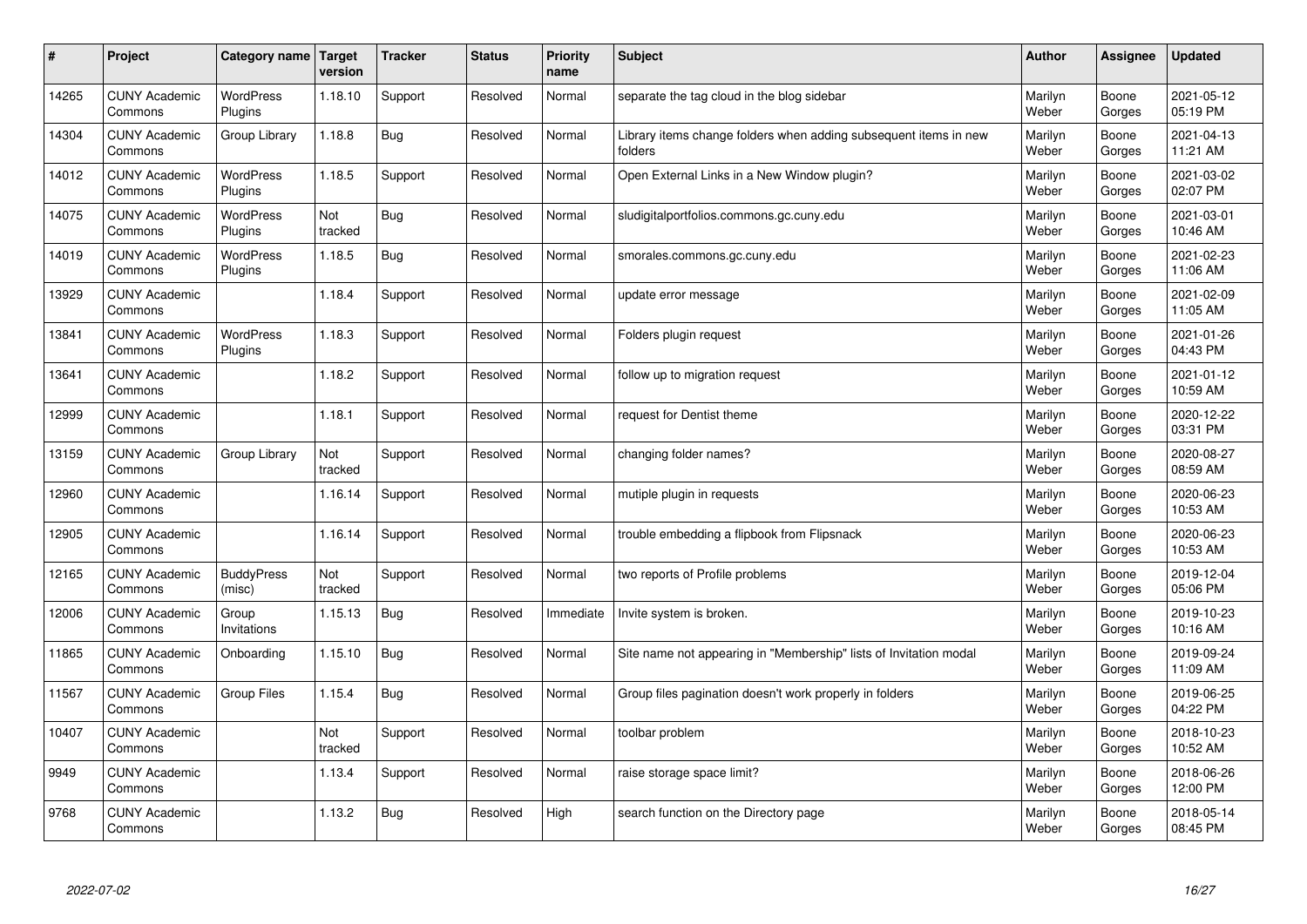| $\sharp$ | Project                         | Category name   Target       | version        | <b>Tracker</b> | <b>Status</b> | <b>Priority</b><br>name | <b>Subject</b>                                                              | <b>Author</b>    | Assignee        | <b>Updated</b>         |
|----------|---------------------------------|------------------------------|----------------|----------------|---------------|-------------------------|-----------------------------------------------------------------------------|------------------|-----------------|------------------------|
| 9224     | <b>CUNY Academic</b><br>Commons | <b>Group Files</b>           | 1.13           | Feature        | Resolved      | Normal                  | attachments to forum posts clutter up Files area                            | Marilyn<br>Weber | Boone<br>Gorges | 2018-03-22<br>03:34 PM |
| 9335     | <b>CUNY Academic</b><br>Commons | <b>WordPress</b><br>Themes   | 1.12.10        | Bug            | Resolved      | Normal                  | clone http://digitalscholarship.ccny.cuny.edu site?                         | Marilyn<br>Weber | Boone<br>Gorges | 2018-03-14<br>12:43 PM |
| 9192     | <b>CUNY Academic</b><br>Commons | <b>WordPress</b><br>Plugins  | 1.12.8         | Bug            | Resolved      | Normal                  | problems with the Leaflet plug -in                                          | Marilyn<br>Weber | Boone<br>Gorges | 2018-02-13<br>11:07 AM |
| 8917     | <b>CUNY Academic</b><br>Commons | <b>Group Files</b>           | 1.12.3         | Bug            | Resolved      | High                    | Files not downloading from Groups properly                                  | Marilyn<br>Weber | Boone<br>Gorges | 2017-11-29<br>10:04 PM |
| 5684     | <b>CUNY Academic</b><br>Commons | <b>Group Files</b>           | Not<br>tracked | Bug            | Resolved      | Normal                  | Making Group files appear as Blog entries                                   | Marilyn<br>Weber | Boone<br>Gorges | 2017-11-20<br>03:28 PM |
| 7613     | <b>CUNY Academic</b><br>Commons | Registration                 | Not<br>tracked | Support        | Resolved      | Normal                  | non-matriculated students                                                   | Marilyn<br>Weber | Boone<br>Gorges | 2017-11-15<br>11:03 AM |
| 6286     | <b>CUNY Academic</b><br>Commons | Groups (misc)                | Not<br>tracked | Bug            | Resolved      | Immediate               | Groups pages not displaying at all!                                         | Marilyn<br>Weber | Boone<br>Gorges | 2017-11-15<br>10:57 AM |
| 8878     | <b>CUNY Academic</b><br>Commons | cuny.is                      | Not<br>tracked | Bug            | Resolved      | Urgent                  | cuny.is site link won't work                                                | Marilyn<br>Weber | Boone<br>Gorges | 2017-11-01<br>03:06 PM |
| 6860     | <b>CUNY Academic</b><br>Commons | User<br>Onboarding           | 1.12           | Bug            | Resolved      | Normal                  | Invitation to join a group is appearing as an invitiation to join the site! | Marilyn<br>Weber | Boone<br>Gorges | 2017-10-30<br>10:03 AM |
| 6857     | <b>CUNY Academic</b><br>Commons | <b>Blogs</b><br>(BuddyPress) | Not<br>tracked | Support        | Resolved      | Normal                  | Committee on Religion website                                               | Marilyn<br>Weber | Boone<br>Gorges | 2017-08-17<br>10:24 AM |
| 8429     | <b>CUNY Academic</b><br>Commons | Membership                   | Not<br>tracked | Support        | Resolved      | Normal                  | Please make me an admin of https://arc.commons.gc.cuny.edu                  | Marilyn<br>Weber | Boone<br>Gorges | 2017-07-24<br>03:33 PM |
| 8401     | <b>CUNY Academic</b><br>Commons | Membership                   | Not<br>tracked | Support        | Resolved      | Normal                  | add me as an admin                                                          | Marilyn<br>Weber | Boone<br>Gorges | 2017-07-11<br>11:40 AM |
| 8222     | <b>CUNY Academic</b><br>Commons | Membership                   | Not<br>tracked | Support        | Resolved      | Normal                  | Admin for iletc.commons.gc.cuny.edu                                         | Marilyn<br>Weber | Boone<br>Gorges | 2017-06-08<br>10:06 AM |
| 8200     | <b>CUNY Academic</b><br>Commons | Groups (misc)                | Not<br>tracked | Bug            | Resolved      | Normal                  | Announcements has disappeared                                               | Marilyn<br>Weber | Boone<br>Gorges | 2017-05-26<br>04:04 PM |
| 8131     | <b>CUNY Academic</b><br>Commons | <b>WordPress</b><br>Plugins  | 1.11           | Bug            | Resolved      | Normal                  | Newsletters plug-in                                                         | Marilyn<br>Weber | Boone<br>Gorges | 2017-05-11<br>09:42 PM |
| 7785     | <b>CUNY Academic</b><br>Commons |                              | Not<br>tracked | Support        | Resolved      | Normal                  | ftp access or files?                                                        | Marilyn<br>Weber | Boone<br>Gorges | 2017-03-13<br>02:34 PM |
| 7771     | <b>CUNY Academic</b><br>Commons | Membership                   | Not<br>tracked | Support        | Resolved      | Normal                  | User would like to be uncoupled from sites                                  | Marilyn<br>Weber | Boone<br>Gorges | 2017-03-09<br>12:38 PM |
| 7685     | <b>CUNY Academic</b><br>Commons | Password<br>Reset            | Not<br>tracked | Support        | Resolved      | Normal                  | temporary password                                                          | Marilyn<br>Weber | Boone<br>Gorges | 2017-02-15<br>07:36 PM |
| 7678     | <b>CUNY Academic</b><br>Commons | Groups (misc)                | Not<br>tracked | Support        | Resolved      | Normal                  | add admin to student group                                                  | Marilyn<br>Weber | Boone<br>Gorges | 2017-02-15<br>11:58 AM |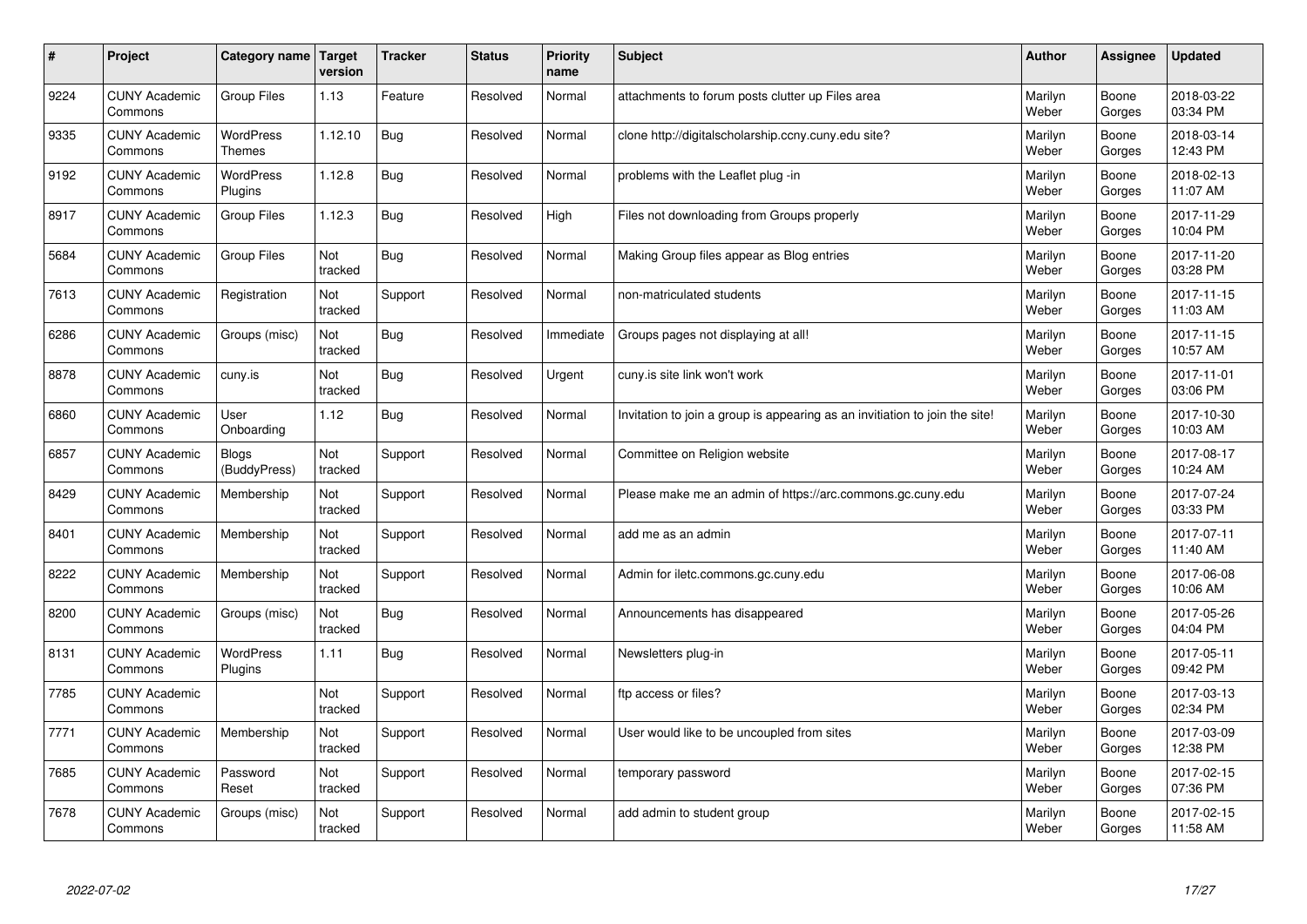| $\vert$ # | Project                         | Category name                | <b>Target</b><br>version | <b>Tracker</b> | <b>Status</b> | <b>Priority</b><br>name | <b>Subject</b>                                          | <b>Author</b>    | <b>Assignee</b> | <b>Updated</b>         |
|-----------|---------------------------------|------------------------------|--------------------------|----------------|---------------|-------------------------|---------------------------------------------------------|------------------|-----------------|------------------------|
| 7460      | <b>CUNY Academic</b><br>Commons | <b>WordPress</b><br>Themes   | 1.10.8                   | Support        | Resolved      | Normal                  | install Independent Publisher theme?                    | Marilyn<br>Weber | Boone<br>Gorges | 2017-01-21<br>09:34 PM |
| 7349      | <b>CUNY Academic</b><br>Commons | Membership                   | Not<br>tracked           | <b>Bug</b>     | Resolved      | Normal                  | <b>LACUNY</b> Institute website                         | Marilyn<br>Weber | Boone<br>Gorges | 2017-01-11<br>04:26 PM |
| 7223      | <b>CUNY Academic</b><br>Commons | Membership                   | Not<br>tracked           | <b>Bug</b>     | Resolved      | Normal                  | User with two profiles would like to merge them         | Marilyn<br>Weber | Boone<br>Gorges | 2017-01-10<br>02:07 PM |
| 7310      | <b>CUNY Academic</b><br>Commons |                              | 1.10.7                   | Bug            | Resolved      | Normal                  | Friendship request mystery.                             | Marilyn<br>Weber | Boone<br>Gorges | 2017-01-05<br>03:12 PM |
| 7100      | <b>CUNY Academic</b><br>Commons | <b>WordPress</b><br>Plugins  | 1.10.5                   | Bug            | Resolved      | High                    | Cincopa plugin problem                                  | Marilyn<br>Weber | Boone<br>Gorges | 2016-12-19<br>10:32 AM |
| 6899      | <b>CUNY Academic</b><br>Commons | Account<br>settings          | Not<br>tracked           | Support        | Resolved      | Normal                  | New user has misspelled her own name                    | Marilyn<br>Weber | Boone<br>Gorges | 2016-12-01<br>05:10 PM |
| 6101      | <b>CUNY Academic</b><br>Commons | Public Portfolio             |                          | Bug            | Resolved      | High                    | Profile update problems                                 | Marilyn<br>Weber | Boone<br>Gorges | 2016-12-01<br>03:50 PM |
| 6893      | <b>CUNY Academic</b><br>Commons | Group Forums                 |                          | Bug            | Resolved      | Normal                  | Forum for CUNY Academic Commons Team is gone            | Marilyn<br>Weber | Boone<br>Gorges | 2016-12-01<br>08:08 AM |
| 6626      | <b>CUNY Academic</b><br>Commons | <b>Group Files</b>           | 1.10.1                   | Bug            | Resolved      | Normal                  | Files from non-member showing up in private group       | Marilyn<br>Weber | Boone<br>Gorges | 2016-11-07<br>03:54 PM |
| 6025      | <b>CUNY Academic</b><br>Commons | Search                       | Not<br>tracked           | <b>Bug</b>     | Resolved      | Normal                  | Search function not working                             | Marilyn<br>Weber | Boone<br>Gorges | 2016-10-12<br>09:41 AM |
| 6107      | <b>CUNY Academic</b><br>Commons |                              |                          | Bug            | Resolved      | High                    | site redirect?                                          | Marilyn<br>Weber | Boone<br>Gorges | 2016-09-29<br>03:45 PM |
| 6091      | <b>CUNY Academic</b><br>Commons | Group<br>Invitations         | Not<br>tracked           | <b>Bug</b>     | Resolved      | Normal                  | User cannot re-join a group                             | Marilyn<br>Weber | Boone<br>Gorges | 2016-09-28<br>01:47 PM |
| 5985      | <b>CUNY Academic</b><br>Commons | Support                      | Not<br>tracked           | Support        | Resolved      | Normal                  | change user's email address (she cannot access old)     | Marilyn<br>Weber | Boone<br>Gorges | 2016-09-07<br>01:43 PM |
| 5969      | <b>CUNY Academic</b><br>Commons | Registration                 | 1.9.27                   | Bug            | Resolved      | Normal                  | Queens students unable to join                          | Marilyn<br>Weber | Boone<br>Gorges | 2016-09-04<br>09:41 PM |
| 5753      | <b>CUNY Academic</b><br>Commons | <b>WordPress</b><br>(misc)   | Not<br>tracked           | Support        | Resolved      | Normal                  | merging blogs and groups                                | Marilyn<br>Weber | Boone<br>Gorges | 2016-08-29<br>03:09 PM |
| 5872      | <b>CUNY Academic</b><br>Commons | Server                       | Not<br>tracked           | Bug            | Resolved      | Immediate               | Whole Commons is down                                   | Marilyn<br>Weber | Boone<br>Gorges | 2016-08-12<br>12:04 AM |
| 5799      | <b>CUNY Academic</b><br>Commons | <b>Blogs</b><br>(BuddyPress) | Not<br>tracked           | Feature        | Resolved      | Normal                  | removing one's own access to sites?                     | Marilyn<br>Weber | Boone<br>Gorges | 2016-07-26<br>01:55 PM |
| 5834      | <b>CUNY Academic</b><br>Commons |                              |                          | Bug            | Resolved      | Normal                  | My access to cdev                                       | Marilyn<br>Weber | Boone<br>Gorges | 2016-07-25<br>03:12 PM |
| 5667      | <b>CUNY Academic</b><br>Commons | <b>Public Portfolio</b>      | .9.18                    | Bug            | Resolved      | Normal                  | publication section on my public portfolio won't update | Marilyn<br>Weber | Boone<br>Gorges | 2016-06-12<br>10:19 AM |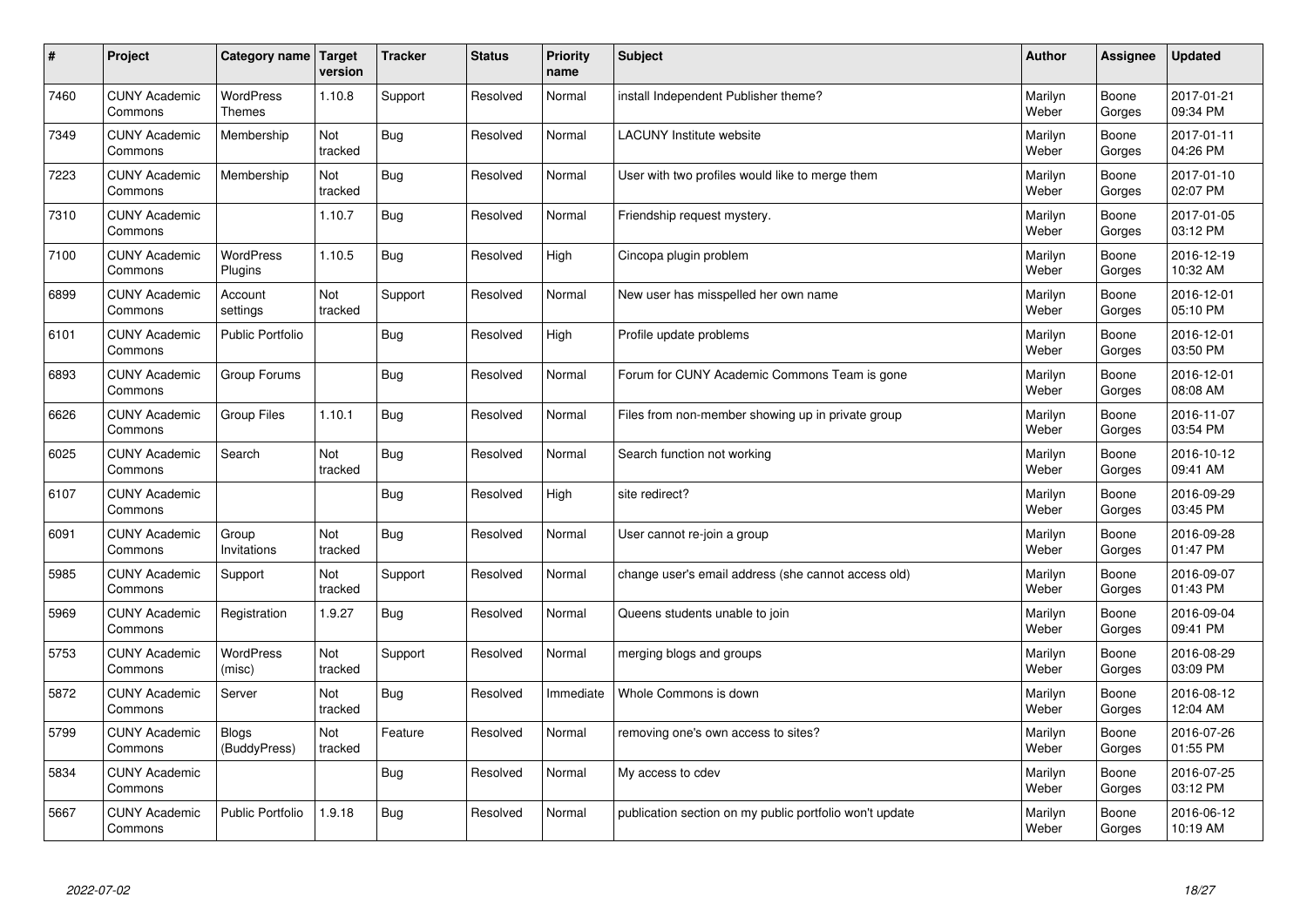| $\sharp$ | Project                         | Category name                     | <b>Target</b><br>version | <b>Tracker</b> | <b>Status</b> | <b>Priority</b><br>name | <b>Subject</b>                                             | <b>Author</b>    | Assignee        | <b>Updated</b>         |
|----------|---------------------------------|-----------------------------------|--------------------------|----------------|---------------|-------------------------|------------------------------------------------------------|------------------|-----------------|------------------------|
| 5657     | <b>CUNY Academic</b><br>Commons | <b>WordPress</b><br>Plugins       | 1.9.18                   | Feature        | Resolved      | Normal                  | Plugin Request - Instagram Feed WD                         | Marilyn<br>Weber | Boone<br>Gorges | 2016-06-08<br>12:36 PM |
| 5630     | <b>CUNY Academic</b><br>Commons | <b>WordPress</b><br><b>Themes</b> | 1.9.17                   | Feature        | Resolved      | Normal                  | Bavota magazine Pro theme                                  | Marilyn<br>Weber | Boone<br>Gorges | 2016-06-02<br>12:09 AM |
| 5621     | <b>CUNY Academic</b><br>Commons | WordPress<br>Plugins              | 1.9.17                   | Feature        | Resolved      | Normal                  | Taxonomy plugin request                                    | Marilyn<br>Weber | Boone<br>Gorges | 2016-06-01<br>11:28 PM |
| 5522     | <b>CUNY Academic</b><br>Commons | <b>WordPress</b><br>Plugins       | 1.9.15                   | Feature        | Resolved      | Normal                  | plugin request                                             | Marilyn<br>Weber | Boone<br>Gorges | 2016-05-09<br>10:36 AM |
| 5436     | <b>CUNY Academic</b><br>Commons |                                   | Not<br>tracked           | <b>Bug</b>     | Resolved      | Normal                  | Trying to change email settings for                        | Marilyn<br>Weber | Boone<br>Gorges | 2016-04-21<br>10:12 PM |
| 5346     | <b>CUNY Academic</b><br>Commons | Toolbar                           | 1.9.11                   | Bug            | Resolved      | Normal                  | possible dynamic HTML code bug?                            | Marilyn<br>Weber | Boone<br>Gorges | 2016-03-22<br>10:53 AM |
| 5302     | <b>CUNY Academic</b><br>Commons | WordPress<br>Plugins              | 1.9.10                   | Feature        | Resolved      | Normal                  | request for WP Gallery Custom Links plug-in                | Marilyn<br>Weber | Boone<br>Gorges | 2016-03-11<br>09:20 PM |
| 4965     | <b>CUNY Academic</b><br>Commons | WordPress<br><b>Themes</b>        | Not<br>tracked           | Feature        | Resolved      | Normal                  | Theme requested                                            | Marilyn<br>Weber | Boone<br>Gorges | 2016-02-24<br>09:46 PM |
| 5176     | <b>CUNY Academic</b><br>Commons | Public Portfolio                  | 1.9.6                    | Bug            | Resolved      | Normal                  | Widgets in Profile not saving                              | Marilyn<br>Weber | Boone<br>Gorges | 2016-02-01<br>11:07 AM |
| 4577     | <b>CUNY Academic</b><br>Commons | Registration                      | Not<br>tracked           | Bug            | Resolved      | Normal                  | New users are not getting their email verification         | Marilyn<br>Weber | Boone<br>Gorges | 2016-01-26<br>03:30 PM |
| 4831     | <b>CUNY Academic</b><br>Commons | <b>Public Portfolio</b>           | 1.9.4                    | Bug            | Resolved      | Normal                  | User cannot update profile                                 | Marilyn<br>Weber | Boone<br>Gorges | 2016-01-11<br>10:46 PM |
| 4997     | <b>CUNY Academic</b><br>Commons | <b>WordPress</b><br>Plugins       | 1.9.4                    | Feature        | Resolved      | Normal                  | ability to embed maps from StoryMapJS?                     | Marilyn<br>Weber | Boone<br>Gorges | 2016-01-07<br>12:34 PM |
| 5037     | <b>CUNY Academic</b><br>Commons | Registration                      | Not<br>tracked           | Support        | Resolved      | Normal                  | Another Forgotten password for user with new email address | Marilyn<br>Weber | Boone<br>Gorges | 2015-12-22<br>05:24 PM |
| 5036     | <b>CUNY Academic</b><br>Commons | <b>WordPress</b><br>Plugins       | 1.9.1.1                  | Feature        | Resolved      | Normal                  | <b>Embeds request</b>                                      | Marilyn<br>Weber | Boone<br>Gorges | 2015-12-18<br>10:12 PM |
| 4834     | <b>CUNY Academic</b><br>Commons | <b>Blogs</b><br>(BuddyPress)      |                          | Bug            | Resolved      | Normal                  | Admin invite problem                                       | Marilyn<br>Weber | Boone<br>Gorges | 2015-11-13<br>12:25 PM |
| 4734     | <b>CUNY Academic</b><br>Commons | <b>BuddyPress</b><br><b>Docs</b>  | 1.8.13                   | Bug            | Resolved      | High                    | Problems with "Create New Doc"                             | Marilyn<br>Weber | Boone<br>Gorges | 2015-10-09<br>07:53 AM |
| 4649     | <b>CUNY Academic</b><br>Commons | Registration                      | Not<br>tracked           | Bug            | Resolved      | Urgent                  | Submit button has disappeared                              | Marilyn<br>Weber | Boone<br>Gorges | 2015-09-22<br>11:47 AM |
| 4542     | <b>CUNY Academic</b><br>Commons | <b>WordPress</b><br>Plugins       | 1.8.10                   | Bug            | Resolved      | Normal                  | Emailing group users problem                               | Marilyn<br>Weber | Boone<br>Gorges | 2015-09-11<br>11:16 AM |
| 4496     | <b>CUNY Academic</b><br>Commons | cuny.is                           | 1.8.9                    | Bug            | Resolved      | Normal                  | Quick links broken?                                        | Marilyn<br>Weber | Boone<br>Gorges | 2015-08-28<br>10:39 AM |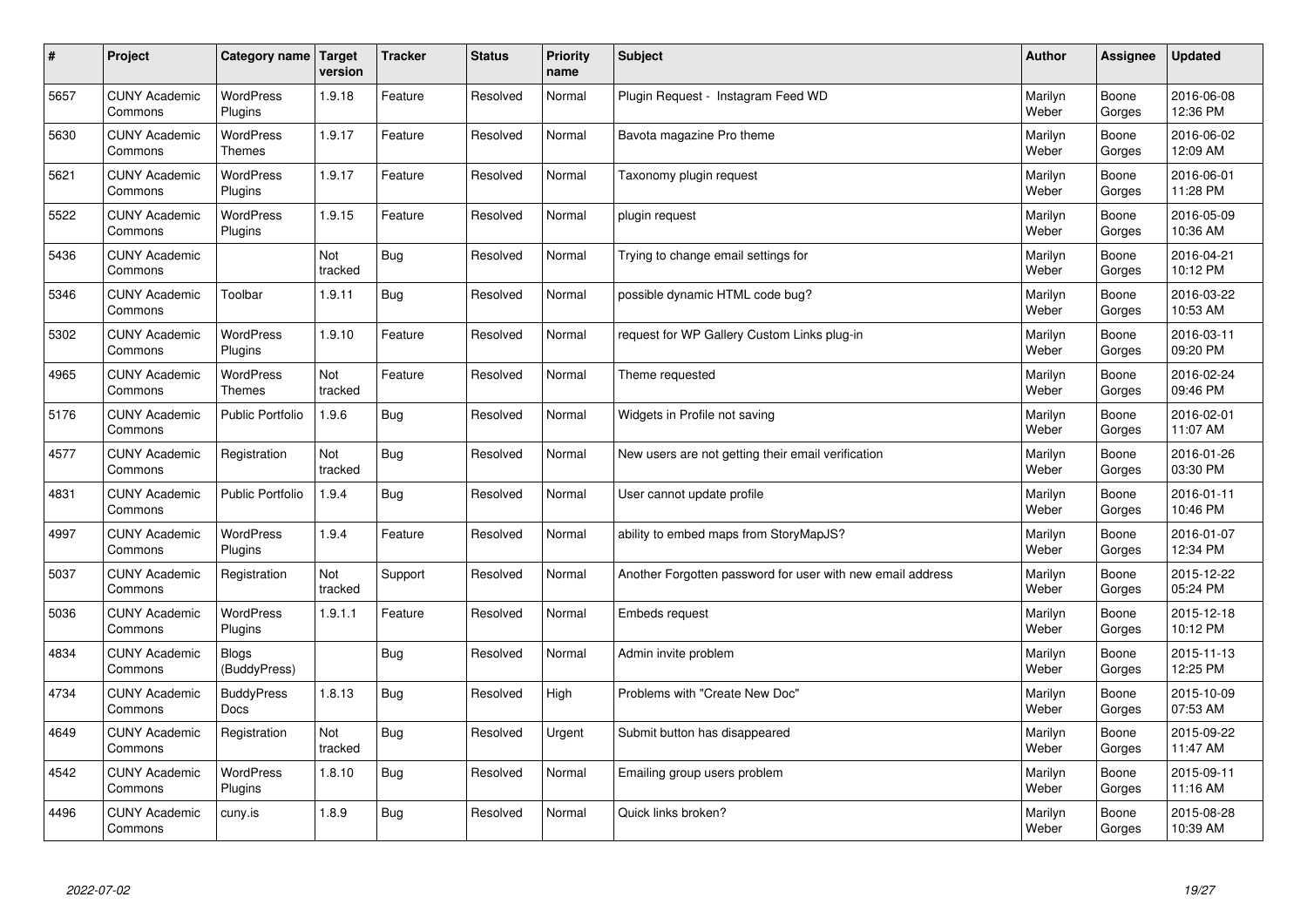| $\sharp$ | Project                         | Category name   Target            | version        | <b>Tracker</b> | <b>Status</b> | Priority<br>name | <b>Subject</b>                                        | <b>Author</b>    | <b>Assignee</b> | <b>Updated</b>         |
|----------|---------------------------------|-----------------------------------|----------------|----------------|---------------|------------------|-------------------------------------------------------|------------------|-----------------|------------------------|
| 3533     | <b>CUNY Academic</b><br>Commons | Group<br>Invitations              | 1.7.8          | <b>Bug</b>     | Resolved      | Low              | Trying to invite member to a new group                | Marilyn<br>Weber | Boone<br>Gorges | 2015-04-01<br>09:13 PM |
| 3593     | <b>CUNY Academic</b><br>Commons | Registration                      | 1.7.2          | Bug            | Resolved      | High             | registration problems                                 | Marilyn<br>Weber | Boone<br>Gorges | 2014-11-01<br>02:57 PM |
| 3592     | <b>CUNY Academic</b><br>Commons | <b>WordPress</b><br>(Permissions) | Not<br>tracked | Publicity      | Resolved      | Normal           | Oops - Announcing 1.6!                                | Marilyn<br>Weber | Boone<br>Gorges | 2014-10-22<br>03:03 PM |
| 3466     | <b>CUNY Academic</b><br>Commons | Membership                        | 1.6.16         | Feature        | Resolved      | Normal           | restricting undergrad registration                    | Marilyn<br>Weber | Boone<br>Gorges | 2014-09-18<br>12:02 AM |
| 3197     | <b>CUNY Academic</b><br>Commons | Groups (misc)                     | 1.6.4          | Bug            | Resolved      | Normal           | trying to set up a hidden group blog with no RSS feed | Marilyn<br>Weber | Boone<br>Gorges | 2014-05-21<br>09:39 PM |
| 3116     | <b>CUNY Academic</b><br>Commons | <b>WordPress</b><br>(Permissions) |                | Bug            | Resolved      | Normal           | Updating the FAQ page                                 | Marilyn<br>Weber | Boone<br>Gorges | 2014-04-01<br>10:12 PM |
| 3071     | <b>CUNY Academic</b><br>Commons | WordPress<br><b>Themes</b>        | 1.5.22         | Bug            | Resolved      | Normal           | Twenty Fourteen theme differences                     | Marilyn<br>Weber | Boone<br>Gorges | 2014-04-01<br>08:18 PM |
| 3121     | <b>CUNY Academic</b><br>Commons | WordPress<br><b>Themes</b>        | 1.5.21         | Bug            | Resolved      | High             | Add Academica theme?                                  | Marilyn<br>Weber | Boone<br>Gorges | 2014-03-24<br>11:04 AM |
| 3029     | <b>CUNY Academic</b><br>Commons | cuny.is                           | Not<br>tracked | Support        | Resolved      | Normal           | shortlink request                                     | Marilyn<br>Weber | Boone<br>Gorges | 2014-02-12<br>10:03 AM |
| 3001     | <b>CUNY Academic</b><br>Commons | <b>WordPress</b><br>(misc)        | Not<br>tracked | Support        | Resolved      | Normal           | shortlink requested                                   | Marilyn<br>Weber | Boone<br>Gorges | 2014-01-30<br>01:26 PM |
| 2994     | <b>CUNY Academic</b><br>Commons | <b>BuddyPress</b><br>(misc)       | 1.5.16         | <b>Bug</b>     | Resolved      | High             | "My forums" link gives "page not found" error         | Marilyn<br>Weber | Boone<br>Gorges | 2014-01-29<br>03:44 PM |
| 2777     | <b>CUNY Academic</b><br>Commons | <b>WordPress</b><br>(misc)        | Not<br>tracked | Bug            | Resolved      | Normal           | Hero slide access                                     | Marilyn<br>Weber | Boone<br>Gorges | 2013-09-07<br>12:26 PM |
| 9275     | <b>CUNY Academic</b><br>Commons |                                   |                | Support        | Rejected      | Normal           | soft chalk page?                                      | Marilyn<br>Weber | Boone<br>Gorges | 2018-04-09<br>10:37 AM |
| 7376     | <b>CUNY Academic</b><br>Commons | Email<br>Notifications            |                | Bug            | Rejected      | Normal           | automatic forwarding of blog posts not working        | Marilyn<br>Weber | Boone<br>Gorges | 2017-05-01<br>10:36 PM |
| 6338     | <b>CUNY Academic</b><br>Commons |                                   |                | Bug            | Rejected      | Normal           | Multiple email notifications for each blog post       | Marilyn<br>Weber | Boone<br>Gorges | 2016-10-18<br>08:45 PM |
| 5988     | <b>CUNY Academic</b><br>Commons | Support                           |                | Support        | Rejected      | Normal           | Forbidden error when trying to join                   | Marilyn<br>Weber | Boone<br>Gorges | 2016-09-08<br>01:42 PM |
| 5184     | <b>CUNY Academic</b><br>Commons | Social Paper                      |                | Bug            | Rejected      | Normal           | Problem linking SP to a group                         | Marilyn<br>Weber | Boone<br>Gorges | 2016-02-21<br>12:27 PM |
| 3093     | <b>CUNY Academic</b><br>Commons | WordPress<br>Plugins              |                | Bug            | Rejected      | Normal           | Custom Google Maps                                    | Marilyn<br>Weber | Boone<br>Gorges | 2014-05-02<br>10:52 AM |
| 3136     | <b>CUNY Academic</b><br>Commons | WordPress<br>Plugins              |                | <b>Bug</b>     | Rejected      | Normal           | The Easy Rotator                                      | Marilyn<br>Weber | Boone<br>Gorges | 2014-04-01<br>10:26 PM |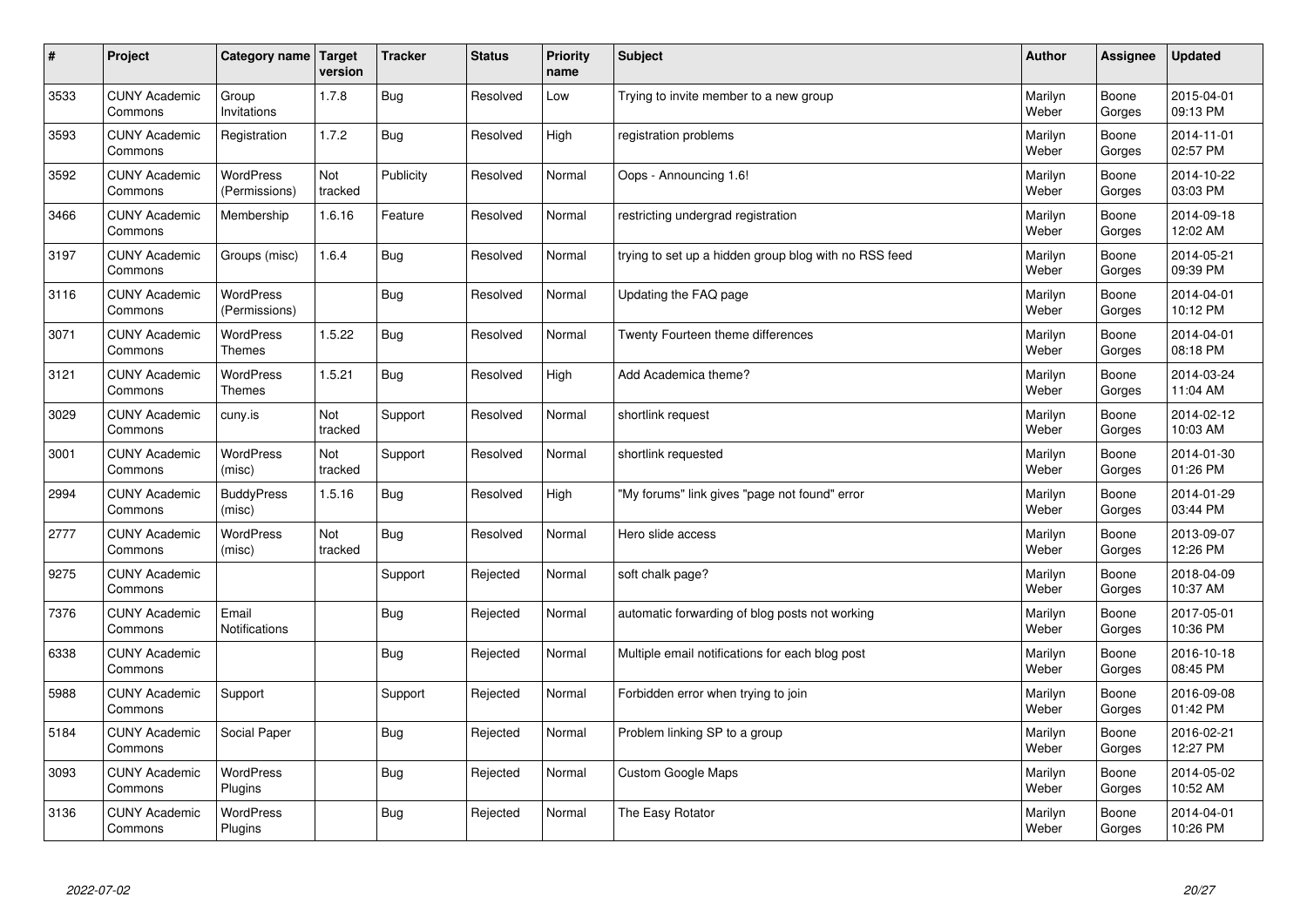| $\vert$ # | Project                         | Category name   Target      | version           | <b>Tracker</b> | <b>Status</b> | <b>Priority</b><br>name | <b>Subject</b>                                                                        | <b>Author</b>    | <b>Assignee</b>   | <b>Updated</b>         |
|-----------|---------------------------------|-----------------------------|-------------------|----------------|---------------|-------------------------|---------------------------------------------------------------------------------------|------------------|-------------------|------------------------|
| 7724      | <b>CUNY Academic</b><br>Commons |                             | Not<br>tracked    | Support        | Abandoned     | Normal                  | User name confusion                                                                   | Marilyn<br>Weber | Boone<br>Gorges   | 2017-11-15<br>11:12 AM |
| 7700      | <b>CUNY Academic</b><br>Commons |                             | Not<br>tracked    | Support        | Abandoned     | Normal                  | slow loading Page on site                                                             | Marilyn<br>Weber | Boone<br>Gorges   | 2017-11-15<br>11:02 AM |
| 5713      | <b>CUNY Academic</b><br>Commons | WordPress<br>(misc)         | Not<br>tracked    | <b>Bug</b>     | Abandoned     | High                    | Site freezing                                                                         | Marilyn<br>Weber | Boone<br>Gorges   | 2017-11-15<br>10:58 AM |
| 6410      | <b>CUNY Academic</b><br>Commons |                             |                   | Bug            | Duplicate     | Immediate               | Cannot log in - gives privacy error                                                   | Marilyn<br>Weber | Boone<br>Gorges   | 2016-10-24<br>10:01 AM |
| 5072      | <b>CUNY Academic</b><br>Commons |                             |                   | Feature        | Duplicate     | Normal                  | redirect shortcode handler                                                            | Marilyn<br>Weber | Boone<br>Gorges   | 2016-01-07<br>12:34 PM |
| 3041      | <b>CUNY Academic</b><br>Commons | <b>Ground Control</b>       | Not<br>tracked    | Publicity      | Resolved      | Normal                  | <b>Ground Control</b>                                                                 | Marilyn<br>Weber | Chris Stein       | 2016-01-26<br>04:52 PM |
| 5345      | <b>CUNY Academic</b><br>Commons | Social Paper                | 1.9.17            | Feature        | Rejected      | Normal                  | Plus symbol problem in SP                                                             | Marilyn<br>Weber | Christian<br>Wach | 2016-05-27<br>04:26 AM |
| 4340      | <b>CUNY Academic</b><br>Commons | WordPress -<br>Media        | 1.8.14            | Feature        | Resolved      | Normal                  | embedding a video                                                                     | Marilyn<br>Weber | Daniel<br>Jones   | 2015-10-20<br>12:01 AM |
| 3036      | <b>CUNY Academic</b><br>Commons | <b>Ground Control</b>       | Not<br>tracked    | Publicity      | Deferred      | Normal                  | <b>Ground Control</b>                                                                 | Marilyn<br>Weber | Dominic<br>Giglio | 2015-03-21<br>09:10 PM |
| 9835      | <b>CUNY Academic</b><br>Commons | Group Forums                | Future<br>release | <b>Bug</b>     | Assigned      | Normal                  | add a "like" function?                                                                | Marilyn<br>Weber | Erik<br>Trainer   | 2018-06-05<br>01:49 PM |
| 13878     | <b>CUNY Academic</b><br>Commons | Group cloning               | 1.18.4            | Support        | Resolved      | High                    | When creating Group + Site and choosing 'Clone existing', cannot<br>advance to step 2 | Marilyn<br>Weber | Jeremy<br>Felt    | 2021-02-02<br>11:02 AM |
| 8289      | <b>CUNY Academic</b><br>Commons |                             | Not<br>tracked    | Support        | Resolved      | Normal                  | removing my access to sites                                                           | Marilyn<br>Weber | Luke<br>Waltzer   | 2017-06-19<br>12:40 PM |
| 12382     | <b>CUNY Academic</b><br>Commons | Membership                  | Not<br>tracked    | Support        | New           | Normal                  | Email request change                                                                  | Marilyn<br>Weber | Marilyn<br>Weber  | 2020-02-06<br>12:56 PM |
| 5319      | <b>CUNY Academic</b><br>Commons |                             | Not<br>tracked    | <b>Bug</b>     | Resolved      | Normal                  | Broken URL                                                                            | Marilyn<br>Weber | Marilyn<br>Weber  | 2017-11-15<br>05:46 PM |
| 5875      | <b>CUNY Academic</b><br>Commons | <b>WordPress</b><br>Plugins | Not<br>tracked    | Bug            | Resolved      | Normal                  | Events Calendar garbled in IE                                                         | Marilyn<br>Weber | Marilyn<br>Weber  | 2017-11-15<br>05:45 PM |
| 5019      | <b>CUNY Academic</b><br>Commons | Registration                | Not<br>tracked    | Support        | Resolved      | Normal                  | Forgotten password for user with new email address                                    | Marilyn<br>Weber | Marilyn<br>Weber  | 2015-12-11<br>04:18 PM |
| 5083      | <b>CUNY Academic</b><br>Commons | WordPress<br>Plugins        | 1.9.5             | Support        | Rejected      | Normal                  | creating a shortcode for the iframe code of the google form                           | Marilyn<br>Weber | Marilyn<br>Weber  | 2016-01-12<br>04:25 PM |
| 3417      | <b>CUNY Academic</b><br>Commons | <b>BuddyPress</b><br>(misc) | Not<br>tracked    | <b>Bug</b>     | Rejected      | High                    | copying two commons groups                                                            | Marilyn<br>Weber | Marilyn<br>Weber  | 2014-11-05<br>09:56 AM |
| 3035      | <b>CUNY Academic</b><br>Commons | <b>Ground Control</b>       | Not<br>tracked    | Publicity      | Deferred      | Normal                  | <b>Ground Control article</b>                                                         | Marilyn<br>Weber | Marilyn<br>Weber  | 2015-03-21<br>08:54 PM |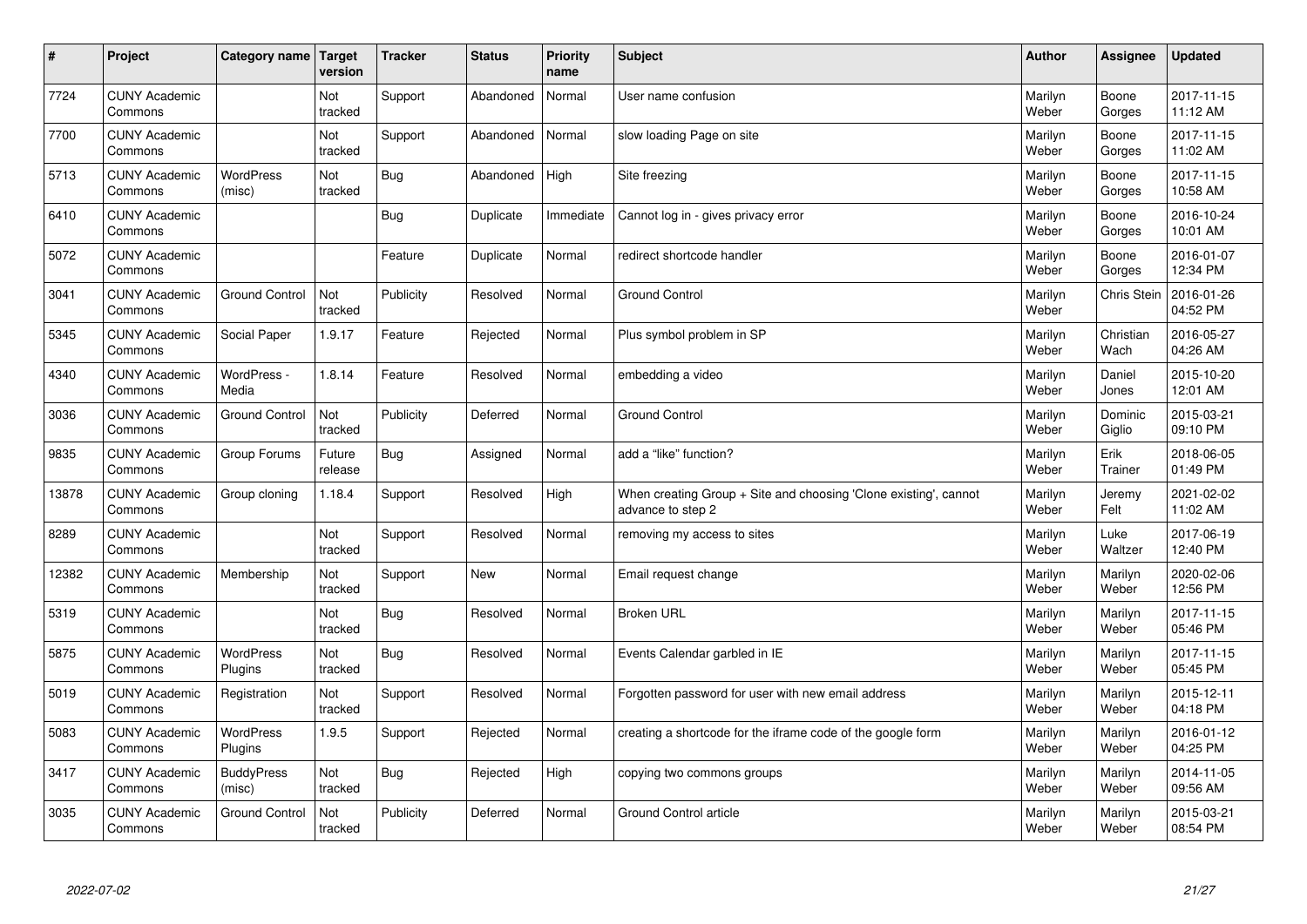| $\vert$ # | Project                         | Category name        | <b>Target</b><br>version | <b>Tracker</b> | <b>Status</b> | <b>Priority</b><br>name | <b>Subject</b>                                | <b>Author</b>    | <b>Assignee</b>  | <b>Updated</b>         |
|-----------|---------------------------------|----------------------|--------------------------|----------------|---------------|-------------------------|-----------------------------------------------|------------------|------------------|------------------------|
| 8607      | <b>CUNY Academic</b><br>Commons |                      | Not<br>tracked           | Support        | <b>New</b>    | Normal                  | Paypal?                                       | Marilyn<br>Weber | <b>Matt Gold</b> | 2018-05-15<br>01:37 PM |
| 13085     | <b>CUNY Academic</b><br>Commons | Domain<br>Mapping    | Not<br>tracked           | Support        | Resolved      | Normal                  | domain mapping request                        | Marilyn<br>Weber | Matt Gold        | 2020-07-28<br>03:33 PM |
| 12346     | <b>CUNY Academic</b><br>Commons | Redmine              |                          | Support        | Resolved      | Normal                  | another Redmine request                       | Marilyn<br>Weber | <b>Matt Gold</b> | 2020-01-30<br>08:20 PM |
| 12334     | <b>CUNY Academic</b><br>Commons |                      |                          | Support        | Resolved      | Normal                  | request for a Redmine account                 | Marilyn<br>Weber | Matt Gold        | 2020-01-30<br>12:01 PM |
| 11294     | <b>CUNY Academic</b><br>Commons | Account<br>settings  | Not<br>tracked           | Support        | Resolved      | Normal                  | student emgail change                         | Marilyn<br>Weber | Matt Gold        | 2019-04-07<br>09:11 PM |
| 10932     | <b>CUNY Academic</b><br>Commons |                      |                          | Support        | Resolved      | Normal                  | add me as admin to meenaalexander.com         | Marilyn<br>Weber | Matt Gold        | 2019-01-09<br>02:12 PM |
| 10266     | <b>CUNY Academic</b><br>Commons |                      |                          | Support        | Resolved      | Normal                  | GC email change requested                     | Marilyn<br>Weber | Matt Gold        | 2018-08-30<br>03:07 PM |
| 10256     | <b>CUNY Academic</b><br>Commons |                      |                          | Support        | Resolved      | Normal                  | email change requested                        | Marilyn<br>Weber | Matt Gold        | 2018-08-29<br>02:52 PM |
| 10227     | <b>CUNY Academic</b><br>Commons |                      |                          | Support        | Resolved      | Normal                  | user incorrectly entered her email address    | Marilyn<br>Weber | <b>Matt Gold</b> | 2018-08-26<br>08:55 PM |
| 9927      | <b>CUNY Academic</b><br>Commons | Membership           | Not<br>tracked           | Support        | Resolved      | Normal                  | wrong email used                              | Marilyn<br>Weber | <b>Matt Gold</b> | 2018-06-14<br>10:21 AM |
| 9928      | <b>CUNY Academic</b><br>Commons | Account<br>settings  |                          | Support        | Resolved      | Normal                  | email change request from former student      | Marilyn<br>Weber | Matt Gold        | 2018-06-14<br>10:20 AM |
| 9823      | <b>CUNY Academic</b><br>Commons | Account<br>settings  | Not<br>tracked           | Support        | Resolved      | Normal                  | email change                                  | Marilyn<br>Weber | Matt Gold        | 2018-05-23<br>01:58 PM |
| 9787      | <b>CUNY Academic</b><br>Commons | Registration         |                          | Support        | Resolved      | Normal                  | email change request                          | Marilyn<br>Weber | <b>Matt Gold</b> | 2018-05-16<br>09:55 PM |
| 9659      | <b>CUNY Academic</b><br>Commons | Account<br>settings  |                          | Support        | Resolved      | Normal                  | user email change                             | Marilyn<br>Weber | Matt Gold        | 2018-04-24<br>12:08 PM |
| 9535      | <b>CUNY Academic</b><br>Commons |                      | Not<br>tracked           | Support        | Resolved      | Normal                  | admin for https://video.commons.gc.cuny.edu/? | Marilyn<br>Weber | Matt Gold        | 2018-04-13<br>05:06 PM |
| 9477      | <b>CUNY Academic</b><br>Commons | Account<br>settings  |                          | Support        | Resolved      | Normal                  | email change request                          | Marilyn<br>Weber | <b>Matt Gold</b> | 2018-03-24<br>08:53 AM |
| 9162      | <b>CUNY Academic</b><br>Commons | Registration         | Not<br>tracked           | Support        | Resolved      | Normal                  | email change due to user error                | Marilyn<br>Weber | Matt Gold        | 2018-02-13<br>11:11 AM |
| 8924      | <b>CUNY Academic</b><br>Commons | WordPress<br>Plugins | 1.12.4                   | Bug            | Resolved      | Normal                  | auto-remove feature on http://pcp.gc.cuny.edu | Marilyn<br>Weber | Matt Gold        | 2017-12-04<br>10:18 AM |
| 5968      | <b>CUNY Academic</b><br>Commons | Membership           | Not<br>tracked           | Bug            | Resolved      | Normal                  | Deleting account without knowing password     | Marilyn<br>Weber | Matt Gold        | 2017-11-15<br>06:19 PM |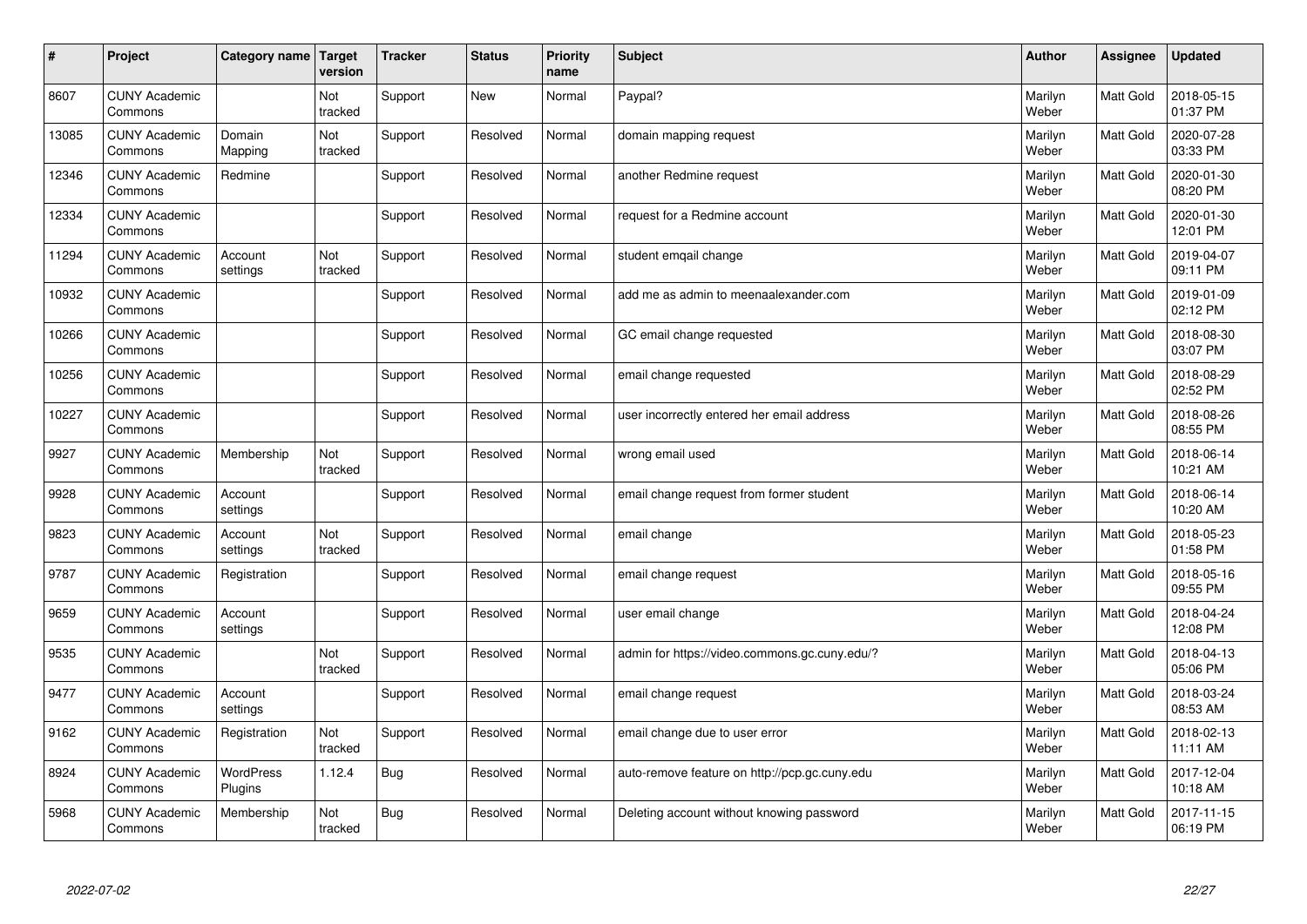| #     | Project                         | Category name                 | <b>Target</b><br>version | <b>Tracker</b> | <b>Status</b>        | <b>Priority</b><br>name | <b>Subject</b>                                                  | <b>Author</b>    | Assignee         | <b>Updated</b>         |
|-------|---------------------------------|-------------------------------|--------------------------|----------------|----------------------|-------------------------|-----------------------------------------------------------------|------------------|------------------|------------------------|
| 5772  | <b>CUNY Academic</b><br>Commons | Membership                    | Not<br>tracked           | Support        | Resolved             | Normal                  | User email change and forgotten password                        | Marilyn<br>Weber | Matt Gold        | 2017-11-15<br>06:18 PM |
| 7619  | <b>CUNY Academic</b><br>Commons | Membership                    | Not<br>tracked           | Support        | Resolved             | Normal                  | outside users for a site that isn't a class?                    | Marilyn<br>Weber | <b>Matt Gold</b> | 2017-11-15<br>06:18 PM |
| 6866  | <b>CUNY Academic</b><br>Commons |                               | Not<br>tracked           | Support        | Resolved             | Normal                  | User would like to have her account deleted                     | Marilyn<br>Weber | <b>Matt Gold</b> | 2017-11-15<br>05:49 PM |
| 8906  | <b>CUNY Academic</b><br>Commons | Redmine                       | Not<br>tracked           | Support        | Resolved             | Normal                  | Redmine access?                                                 | Marilyn<br>Weber | Matt Gold        | 2017-11-13<br>06:02 PM |
| 6812  | <b>CUNY Academic</b><br>Commons |                               | Not<br>tracked           | Support        | Resolved             | Normal                  | User cannot change email                                        | Marilyn<br>Weber | <b>Matt Gold</b> | 2016-12-01<br>06:24 PM |
| 6175  | <b>CUNY Academic</b><br>Commons | Account<br>settings           |                          | Support        | Resolved             | Normal                  | Email address (user cannot access old)                          | Marilyn<br>Weber | <b>Matt Gold</b> | 2016-11-29<br>06:31 PM |
| 6851  | <b>CUNY Academic</b><br>Commons | Redmine                       | Not<br>tracked           | Support        | Resolved             | Normal                  | How do I help users join Redmine?                               | Marilyn<br>Weber | <b>Matt Gold</b> | 2016-11-28<br>10:16 AM |
| 6815  | <b>CUNY Academic</b><br>Commons | Password<br>Reset             | Not<br>tracked           | Support        | Resolved             | Normal                  | password reset requested                                        | Marilyn<br>Weber | Matt Gold        | 2016-11-22<br>10:30 AM |
| 6656  | <b>CUNY Academic</b><br>Commons | Support                       | Not<br>tracked           | Support        | Resolved             | Normal                  | Remove user profile                                             | Marilyn<br>Weber | <b>Matt Gold</b> | 2016-11-10<br>02:18 PM |
| 3038  | <b>CUNY Academic</b><br>Commons | <b>Ground Control</b>         | Not<br>tracked           | Publicity      | Resolved             | Normal                  | <b>Ground Control</b>                                           | Marilyn<br>Weber | Matt Gold        | 2016-01-26<br>05:10 PM |
| 3530  | <b>CUNY Academic</b><br>Commons | Server                        | Not<br>tracked           | <b>Bug</b>     | Resolved             | High                    | Commons running very slowly/ "connection lost"                  | Marilyn<br>Weber | Matt Gold        | 2014-10-08<br>09:34 AM |
| 9134  | <b>CUNY Academic</b><br>Commons | Membership                    | Not<br>tracked           | Support        | Abandoned            | Normal                  | former user                                                     | Marilyn<br>Weber | Matt Gold        | 2019-09-18<br>10:26 AM |
| 3040  | <b>CUNY Academic</b><br>Commons | <b>Ground Control</b>         | Not<br>tracked           | Publicity      | Resolved             | Normal                  | <b>Ground Control</b>                                           | Marilyn<br>Weber | Micki<br>Kaufman | 2016-01-26<br>05:16 PM |
| 5991  | <b>CUNY Academic</b><br>Commons | Email<br><b>Notifications</b> | Future<br>release        | Support        | Resolved             | Normal                  | change format of autogenerated blog emails                      | Marilyn<br>Weber | Paige<br>Dupont  | 2018-01-12<br>02:55 PM |
| 13286 | <b>CUNY Academic</b><br>Commons |                               | Not<br>tracked           | Support        | <b>New</b>           | Normal                  | problem connecting with WordPress app                           | Marilyn<br>Weber | Raymond<br>Hoh   | 2020-09-08<br>11:16 AM |
| 5282  | <b>CUNY Academic</b><br>Commons | Social Paper                  | Future<br>release        | Bug            | <b>New</b>           | Normal                  | Replying via email directs to paper but not individual comment. | Marilyn<br>Weber | Raymond<br>Hoh   | 2016-03-02<br>01:48 PM |
| 16110 | <b>CUNY Academic</b><br>Commons |                               |                          | Support        | Reporter<br>Feedback | Normal                  | remove Creative Commons license from pages?                     | Marilyn<br>Weber | Raymond<br>Hoh   | 2022-05-17<br>06:11 PM |
| 13328 | <b>CUNY Academic</b><br>Commons | Group Forums                  | Not<br>tracked           | <b>Bug</b>     | Reporter<br>Feedback | Normal                  | cross-posting in two related groups                             | Marilyn<br>Weber | Raymond<br>Hoh   | 2020-09-15<br>10:39 PM |
| 12741 | <b>CUNY Academic</b><br>Commons | <b>WordPress</b><br>Plugins   | Not<br>tracked           | Support        | Reporter<br>Feedback | Normal                  | Tableau Public Viz Block                                        | Marilyn<br>Weber | Raymond<br>Hoh   | 2020-05-12<br>11:00 AM |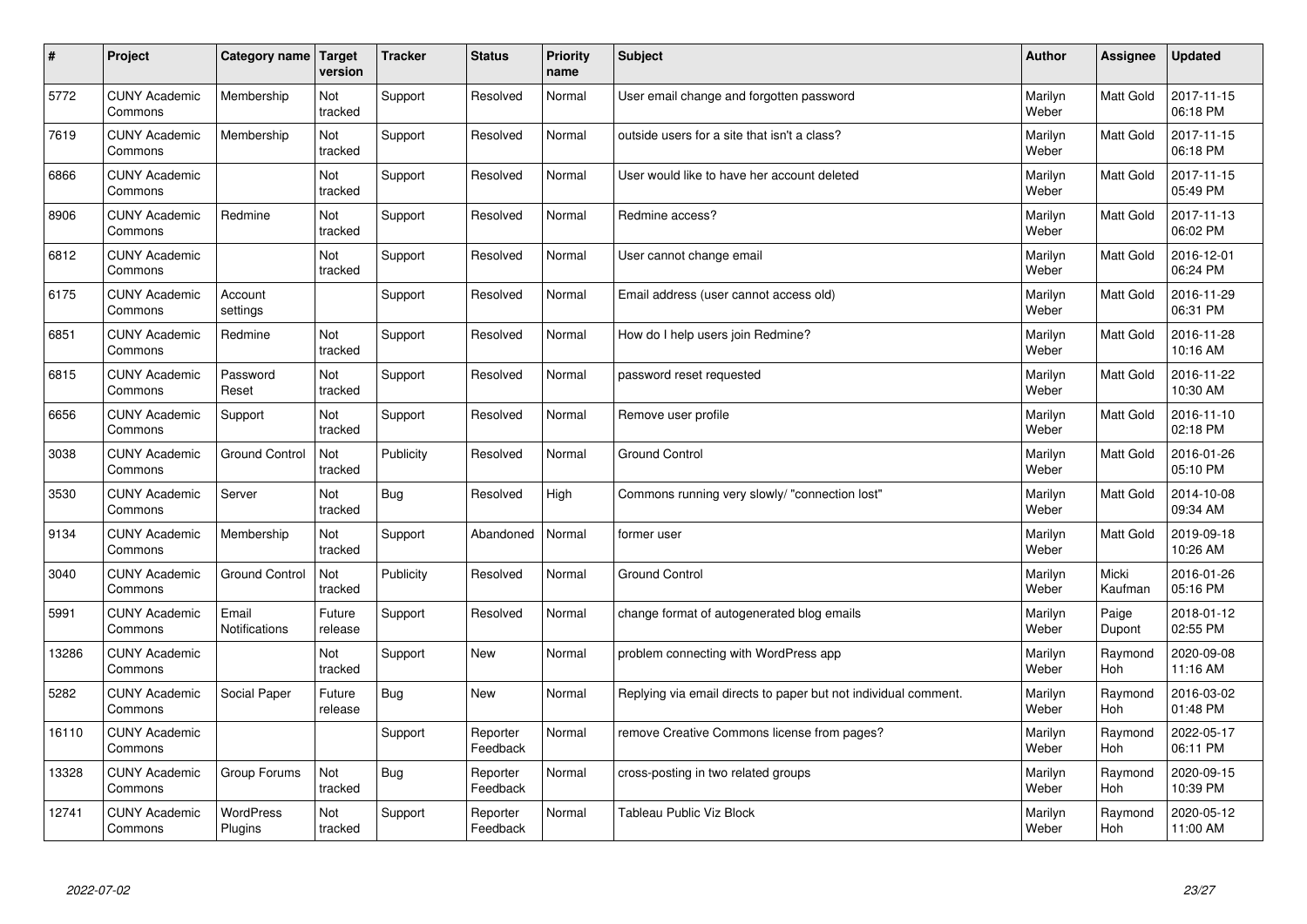| $\vert$ # | Project                         | Category name   Target        | version           | <b>Tracker</b> | <b>Status</b>        | <b>Priority</b><br>name | <b>Subject</b>                                      | <b>Author</b>    | Assignee              | <b>Updated</b>         |
|-----------|---------------------------------|-------------------------------|-------------------|----------------|----------------------|-------------------------|-----------------------------------------------------|------------------|-----------------------|------------------------|
| 11971     | <b>CUNY Academic</b><br>Commons | Email<br><b>Notifications</b> | Future<br>release | <b>Bug</b>     | Reporter<br>Feedback | Low                     | Pictures obscured in emailed post notifications     | Marilyn<br>Weber | Raymond<br><b>Hoh</b> | 2019-11-21<br>01:14 PM |
| 11149     | <b>CUNY Academic</b><br>Commons |                               | Not<br>tracked    | Support        | Reporter<br>Feedback | Normal                  | comments getting blocked                            | Marilyn<br>Weber | Raymond<br>Hoh        | 2019-03-26<br>11:40 AM |
| 16291     | <b>CUNY Academic</b><br>Commons | Site cloning                  | 2.0.2             | Support        | Resolved             | Normal                  | Images coming up blank in Media Library             | Marilyn<br>Weber | Raymond<br>Hoh        | 2022-06-29<br>11:31 AM |
| 15978     | <b>CUNY Academic</b><br>Commons | WordPress -<br>Media          | 2.0.2             | Support        | Resolved             | Normal                  | tex files?                                          | Marilyn<br>Weber | Raymond<br><b>Hoh</b> | 2022-06-28<br>09:09 PM |
| 16172     | <b>CUNY Academic</b><br>Commons | <b>WordPress</b><br>(misc)    | 2.0.2             | Bug            | Resolved             | Normal                  | 'Lost your password" link not in error messge       | Marilyn<br>Weber | Raymond<br><b>Hoh</b> | 2022-06-14<br>09:21 PM |
| 15252     | <b>CUNY Academic</b><br>Commons | Layout                        | Not<br>tracked    | Bug            | Resolved             | Normal                  | visual glitch with the Segal Center webpage         | Marilyn<br>Weber | Raymond<br><b>Hoh</b> | 2022-02-03<br>04:56 PM |
| 14889     | <b>CUNY Academic</b><br>Commons | Events                        | 1.19.0            | Support        | Resolved             | Normal                  | events in group - can they be edited by all admins? | Marilyn<br>Weber | Raymond<br><b>Hoh</b> | 2021-12-13<br>03:31 PM |
| 14885     | <b>CUNY Academic</b><br>Commons | WordPress<br>Plugins          | 1.18.22           | Bug            | Resolved             | Normal                  | Long Loading Times -- Wordpress Admin Site          | Marilyn<br>Weber | Raymond<br>Hoh        | 2021-10-26<br>12:28 PM |
| 14734     | <b>CUNY Academic</b><br>Commons | WordPress<br><b>Themes</b>    | 1.18.18           | Support        | Resolved             | Normal                  | missing section of Sujatha Fernandes' site          | Marilyn<br>Weber | Raymond<br>Hoh        | 2021-09-06<br>04:15 PM |
| 14344     | <b>CUNY Academic</b><br>Commons | Domain<br>Mapping             | Not<br>tracked    | Support        | Resolved             | Normal                  | arabstages.org site down                            | Marilyn<br>Weber | Raymond<br>Hoh        | 2021-04-19<br>01:42 PM |
| 14129     | <b>CUNY Academic</b><br>Commons | Onboarding                    | 1.18.6            | Support        | Resolved             | Normal                  | can only see some invites sent                      | Marilyn<br>Weber | Raymond<br>Hoh        | 2021-04-09<br>09:00 AM |
| 14077     | <b>CUNY Academic</b><br>Commons | WordPress<br>Plugins          | 1.18.7            | Support        | Resolved             | Normal                  | Elementor Pro plugin for the slider                 | Marilyn<br>Weber | Raymond<br><b>Hoh</b> | 2021-03-23<br>11:43 AM |
| 13947     | <b>CUNY Academic</b><br>Commons | WordPress<br>Plugins          | 1.18.4            | Bug            | Resolved             | Normal                  | Elementor plugin problem                            | Marilyn<br>Weber | Raymond<br>Hoh        | 2021-02-08<br>09:34 PM |
| 13827     | <b>CUNY Academic</b><br>Commons | Group Forums                  | 1.18.3            | Bug            | Resolved             | Normal                  | more forum post problems                            | Marilyn<br>Weber | Raymond<br><b>Hoh</b> | 2021-01-22<br>08:19 PM |
| 13768     | <b>CUNY Academic</b><br>Commons | Domain<br>Mapping             | Not<br>tracked    | <b>Bug</b>     | Resolved             | Normal                  | patricksweeney.commons.gc.cuny.edu down             | Marilyn<br>Weber | Raymond<br><b>Hoh</b> | 2021-01-12<br>10:47 AM |
| 13699     | <b>CUNY Academic</b><br>Commons |                               | Not<br>tracked    | Support        | Resolved             | Normal                  | Martin Segal Center site down                       | Marilyn<br>Weber | Raymond<br>Hoh        | 2020-12-22<br>03:03 PM |
| 13521     | <b>CUNY Academic</b><br>Commons | Onboarding                    | 1.17.7            | Support        | Resolved             | Normal                  | sent invitations page                               | Marilyn<br>Weber | Raymond<br>Hoh        | 2020-11-10<br>10:31 AM |
| 11908     | <b>CUNY Academic</b><br>Commons | Spam/Spam<br>Prevention       | 1.17.7            | Support        | Resolved             | Normal                  | overeager spam filter                               | Marilyn<br>Weber | Raymond<br><b>Hoh</b> | 2020-11-05<br>04:36 PM |
| 13341     | <b>CUNY Academic</b><br>Commons | Group Forums                  | 1.17.4            | Bug            | Resolved             | Normal                  | Forum reply problems                                | Marilyn<br>Weber | Raymond<br>Hoh        | 2020-09-22<br>12:08 PM |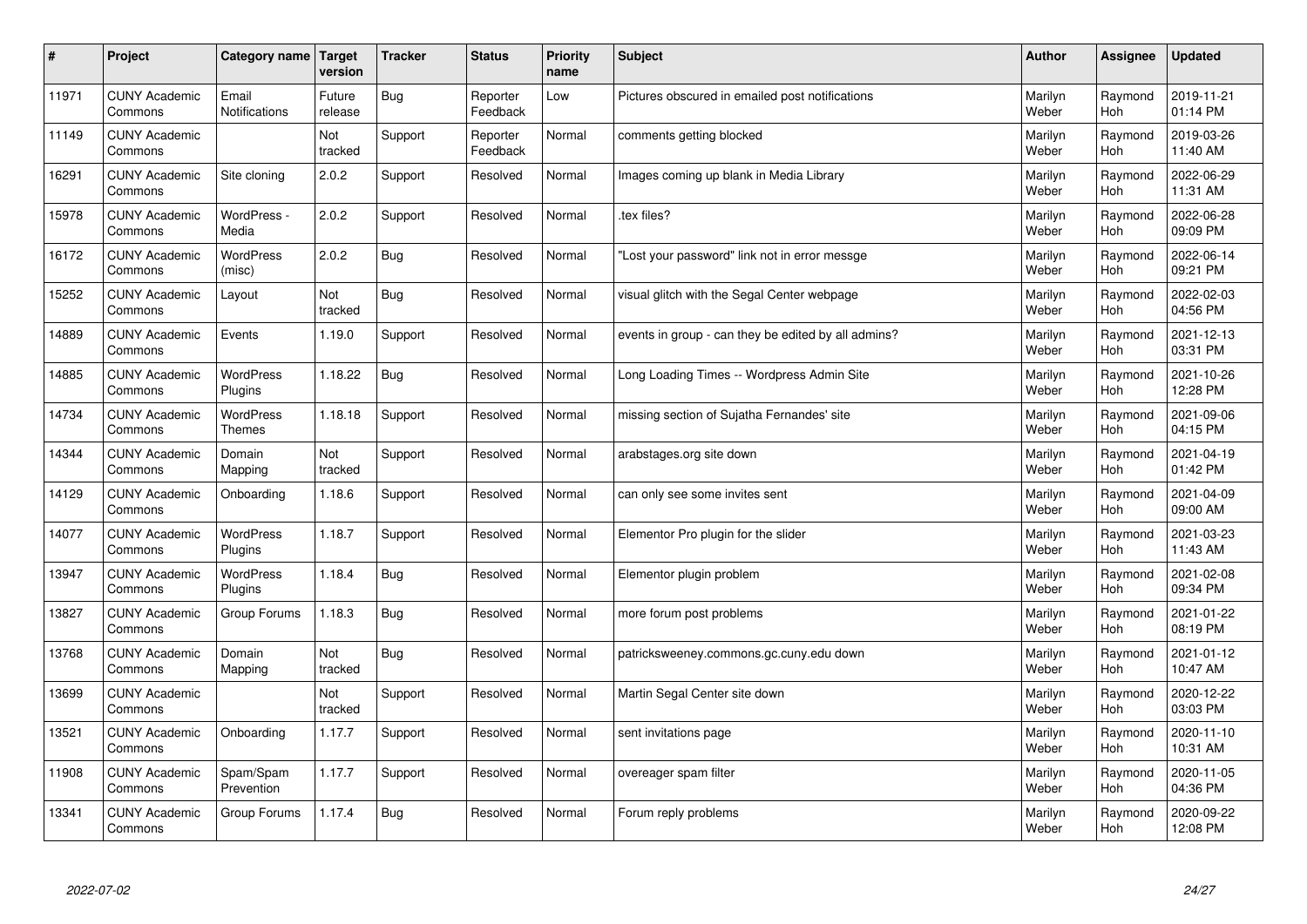| #     | Project                         | Category name               | Target<br>version | <b>Tracker</b> | <b>Status</b> | <b>Priority</b><br>name | <b>Subject</b>                                                                           | <b>Author</b>    | <b>Assignee</b> | <b>Updated</b>         |
|-------|---------------------------------|-----------------------------|-------------------|----------------|---------------|-------------------------|------------------------------------------------------------------------------------------|------------------|-----------------|------------------------|
| 13238 | <b>CUNY Academic</b><br>Commons | WordPress -<br>Media        | 1.17.3            | Support        | Resolved      | Normal                  | allow ppsx file?                                                                         | Marilyn<br>Weber | Raymond<br>Hoh  | 2020-09-10<br>11:46 AM |
| 13116 | <b>CUNY Academic</b><br>Commons | ZenDesk                     | 1.17.1            | Support        | Resolved      | Normal                  | support/send us a message link obscured                                                  | Marilyn<br>Weber | Raymond<br>Hoh  | 2020-07-29<br>09:33 PM |
| 12861 | <b>CUNY Academic</b><br>Commons |                             |                   | Support        | Resolved      | Normal                  | trouble with YouTube                                                                     | Marilyn<br>Weber | Raymond<br>Hoh  | 2020-06-09<br>11:16 AM |
| 12363 | <b>CUNY Academic</b><br>Commons | <b>WordPress</b><br>Plugins | 1.16.5            | <b>Bug</b>     | Resolved      | Urgent                  | more bbPress problems - now students unable to post either a new<br>thread or a comment  | Marilyn<br>Weber | Raymond<br>Hoh  | 2020-03-17<br>03:07 PM |
| 12487 | <b>CUNY Academic</b><br>Commons | Group Forums                | 1.16.7            | <b>Bug</b>     | Resolved      | Normal                  | group posting problems?                                                                  | Marilyn<br>Weber | Raymond<br>Hoh  | 2020-03-10<br>11:40 AM |
| 12395 | <b>CUNY Academic</b><br>Commons | Spam/Spam<br>Prevention     | Not<br>tracked    | Support        | Resolved      | Normal                  | comments again being blocked                                                             | Marilyn<br>Weber | Raymond<br>Hoh  | 2020-03-10<br>11:13 AM |
| 12354 | <b>CUNY Academic</b><br>Commons | <b>WordPress</b><br>Plugins | 1.16.5            | Bug            | Resolved      | Urgent                  | sites (including Net-Art) are reporting critical issues                                  | Marilyn<br>Weber | Raymond<br>Hoh  | 2020-02-02<br>03:16 PM |
| 12302 | <b>CUNY Academic</b><br>Commons | <b>WordPress</b><br>Themes  | 1.16.4            | Support        | Resolved      | Normal                  | Pictorio theme request                                                                   | Marilyn<br>Weber | Raymond<br>Hoh  | 2020-01-28<br>11:44 AM |
| 11964 | <b>CUNY Academic</b><br>Commons | Layout                      | 1.15.12           | <b>Bug</b>     | Resolved      | Normal                  | https://commons.gc.cuny.edu/create/ not displaying correctly in Edge                     | Marilyn<br>Weber | Raymond<br>Hoh  | 2019-10-22<br>11:54 AM |
| 11866 | <b>CUNY Academic</b><br>Commons | <b>WordPress</b><br>Themes  | 1.15.10           | Support        | Resolved      | Normal                  | problem with project widget and the 'skills' to generate tags                            | Marilyn<br>Weber | Raymond<br>Hoh  | 2019-09-19<br>03:20 PM |
| 11453 | <b>CUNY Academic</b><br>Commons | <b>WordPress</b><br>(misc)  | 1.15.2            | <b>Bug</b>     | Resolved      | Normal                  | 403 error on Firefox                                                                     | Marilyn<br>Weber | Raymond<br>Hoh  | 2019-05-28<br>11:46 AM |
| 11448 | <b>CUNY Academic</b><br>Commons | <b>BuddyPress</b><br>(misc) | 1.15.1            | Support        | Resolved      | Normal                  | sole administrator listed on sites is not an admin at all?                               | Marilyn<br>Weber | Raymond<br>Hoh  | 2019-05-14<br>11:15 AM |
| 11029 | <b>CUNY Academic</b><br>Commons | Authentication              | 1.14.9            | Support        | Resolved      | Normal                  | Sujatha Fernandes cannot edit her site                                                   | Marilyn<br>Weber | Raymond<br>Hoh  | 2019-03-26<br>12:10 PM |
| 11205 | <b>CUNY Academic</b><br>Commons | <b>WordPress</b><br>Plugins | Not<br>tracked    | Support        | Resolved      | Normal                  | problems with Google calendar                                                            | Marilyn<br>Weber | Raymond<br>Hoh  | 2019-03-11<br>02:17 PM |
| 10245 | <b>CUNY Academic</b><br>Commons | Email<br>Notifications      | 1.13.8            | Support        | Resolved      | Urgent                  | Placeholders in action emails (activation, password reset) not being<br>properly swapped | Marilyn<br>Weber | Raymond<br>Hoh  | 2018-08-30<br>04:02 PM |
| 9965  | <b>CUNY Academic</b><br>Commons | <b>WordPress</b><br>Plugins | 1.13.4            | Support        | Resolved      | Normal                  | plug-in request for OneTone Companion                                                    | Marilyn<br>Weber | Raymond<br>Hoh  | 2018-06-26<br>12:00 PM |
| 9828  | <b>CUNY Academic</b><br>Commons | Domain<br>Mapping           | 1.13.3            | <b>Bug</b>     | Resolved      | High                    | redirecting problem                                                                      | Marilyn<br>Weber | Raymond<br>Hoh  | 2018-05-24<br>02:39 PM |
| 9500  | <b>CUNY Academic</b><br>Commons | WordPress<br>Plugins        | 1.12.12           | Support        | Resolved      | Normal                  | PowerPoint in the media library?                                                         | Marilyn<br>Weber | Raymond<br>Hoh  | 2018-04-12<br>02:28 PM |
| 9541  | <b>CUNY Academic</b><br>Commons | WordPress<br>(misc)         | Not<br>tracked    | Support        | Resolved      | Normal                  | repeating header banner                                                                  | Marilyn<br>Weber | Raymond<br>Hoh  | 2018-04-06<br>12:33 PM |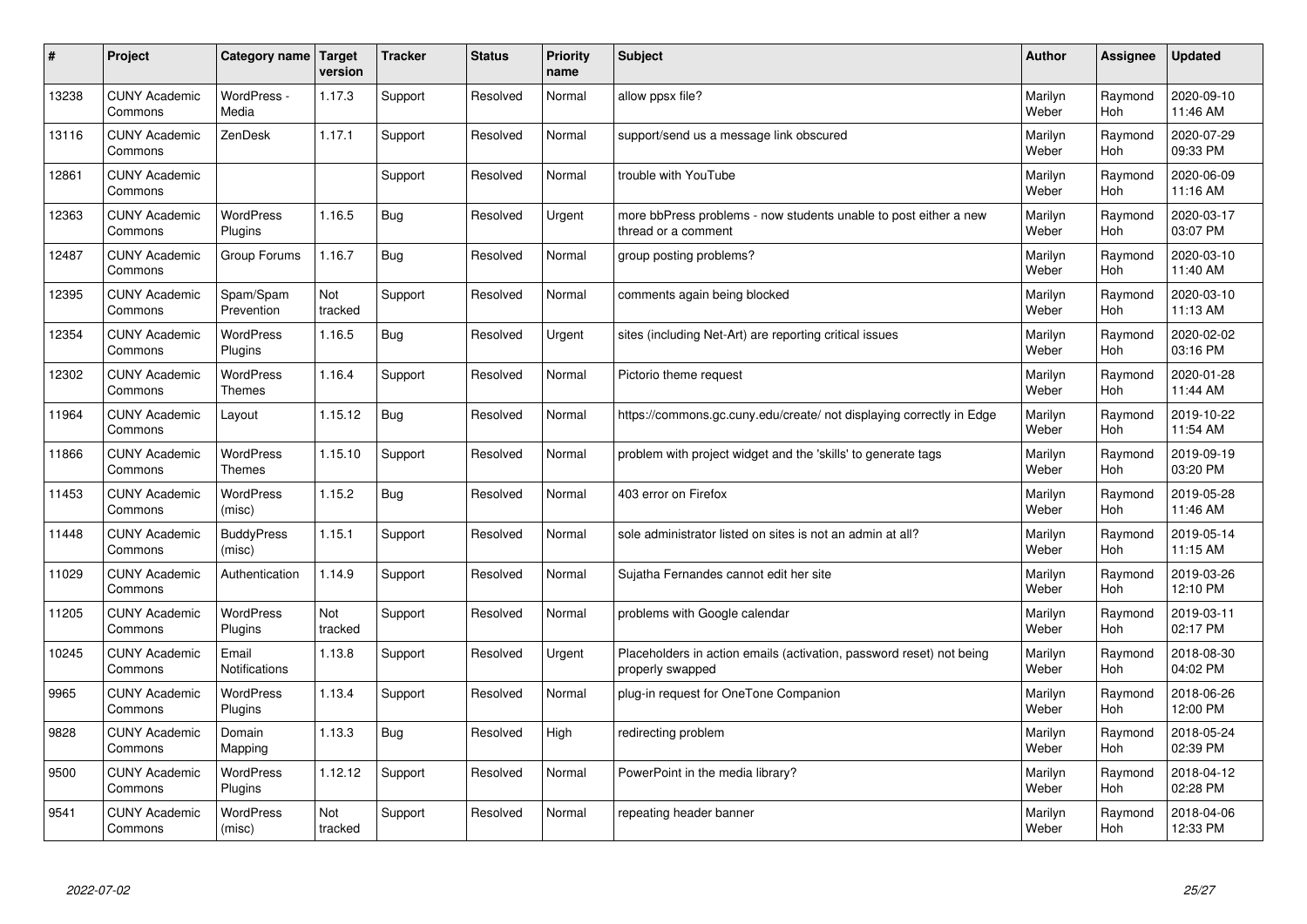| $\sharp$ | Project                         | <b>Category name</b>        | Target<br>version | <b>Tracker</b> | <b>Status</b> | <b>Priority</b><br>name | <b>Subject</b>                                                                 | <b>Author</b>    | Assignee       | <b>Updated</b>         |
|----------|---------------------------------|-----------------------------|-------------------|----------------|---------------|-------------------------|--------------------------------------------------------------------------------|------------------|----------------|------------------------|
| 9499     | <b>CUNY Academic</b><br>Commons | <b>WordPress</b><br>(misc)  | Not<br>tracked    | Support        | Resolved      | Normal                  | tiny question - preventing dates on posts?                                     | Marilyn<br>Weber | Raymond<br>Hoh | 2018-04-04<br>03:55 PM |
| 9340     | <b>CUNY Academic</b><br>Commons | <b>WordPress</b><br>Plugins | 1.12.10           | Bug            | Resolved      | Normal                  | change the web preview?                                                        | Marilyn<br>Weber | Raymond<br>Hoh | 2018-03-13<br>11:50 AM |
| 9154     | <b>CUNY Academic</b><br>Commons | Events                      | 1.12.8            | <b>Bug</b>     | Resolved      | Normal                  | problem with group calendar                                                    | Marilyn<br>Weber | Raymond<br>Hoh | 2018-02-13<br>10:49 AM |
| 9163     | <b>CUNY Academic</b><br>Commons | Layout                      | 1.12.8            | Support        | Resolved      | Normal                  | Mobile responsiveness issues                                                   | Marilyn<br>Weber | Raymond<br>Hoh | 2018-02-13<br>10:49 AM |
| 9078     | <b>CUNY Academic</b><br>Commons | WordPress<br>Plugins        | 1.12.7            | Support        | Resolved      | Normal                  | arcgis web maps?                                                               | Marilyn<br>Weber | Raymond<br>Hoh | 2018-01-23<br>11:11 AM |
| 8934     | <b>CUNY Academic</b><br>Commons | Reply By Email              | 1.12.4            | Support        | Resolved      | High                    | RBE "could not post" email should have info about attempted From<br>address    | Marilyn<br>Weber | Raymond<br>Hoh | 2017-12-12<br>11:25 AM |
| 7328     | <b>CUNY Academic</b><br>Commons | <b>WordPress</b><br>Plugins | Not<br>tracked    | <b>Bug</b>     | Resolved      | Normal                  | technical issue with the Events Manager plugin                                 | Marilyn<br>Weber | Raymond<br>Hoh | 2017-11-15<br>06:19 PM |
| 8620     | <b>CUNY Academic</b><br>Commons | ZenDesk                     | 1.11.11           | <b>Bug</b>     | Resolved      | High                    | 'Send us a message" not working                                                | Marilyn<br>Weber | Raymond<br>Hoh | 2017-08-29<br>04:13 PM |
| 7684     | <b>CUNY Academic</b><br>Commons | Reply By Email              | 1.10.12           | <b>Bug</b>     | Resolved      | High                    | trying to post too often error                                                 | Marilyn<br>Weber | Raymond<br>Hoh | 2017-02-28<br>12:43 PM |
| 6602     | <b>CUNY Academic</b><br>Commons | ZenDesk                     | 1.10              | Bug            | Resolved      | High                    | Add Friend button not working                                                  | Marilyn<br>Weber | Raymond<br>Hoh | 2016-11-04<br>12:14 PM |
| 5177     | <b>CUNY Academic</b><br>Commons | Toolbar                     | 1.9.6             | Bug            | Resolved      | Normal                  | No "My Papers" tab                                                             | Marilyn<br>Weber | Raymond<br>Hoh | 2016-01-29<br>08:37 AM |
| 4657     | <b>CUNY Academic</b><br>Commons | Group Forums                | 1.8.18            | <b>Bug</b>     | Resolved      | High                    | Submit button disappears in new post mode in forum                             | Marilyn<br>Weber | Raymond<br>Hoh | 2015-12-01<br>11:15 PM |
| 4962     | <b>CUNY Academic</b><br>Commons | Events                      | 1.8.18            | <b>Bug</b>     | Resolved      | High                    | Problems with text entry field in the Events Calendar                          | Marilyn<br>Weber | Raymond<br>Hoh | 2015-12-01<br>06:57 PM |
| 4918     | <b>CUNY Academic</b><br>Commons | ZenDesk                     | Not<br>tracked    | <b>Bug</b>     | Resolved      | High                    | Re-directing Help Requests                                                     | Marilyn<br>Weber | Raymond<br>Hoh | 2015-11-23<br>11:15 AM |
| 15610    | <b>CUNY Academic</b><br>Commons | WordPress<br>Plugins        | Not<br>tracked    | Support        | Rejected      | Normal                  | Loops & Logic plugin                                                           | Marilyn<br>Weber | Raymond<br>Hoh | 2022-03-19<br>11:16 AM |
| 14448    | <b>CUNY Academic</b><br>Commons | Password<br>Reset           | Not<br>tracked    | <b>Bug</b>     | Rejected      | Normal                  | password reset weirdness                                                       | Marilyn<br>Weber | Raymond<br>Hoh | 2021-05-12<br>01:34 PM |
| 13012    | <b>CUNY Academic</b><br>Commons | WordPress<br>(misc)         |                   | Support        | Rejected      | Normal                  | icon image associated with the teaching template's Creative Commons<br>License | Marilyn<br>Weber | Raymond<br>Hoh | 2020-08-25<br>10:56 AM |
| 11634    | <b>CUNY Academic</b><br>Commons | WordPress<br>(misc)         | Not<br>tracked    | <b>Bug</b>     | Rejected      | Normal                  | 'Insert Read More Tag" working oddly                                           | Marilyn<br>Weber | Raymond<br>Hoh | 2019-07-15<br>11:48 PM |
| 9518     | <b>CUNY Academic</b><br>Commons |                             | Not<br>tracked    | Support        | Rejected      | Normal                  | problems with site on Internet Explorer                                        | Marilyn<br>Weber | Raymond<br>Hoh | 2019-03-11<br>11:18 PM |